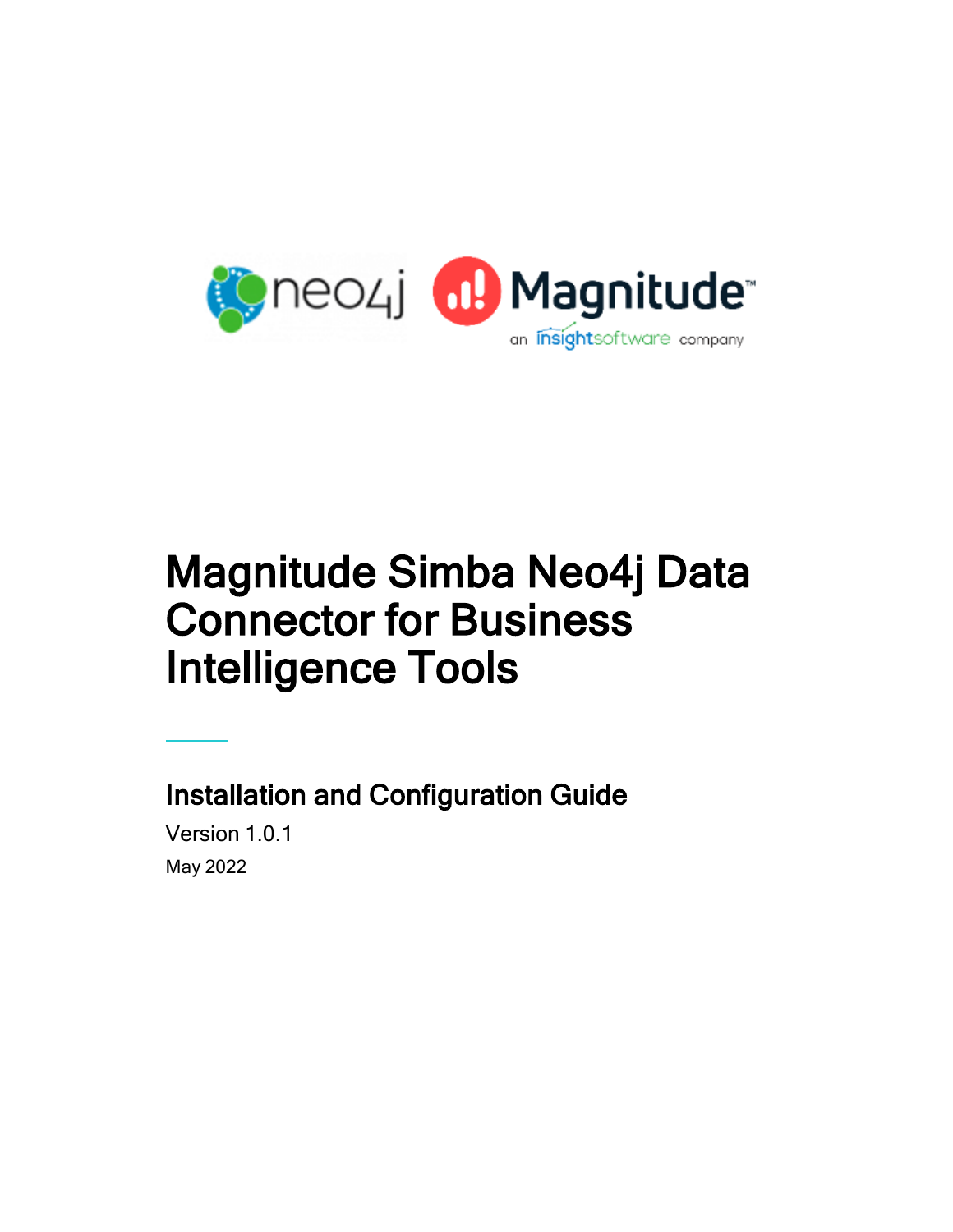# **Copyright**

This document was released in May 2022.

Copyright ©2014–2022 Magnitude Software, Inc. All rights reserved.

No part of this publication may be reproduced, stored in a retrieval system, or transmitted, in any form or by any means, electronic, mechanical, photocopying, recording, or otherwise, without prior written permission from Magnitude, Inc.

The information in this document is subject to change without notice. Magnitude, Inc. strives to keep this information accurate but does not warrant that this document is error-free.

Any Magnitude product described herein is licensed exclusively subject to the conditions set forth in your Magnitude license agreement.

Simba, the Simba logo, SimbaEngine, and Simba Technologies are registered trademarks of Simba Technologies Inc. in Canada, the United States and/or other countries. All other trademarks and/or servicemarks are the property of their respective owners.

All other company and product names mentioned herein are used for identification purposes only and may be trademarks or registered trademarks of their respective owners.

Information about the third-party products is contained in a third-party-licenses.txt file that is packaged with the software.

#### Contact Us

Magnitude Software, Inc.

[www.magnitude.com](http://www.simba.com/)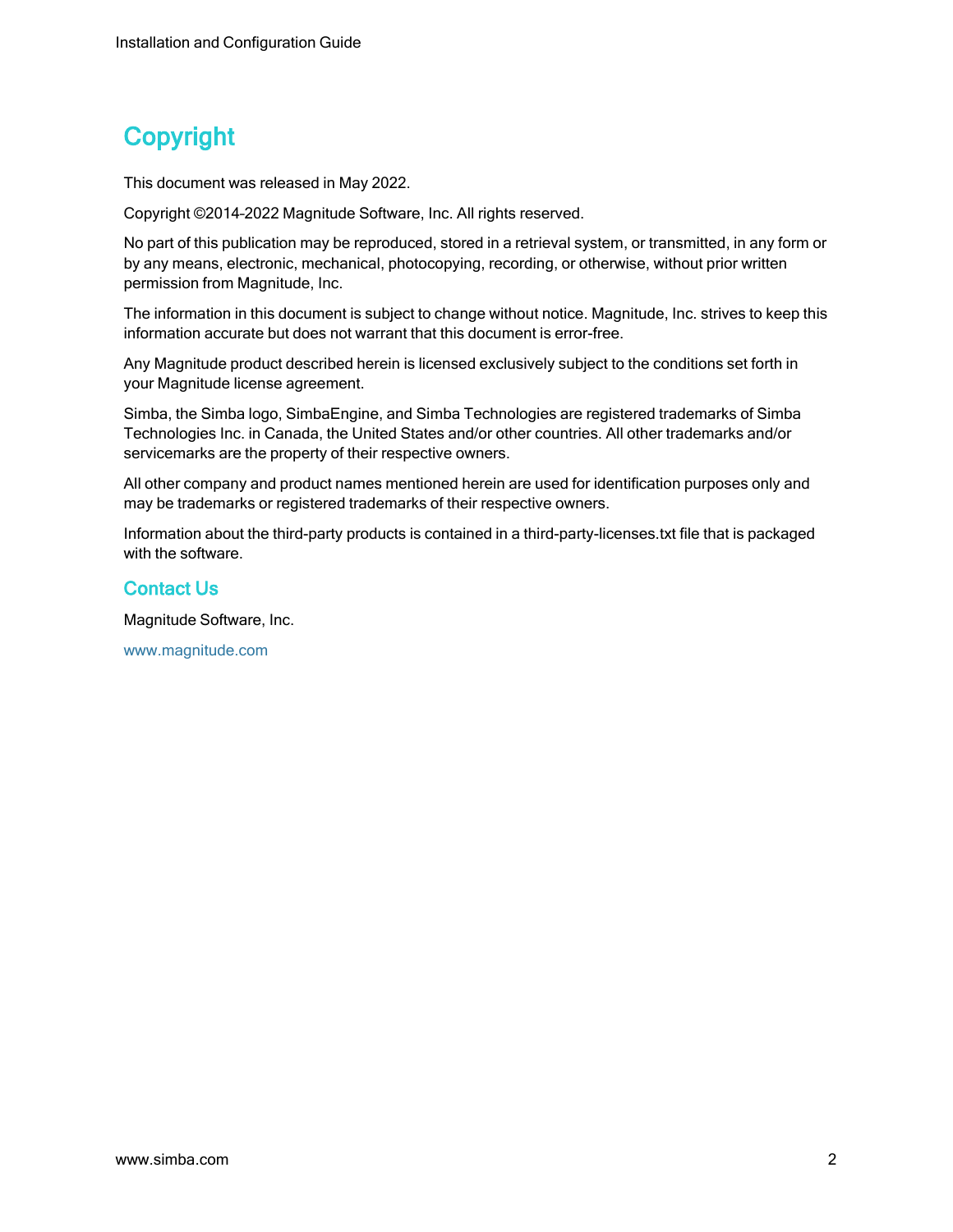# About This Guide

# Purpose

The Magnitude Simba Neo4j Data Connector for Business Intelligence Tools Installation and Configuration Guide explains how to install and configure the Magnitude Simba Neo4j Data Connector for Business Intelligence Tools. The guide also provides details related to features of the connector.

# Audience

The guide is intended for end users of the Simba Neo4j BI Connector, as well as administrators and developers integrating the connector.

# Knowledge Prerequisites

To use the Simba Neo4j BI Connector, the following knowledge is helpful:

- Familiarity with the platform on which you are using the Simba Neo4j BI **Connector**
- Ability to use the data source to which the Simba Neo4j BI Connector is connecting
- An understanding of the role of ODBC technologies and driver managers in connecting to a data source
- Experience creating and configuring ODBC connections
- Exposure to SQL

# Document Conventions

Italics are used when referring to book and document titles.

Bold is used in procedures for graphical user interface elements that a user clicks and text that a user types.

Monospace font indicates commands, source code, or contents of text files.

#### **f** Note:

A text box with a pencil icon indicates a short note appended to a paragraph.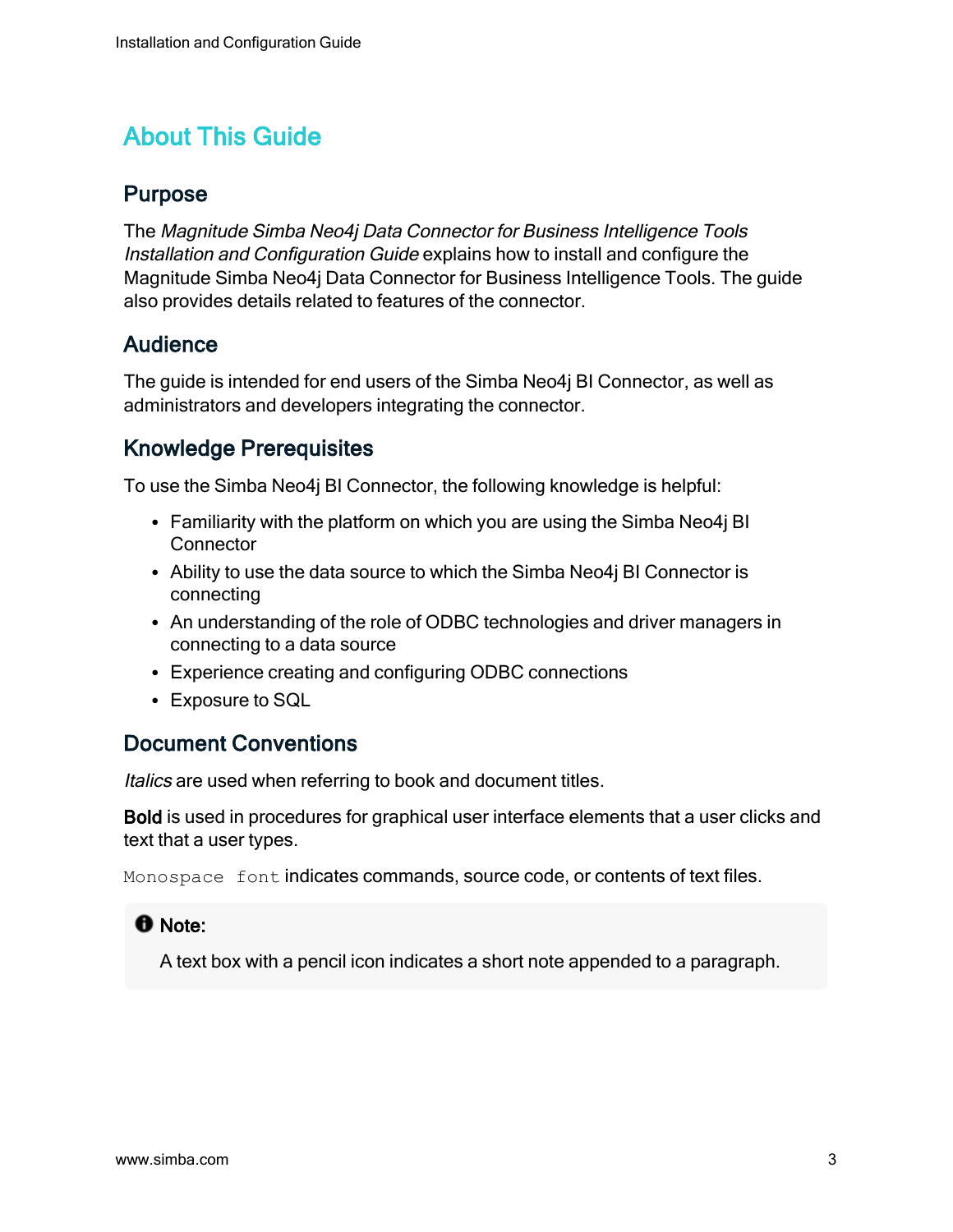# **A** Important:

A text box with an exclamation mark indicates an important comment related to the preceding paragraph.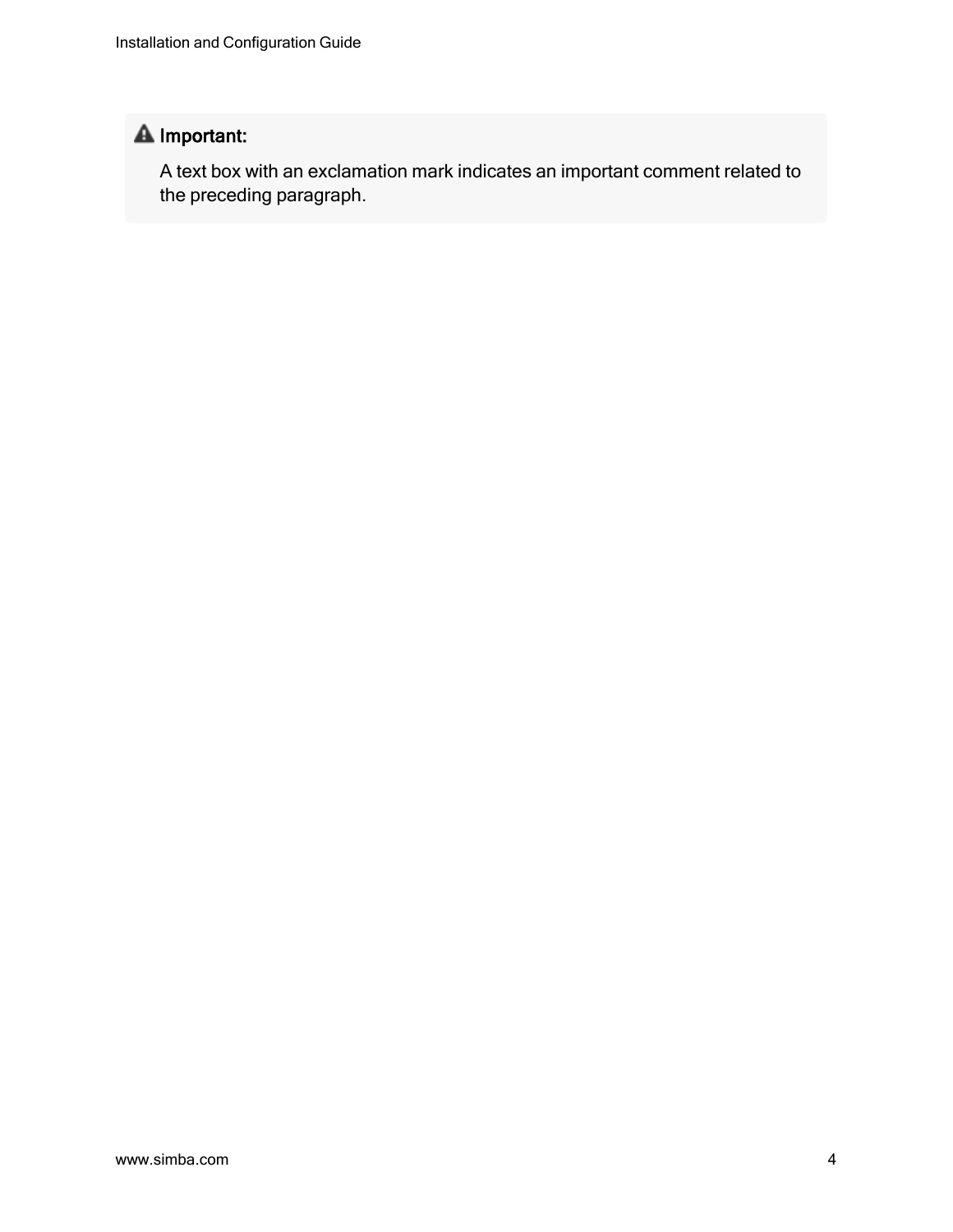# <span id="page-4-0"></span>**Contents**

| Installing the Connector on Windows Material Connection of the Connector on Windows Material Connection of the S |  |
|------------------------------------------------------------------------------------------------------------------|--|
|                                                                                                                  |  |
|                                                                                                                  |  |
|                                                                                                                  |  |
|                                                                                                                  |  |
|                                                                                                                  |  |
|                                                                                                                  |  |
|                                                                                                                  |  |
|                                                                                                                  |  |
|                                                                                                                  |  |
|                                                                                                                  |  |
|                                                                                                                  |  |
|                                                                                                                  |  |
|                                                                                                                  |  |
|                                                                                                                  |  |
|                                                                                                                  |  |
|                                                                                                                  |  |
| Configuring the ODBC Driver Manager on Non-Windows Machines 22                                                   |  |
|                                                                                                                  |  |
|                                                                                                                  |  |
|                                                                                                                  |  |
|                                                                                                                  |  |
|                                                                                                                  |  |
|                                                                                                                  |  |
|                                                                                                                  |  |
|                                                                                                                  |  |
|                                                                                                                  |  |
|                                                                                                                  |  |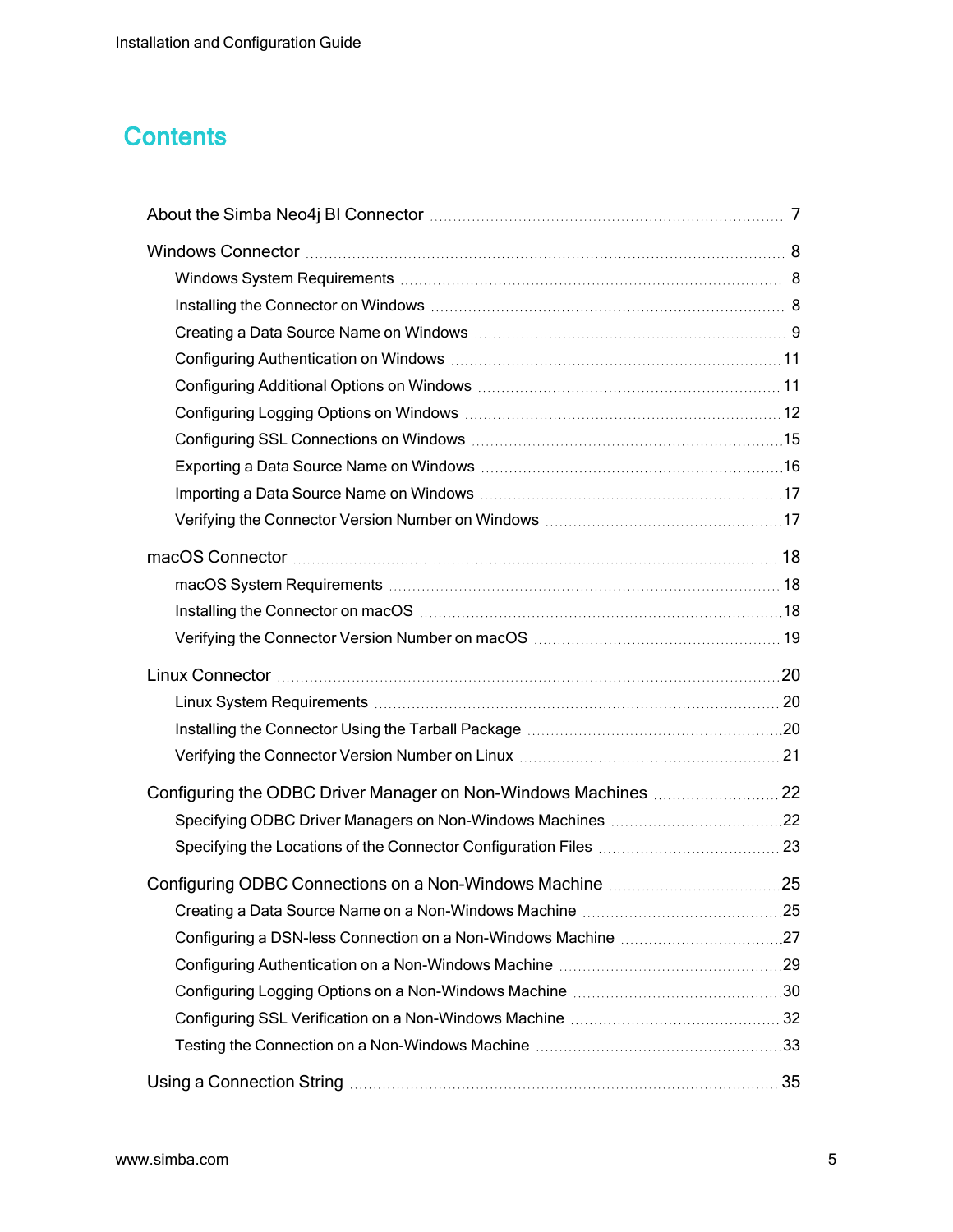| Security and Authentication manufactured and annual security and Authentication manufactured and states and st |
|----------------------------------------------------------------------------------------------------------------|
|                                                                                                                |
|                                                                                                                |
|                                                                                                                |
|                                                                                                                |
|                                                                                                                |
|                                                                                                                |
|                                                                                                                |
|                                                                                                                |
|                                                                                                                |
|                                                                                                                |
| 54                                                                                                             |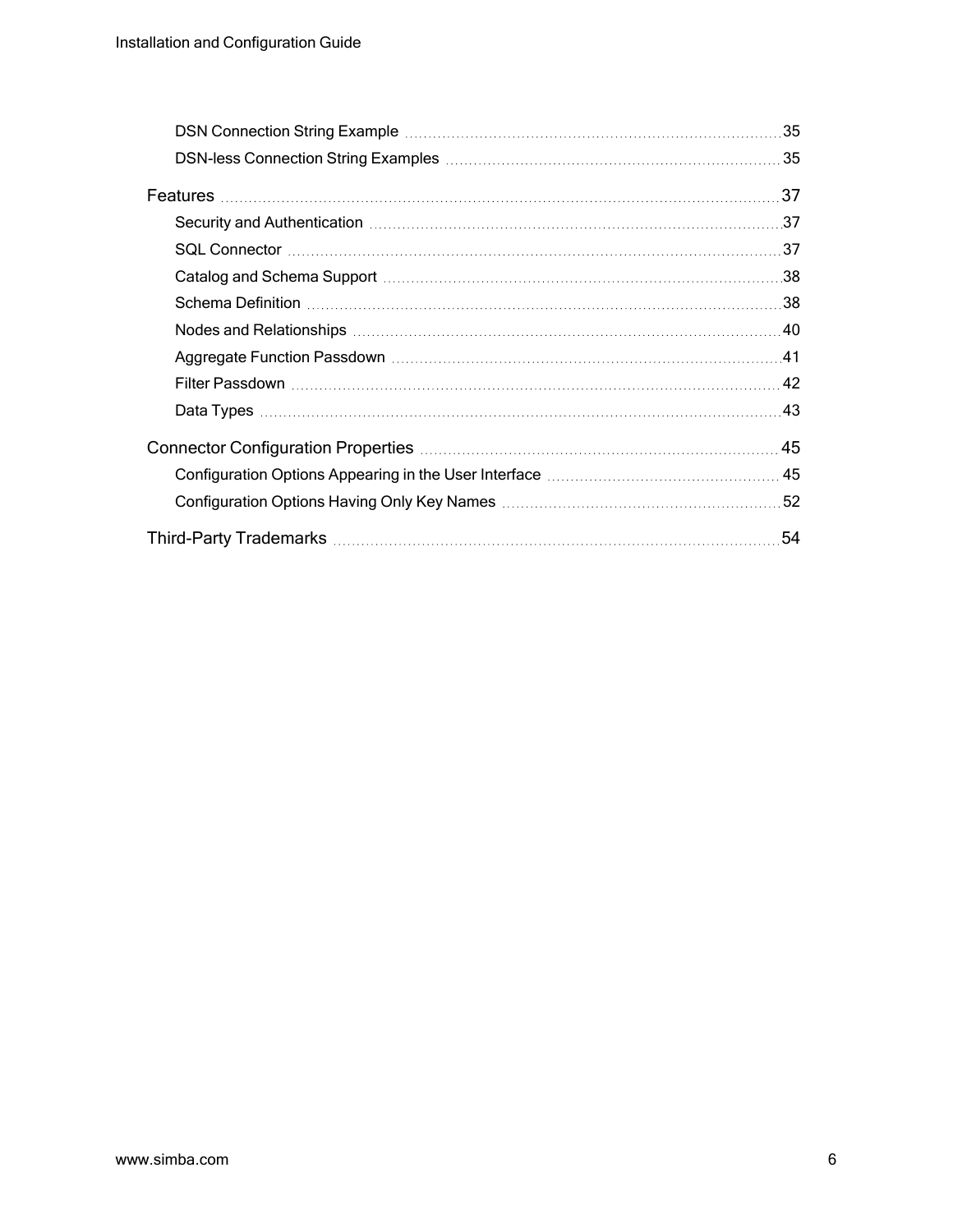# <span id="page-6-0"></span>About the Simba Neo4j BI Connector

The Simba Neo4j BI Connector enables Business Intelligence (BI), analytics, and reporting on data. The connector complies with the ODBC 3.80 data standard and adds important functionality such as Unicode, as well as 32- and 64-bit support for high-performance computing environments on all platforms.

ODBC is one of the most established and widely supported APIs for connecting to and working with databases. At the heart of the technology is the ODBC connector, which connects an application to the database. For more information about ODBC, see Data Access Standards on the Simba Technologies

website:<https://www.simba.com/resources/data-access-standards-glossary>. For complete information about the ODBC specification, see the ODBC API Reference from the Microsoft documentation: [https://docs.microsoft.com/en](https://docs.microsoft.com/en-us/sql/odbc/reference/syntax/odbc-api-reference)[us/sql/odbc/reference/syntax/odbc-api-reference](https://docs.microsoft.com/en-us/sql/odbc/reference/syntax/odbc-api-reference).

The Installation and Configuration Guide is suitable for users who are looking to access Neo4j data from their desktop environment. Application developers might also find the information helpful. Refer to your application for details on connecting via ODBC.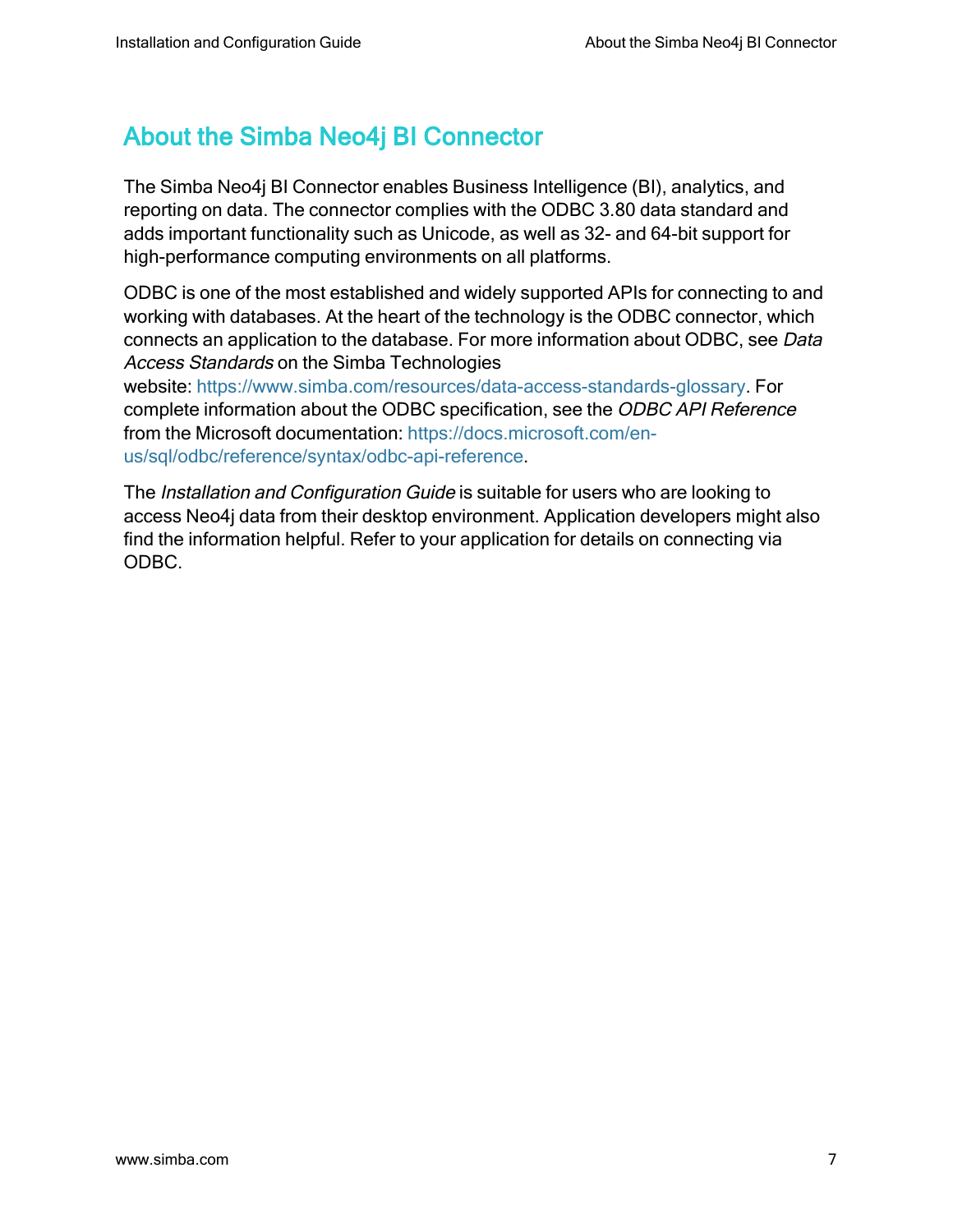# <span id="page-7-0"></span>Windows Connector

# <span id="page-7-1"></span>Windows System Requirements

The Simba Neo4j BI Connector supports Neo4j server version 4.x and Neo4j Aura. In addition, the Neo4j APOC library must be installed on the server machine.

The required APOC version depends on the Neo4j version that you are connecting to:

• Neo4j server version 4.x requires the matching APOC version or later (minimum version 4.0.0.4).

We recommend that you make sure APOC procedures are made accessible by adding or appending  $apoc.*$  to the list of comma separated procedures provided through dbms.security.procedures.unrestricted in the Neo4j server configuration file.

For example:

dbms.security.procedures.unrestricted=algo.\*,apoc.\*

Install the connector on client machines where the application is installed. Before installing the connector, make sure that you have the following:

- Administrator rights on your machine.
- A machine that meets the following system requirements:
	- One of the following operating systems:
		- Windows 10 or 8.1
		- Windows Server 2019, 2016, or 2012
	- 100 MB of available disk space

Before the connector can be used, the Visual C++ Redistributable for Visual Studio 2015 with the same bitness as the connector must also be installed. If you obtained the connector from the Simba website, then your installation of the connector automatically includes this dependency. Otherwise, you must install the redistributable manually. You can download the installation packages for the redistributable at <https://www.microsoft.com/en-ca/download/details.aspx?id=48145>.

# <span id="page-7-2"></span>Installing the Connector on Windows

If you did not obtain this connector from the Simba website, you might need to follow a different installation procedure. For more information, see the Simba OEM ODBC Connectors Installation Guide.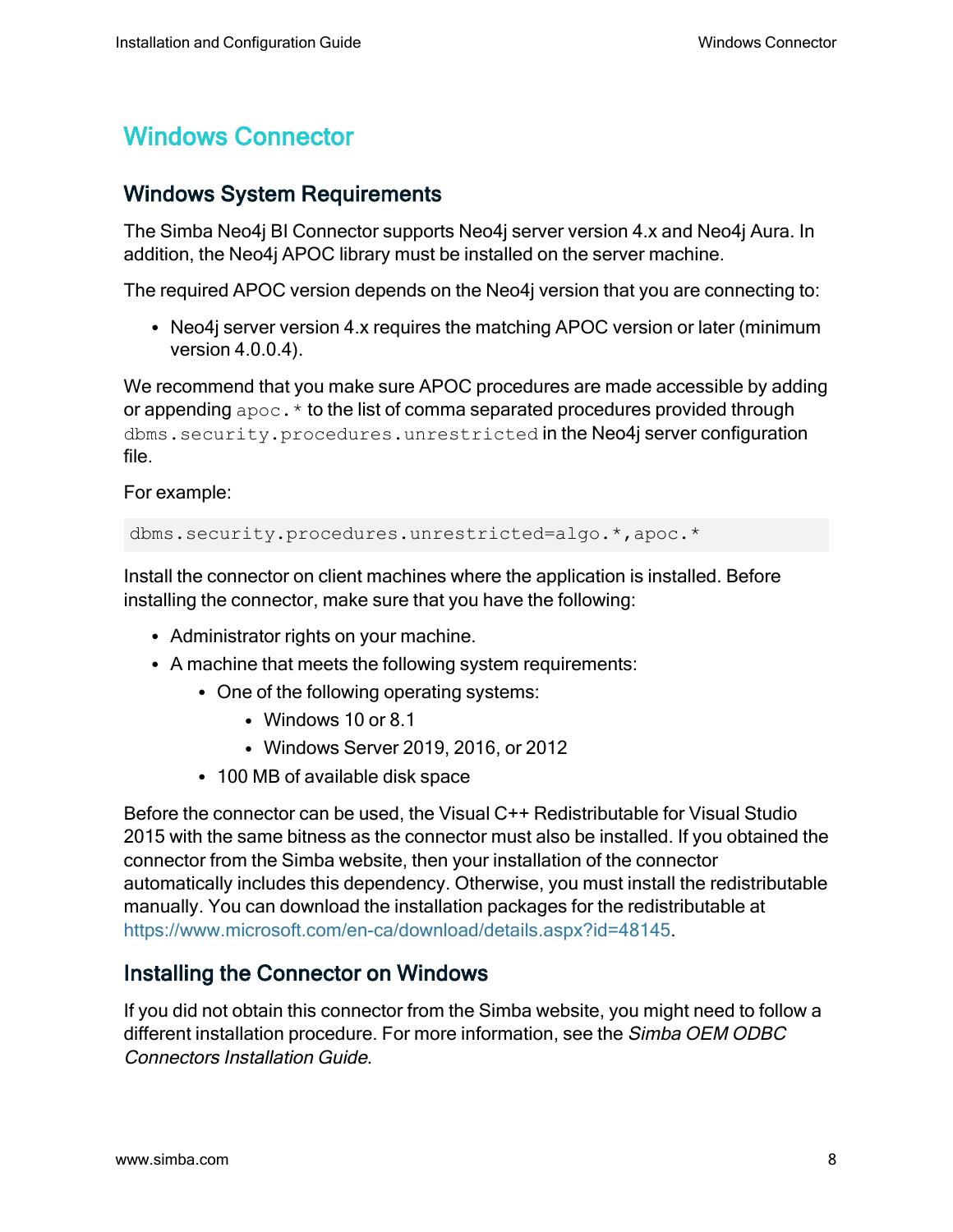On 64-bit Windows operating systems, you can execute both 32- and 64-bit applications. However, 64-bit applications must use 64-bit connectors, and 32-bit applications must use 32-bit connectors. Make sure that you use a connector whose bitness matches the bitness of the client application:

- $\bullet$  Simba Neo4j 1.0 32-bit.msi for 32-bit applications
- $\bullet$  Simba Neo4 $\dot{1}$  1.0 64-bit.msi for 64-bit applications

You can install both versions of the connector on the same machine.

#### To install the Simba Neo4j BI Connector on Windows:

- 1. Depending on the bitness of your client application, double-click to run Simba Neo4j 1.0 32-bit.msi or Simba Neo4j 1.0 64-bit.msi.
- 2. Click Next.
- 3. Select the check box to accept the terms of the License Agreement if you agree, and then click **Next**.
- 4. To change the installation location, click Change, then browse to the desired folder, and then click OK. To accept the installation location, click Next.
- 5. Click Install.
- 6. When the installation completes, click Finish.
- 7. If you received a license file through email, then copy the license file into the \lib subfolder of the installation folder you selected above. You must have Administrator privileges when changing the contents of this folder.

# <span id="page-8-0"></span>Creating a Data Source Name on Windows

Typically, after installing the Simba Neo4j BI Connector, you need to create a Data Source Name (DSN).

Alternatively, for information about DSN-less connections, see Using a [Connection](#page-34-0) [String](#page-34-0) on page 35.

#### To create a Data Source Name on Windows:

1. From the Start menu, go to ODBC Data Sources.

# **f** Note:

Make sure to select the ODBC Data Source Administrator that has the same bitness as the client application that you are using to connect to Neo4j.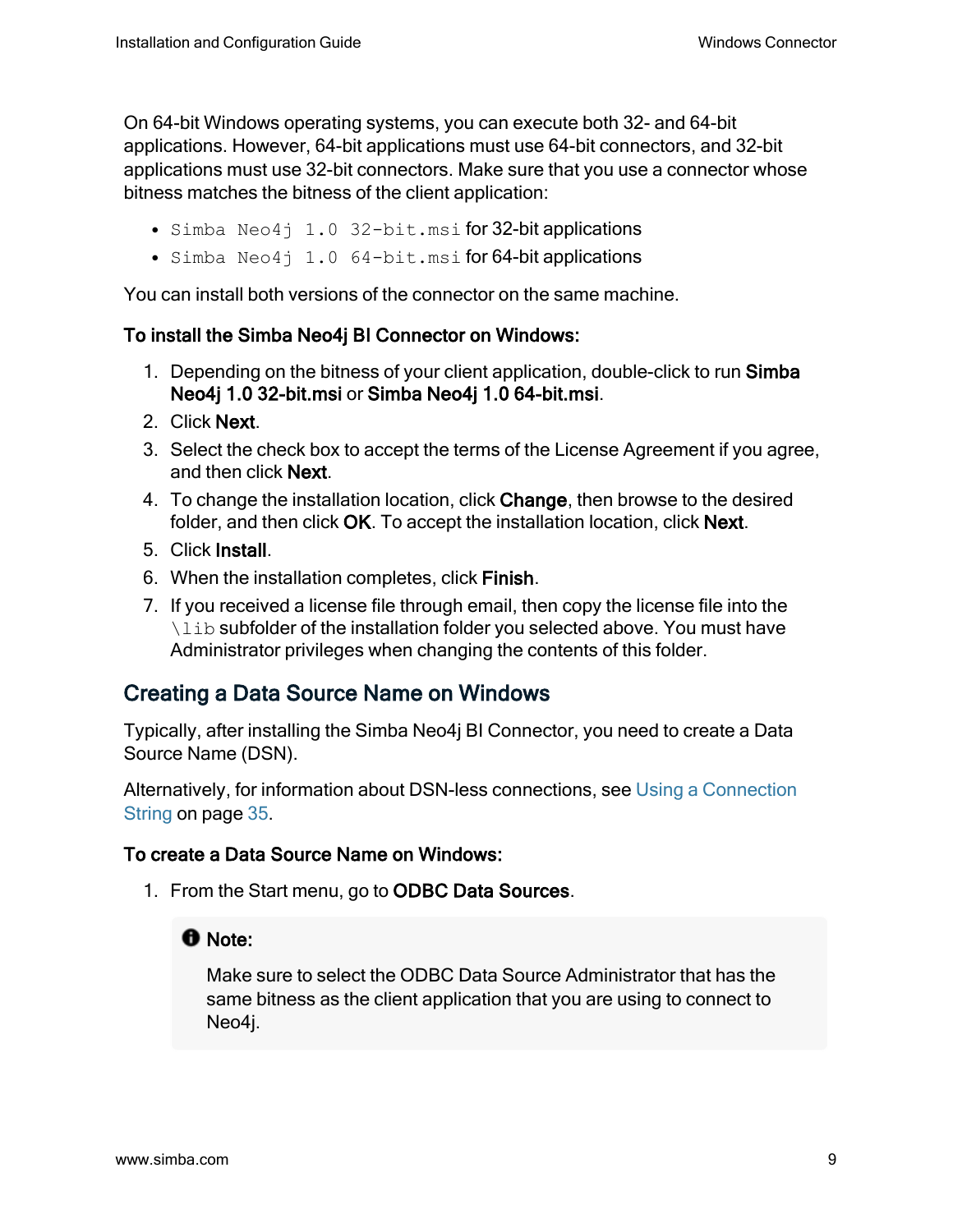- 2. In the ODBC Data Source Administrator, click the Drivers tab, and then scroll down as needed to confirm that the appears in the alphabetical list of ODBC connectors that are installed on your system.
- 3. Choose one:
	- To create a DSN that only the user currently logged into Windows can use, click the User DSN tab.
	- Or, to create a DSN that all users who log into Windows can use, click the System DSN tab.

#### **f** Note:

It is recommended that you create a System DSN instead of a User DSN. Some applications load the data using a different user account, and might not be able to detect User DSNs that are created under another user account.

- 4. Click Add.
- 5. In the Create New Data Source dialog box, select and then click Finish. The DSN Setup dialog box opens.
- 6. In the Data Source Name field, type a name for your DSN.
- 8. Configure the data source name by specifying values for the properties.
- 9. To configure the sampling process for the connector, click Advanced Options. For more information, see [Configuring](#page-10-1) Additional Options on Windows on page [11.](#page-10-1)
- 10. To configure logging behavior for the connector, click Logging Options. For more information, see [Configuring](#page-11-0) Logging Options on Windows on page 12.
- 11. To test the connection, click Test. Review the results as needed, and then click OK.

#### **f** Note:

If the connection fails, then confirm that the settings in the Simba Neo4j ODBC Driver DSN Setup dialog box are correct. Contact your Neo4j server administrator as needed.

- 12. To save your settings and close the Simba Neo4j ODBC Driver DSN Setup dialog box, click OK.
- 13. To close the ODBC Data Source Administrator, click OK.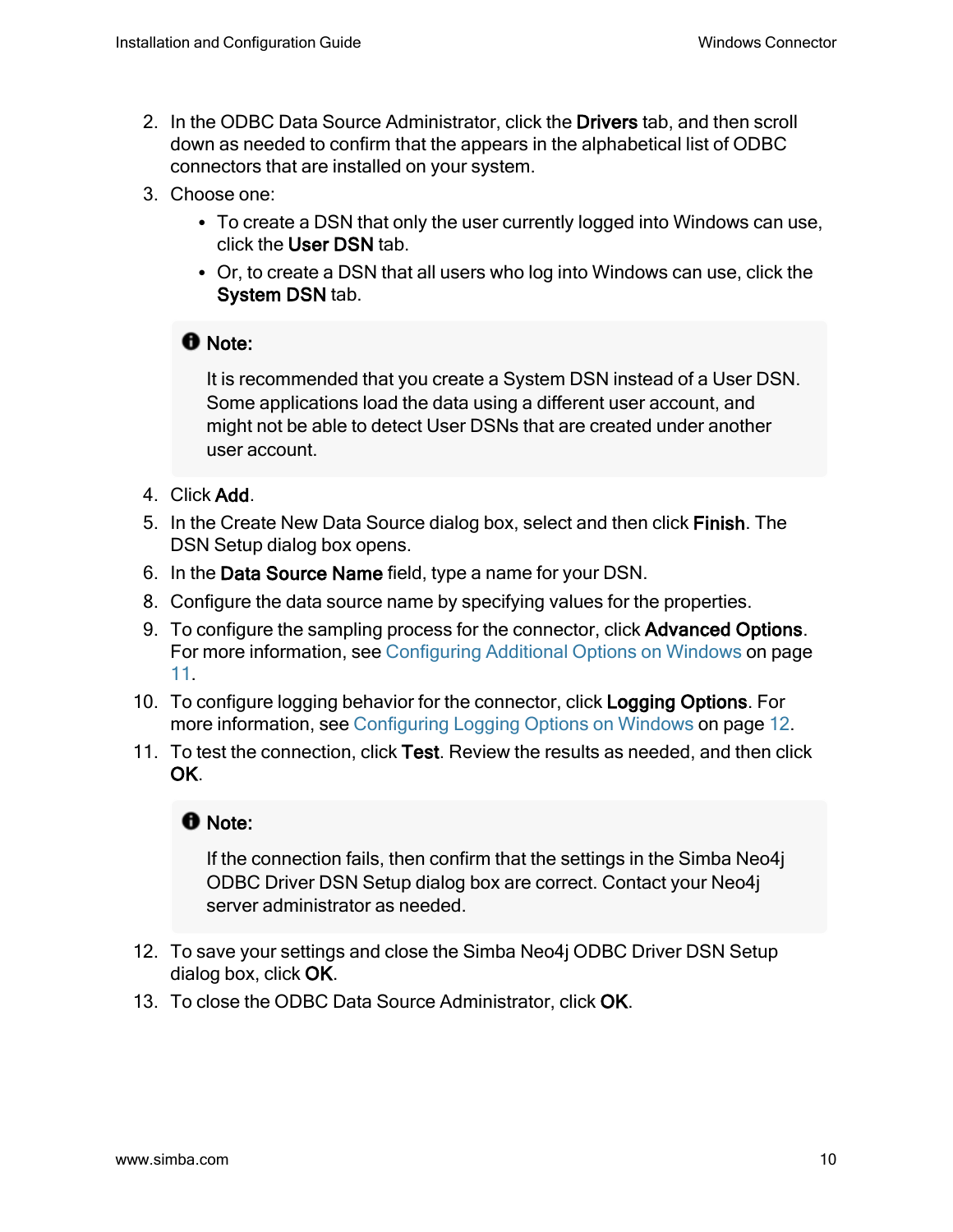# <span id="page-10-0"></span>Configuring Authentication on Windows

Some Neo4j databases are configured to require authentication for access. To connect to a Neo4j server, you must configure the Simba Neo4j BI Connector to use the authentication mechanism that matches the access requirements of the server and provides the necessary credentials.

#### Basic authentication

By default, the Simba Neo4j BI Connector requires a user name and password when connecting to a Neo4j data store. You can also configure the connector to connect to the data store without requiring authentication.

#### To configure basic authentication on Windows:

- 1. To access authentication options, open the ODBC Data Source Administrator where you created the DSN, select the DSN, and then click Configure.
- 2. In the Method drop-down list, select Basic.
- 3. In the User field, type your Neo4j user name.
- 4. In the Password field, type the password associated with your Neo4j user name.
- 5. To encrypt your credentials, click the Options... dialog and choose one of the following:
	- If the credentials are used only by the current Windows user, select Current User Only.
	- Or, if the credentials are used by all users on the current Windows machine, select All Users Of This Machine.

# **f** Note:

The credentials in the DSN are always encrypted.

<span id="page-10-1"></span>6. To save your settings and close the DSN Setup dialog box, click OK.

# Configuring Additional Options on Windows

You can configure the sampling process used to create the node and relationship tables for the connector.

#### To configure additional options on Windows:

1. To access advanced options, open the ODBC Data Source Administrator where you created the DSN, then select the DSN, then click Configure, and then click Additional Options.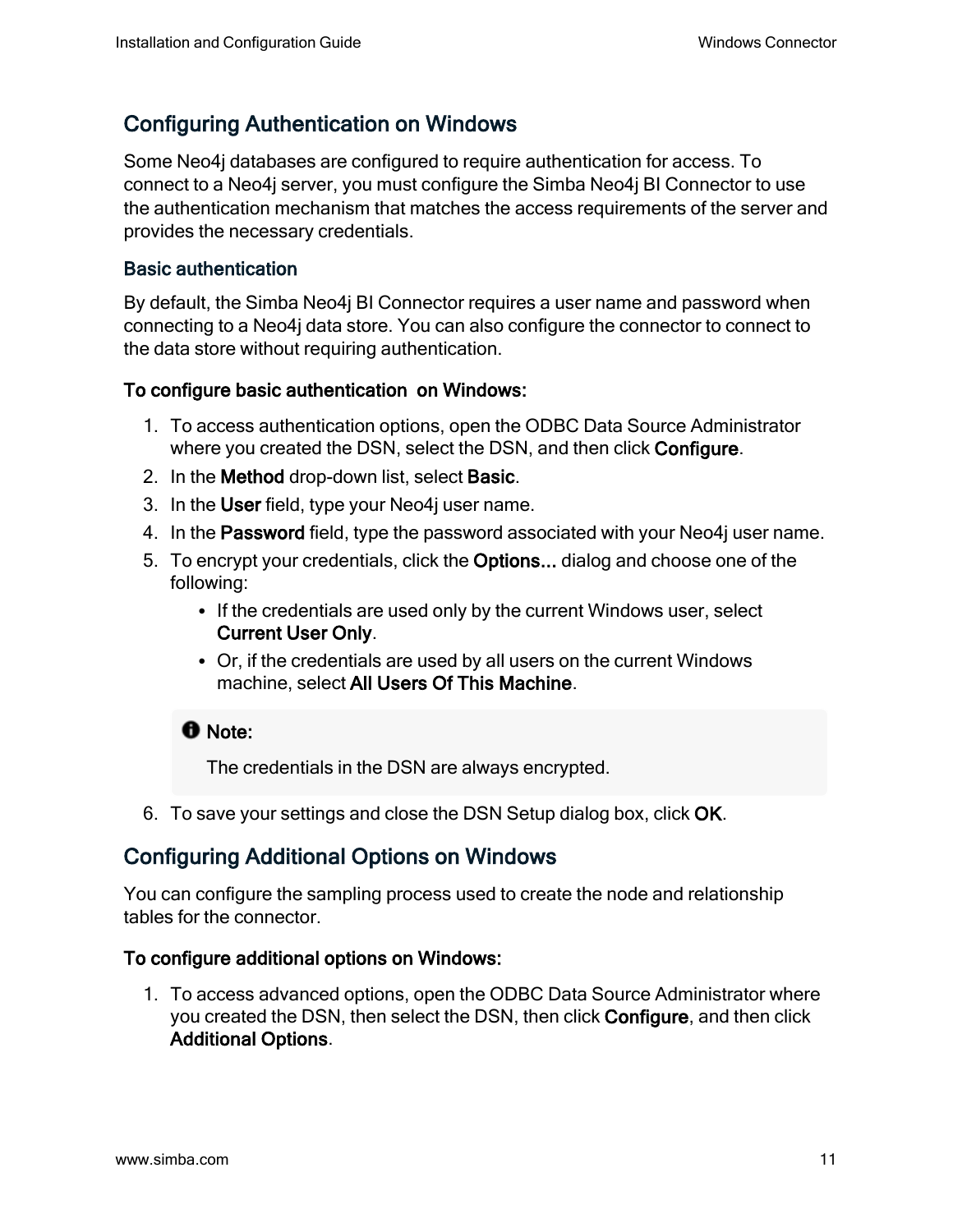- 2. To configure a table name for a node with multiple labels, under Labels:
	- a. In the Separator field, type a separator that is going between labels.
	- b. In the Sample Size field, type the interval at which the connector samples nodes when scanning through the data store.
- 3. To configure a table name for a relationship type, under Relationship Nodes:
	- a. In the Separator field, type a separator that is going between labels and relationship types.
	- b. In the Sample Size field, type maximum number of relations that the connector samples for a given relationship type.
- 4. In the IncludeLabels field, type a comma-separated list of node labels to include during the metadata retrieval of nodes or relationships.
- 5. In the IncludeRels field, type a comma-separated list of relationship types to include during the metadata retrieval of nodes or relationships.
- 6. In the ExcludeLabels field, type a comma-separated list of node labels to exclude during the metadata retrieval of nodes or relationships.
- 7. In the ExcludeRels field, type a comma-separated list of relationship types to exclude during the metadata retrieval of nodes or relationships.
- 8. To save your settings and close the Additional Configuration dialog box, click OK.
- 9. To save your settings and close the Simba Neo4j ODBC Driver DSN Setup dialog box, click OK.

# <span id="page-11-0"></span>Configuring Logging Options on Windows

To help troubleshoot issues, you can enable logging. In addition to functionality provided in the Simba Neo4j BI Connector, the ODBC Data Source Administrator provides tracing functionality.

# **A** Important:

Only enable logging or tracing long enough to capture an issue. Logging or tracing decreases performance and can consume a large quantity of disk space.

# Configuring Connector-wide Logging Options

The settings for logging apply to every connection that uses the Simba Neo4j BI Connector, so make sure to disable the feature after you are done using it. To configure logging for the current connection, see [Configuring](#page-13-0) Logging for the Current [Connection](#page-13-0) on page 14.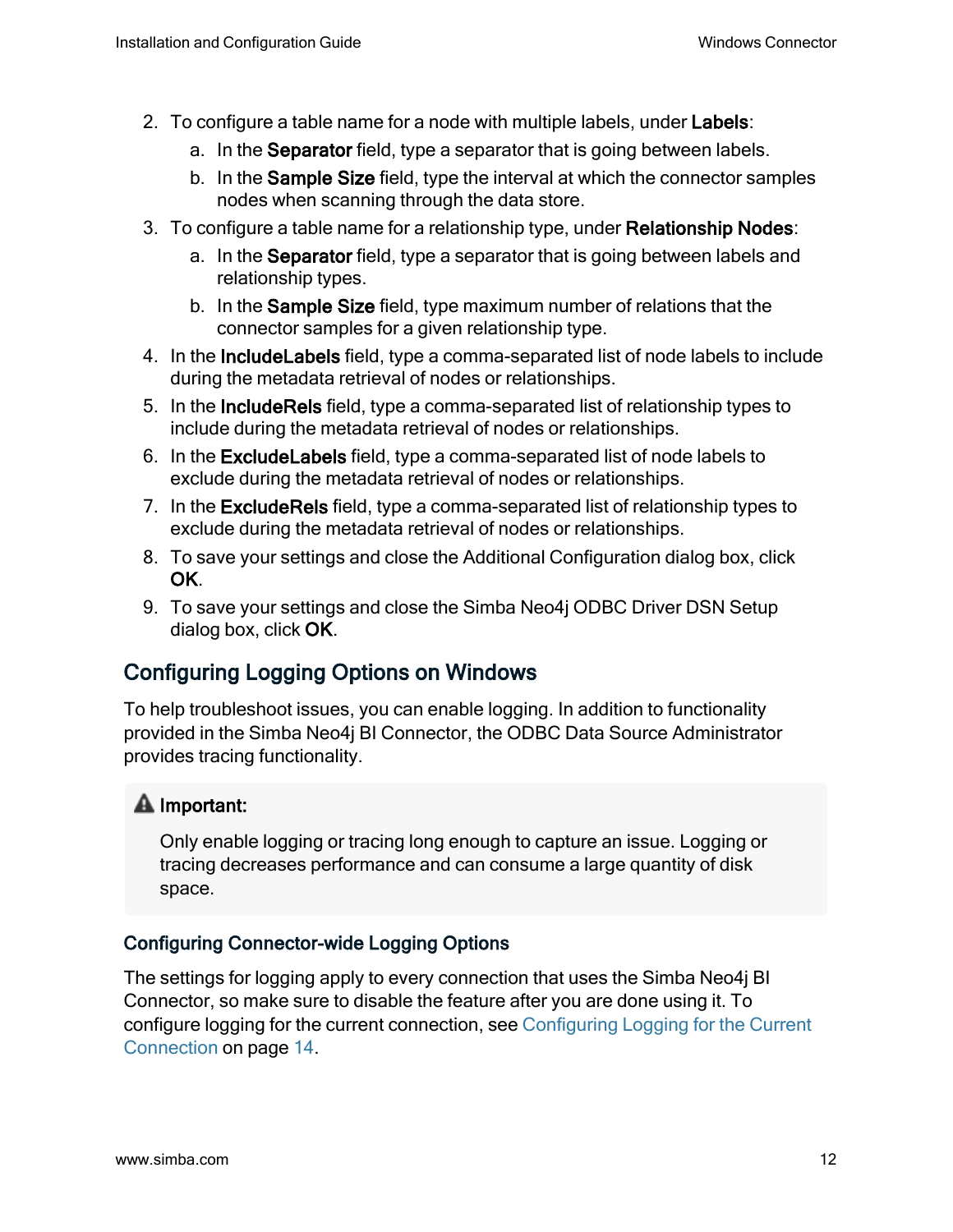#### To enable connector-wide logging on Windows:

- 1. To access logging options, open the ODBC Data Source Administrator where you created the DSN, then select the DSN, then click Configure, and then click Logging Options.
- 2. From the Log Level drop-down list, select the logging level corresponding to the amount of information that you want to include in log files:

| <b>Logging Level</b> | <b>Description</b>                                                        |
|----------------------|---------------------------------------------------------------------------|
| <b>OFF</b>           | Disables all logging.                                                     |
| <b>FATAL</b>         | Logs severe error events that lead the connector to abort.                |
| <b>ERROR</b>         | Logs error events that might allow the connector to<br>continue running.  |
| <b>WARNING</b>       | Logs events that might result in an error if action is not<br>taken.      |
| <b>INFO</b>          | Logs general information that describes the progress of<br>the connector. |
| <b>DEBUG</b>         | Logs detailed information that is useful for debugging the<br>connector.  |
| TRACE                | Logs all connector activity.                                              |

- 3. In the Log Path field, specify the full path to the folder where you want to save log files.
- 4. In the Max Number Files field, type the maximum number of log files to keep.

#### **O** Note:

After the maximum number of log files is reached, each time an additional file is created, the connector deletes the oldest log file.

5. In the Max File Size field, type the maximum size of each log file in megabytes (MB).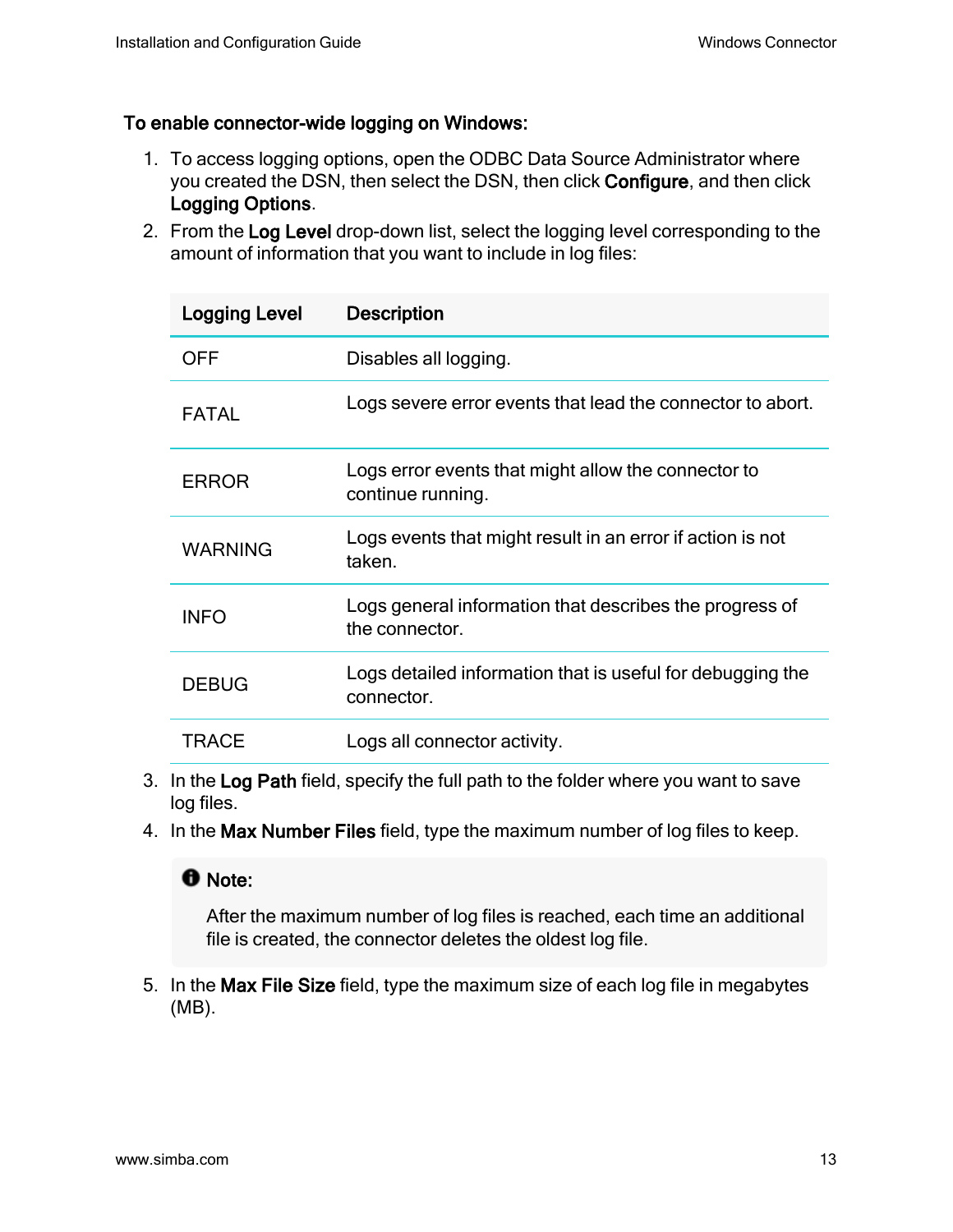#### **f** Note:

After the maximum file size is reached, the connector creates a new file and continues logging.

- 6. Click OK.
- 7. Restart your ODBC application to make sure that the new settings take effect.

The Simba Neo4j BI Connector produces the following log files at the location you specify in the Log Path field:

- A simbaneo4jodbcdriver.log file that logs connector activity that is not specific to a connection.
- A simbaneo4jodbcdriver connection *[Number]*.log file for each connection made to the database, where [Number] is a number that identifies each log file. This file logs connector activity that is specific to the connection.

#### To disable connector logging on Windows:

- 1. Open the ODBC Data Source Administrator where you created the DSN, then select the DSN, then click Configure, and then click Logging Options.
- 2. From the Log Level drop-down list, select LOG\_OFF.
- 3. Click OK.
- 4. Restart your ODBC application to make sure that the new settings take effect.

#### <span id="page-13-0"></span>Configuring Logging for the Current Connection

You can configure logging for the current connection by setting the logging configuration properties in the DSN or in a connection string. For information about the logging configuration properties, see [Configuring](#page-11-0) Logging Options on Windows on [page](#page-11-0) 12. Settings in the connection string take precedence over settings in the DSN, and settings in the DSN take precedence over connector-wide settings.

#### **f** Note:

If the LogLevel configuration property is passed in via the connection string or DSN, the rest of the logging configurations are read from the connection string or DSN and not from the existing connector-wide logging configuration.

To configure logging properties in the DSN, you must modify the Windows registry. For information about the Windows registry, see the Microsoft Windows documentation.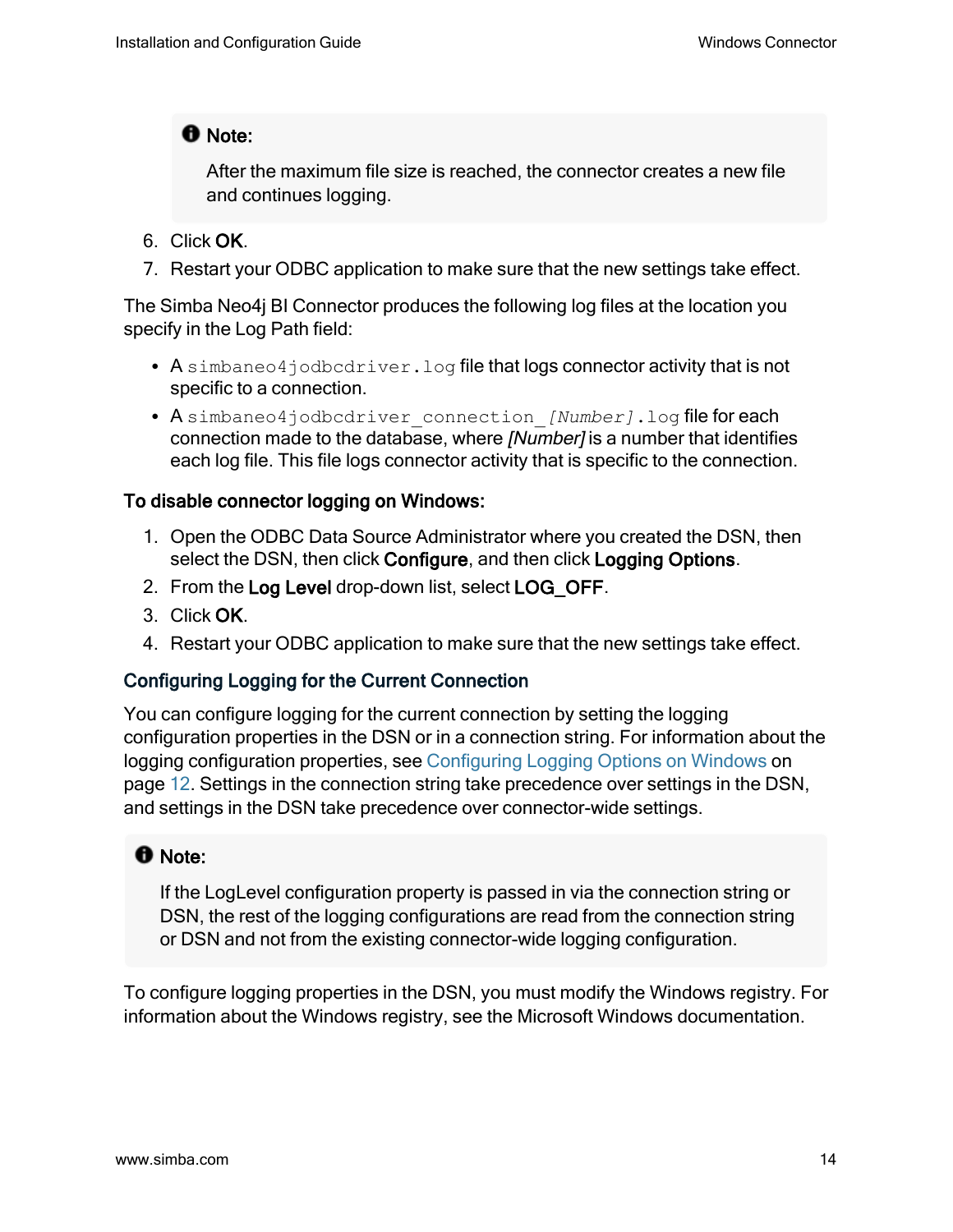# **A** Important:

Editing the Windows Registry incorrectly can potentially cause serious, system-wide problems that may require re-installing Windows to correct.

#### To add logging configurations to a DSN on Windows:

- 1. On the Start screen, type regedit, and then click the regedit search result.
- 2. Navigate to the appropriate registry key for the bitness of your connector and your machine:
	- 32-bit System DSNs: HKEY\_LOCAL MACHINE\SOFTWARE\WOW6432Node\ODBC\ODBC.INI\[DSN Name]
	- 64-bit System DSNs: HKEY\_LOCAL MACHINE\SOFTWARE\ODBC\ODBC.INI\[DSN Name]
	- 32-bit and 64-bit User DSNs: HKEY\_CURRENT\_ USER\SOFTWARE\ODBC\ODBC.INI\[DSN Name]
- 3. For each configuration option that you want to configure for the current connection, create a value by doing the following:
	- a. If the key name value does not already exist, create it. Right-click the *[DSN* Name] and then select New > String Value, type the key name of the configuration option, and then press Enter.
	- b. Right-click the key name and then click Modify.

To confirm the key names for each configuration option, .

- c. In the Edit String dialog box, in the Value Data field, type the value for the configuration option.
- 4. Close the Registry Editor.
- 5. Restart your ODBC application to make sure that the new settings take effect.

# <span id="page-14-0"></span>Configuring SSL Connections on Windows

If you are connecting to a Neo4j server that has Secure Sockets Layer (SSL) enabled, then you can configure the connector to connect to an SSL-enabled socket and encrypt the connection. When connecting to a server over SSL, the connector uses one-way authentication to verify the identity of the server.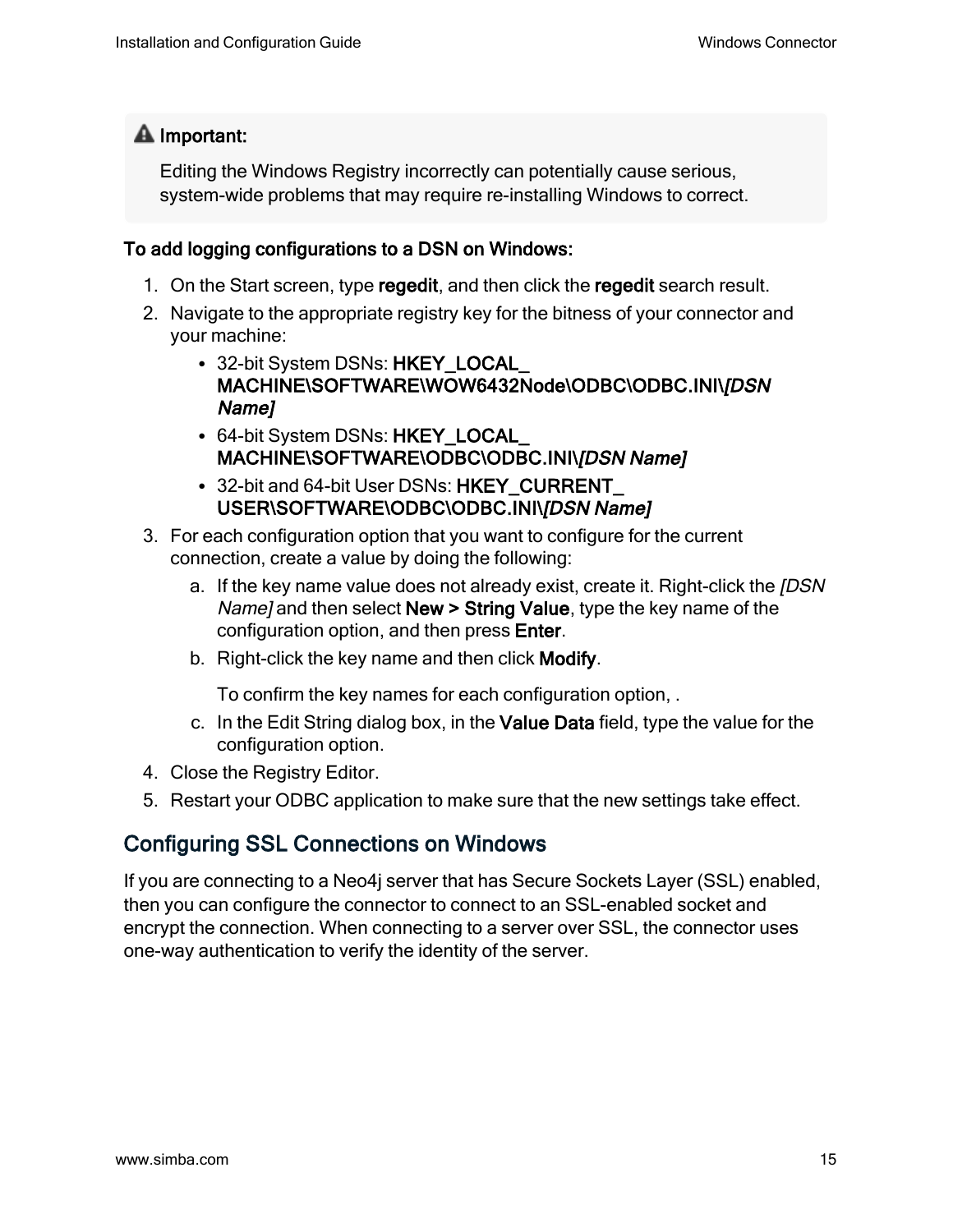#### **f** Note:

In this documentation, "SSL" indicates both TLS (Transport Layer Security) and SSL (Secure Sockets Layer). The connector supports industry-standard versions of TLS/SSL.

#### Configuring an SSL Connection without Identity Verification

You can configure a connection that is encrypted by SSL but does not verify the identity of the client or the server.

#### To configure an SSL connection without verification on Windows:

- 1. To access the SSL options, open the ODBC Data Source Administrator where you created the DSN, then select the DSN, then click Configure.
- 2. Select the Use SSL check box.
- 3. Select the Allow Self-Signed Certificates check box.
- 4. To save your settings and close the Simba Neo4j ODBC Driver DSN Setup dialog box, click OK.

#### Configuring One-way SSL Identity Verification

You can configure one-way verification so that the client verifies the identity of the Neo4j server.

#### To configure one-way SSL identity verification on Windows:

- 1. To access the SSL options, open the ODBC Data Source Administrator where you created the DSN, then select the DSN, then click Configure, and then select the SSL tab.
- 2. Select the Use SSL check box.
- 3. In the PEM Certificate File field, specify the full path of the PEM file containing the certificate for verifying the server.
- 4. To save your settings and close the Simba Neo4j ODBC Driver DSN Setup dialog box, click OK.

# <span id="page-15-0"></span>Exporting a Data Source Name on Windows

After you configure a DSN, you can export it to be used on other machines. When you export a DSN, all of its configuration settings are saved in a  $.$  sdc file. You can then distribute the  $\cdot$  sdc file to other users so that they can import your DSN configuration and use it on their machines.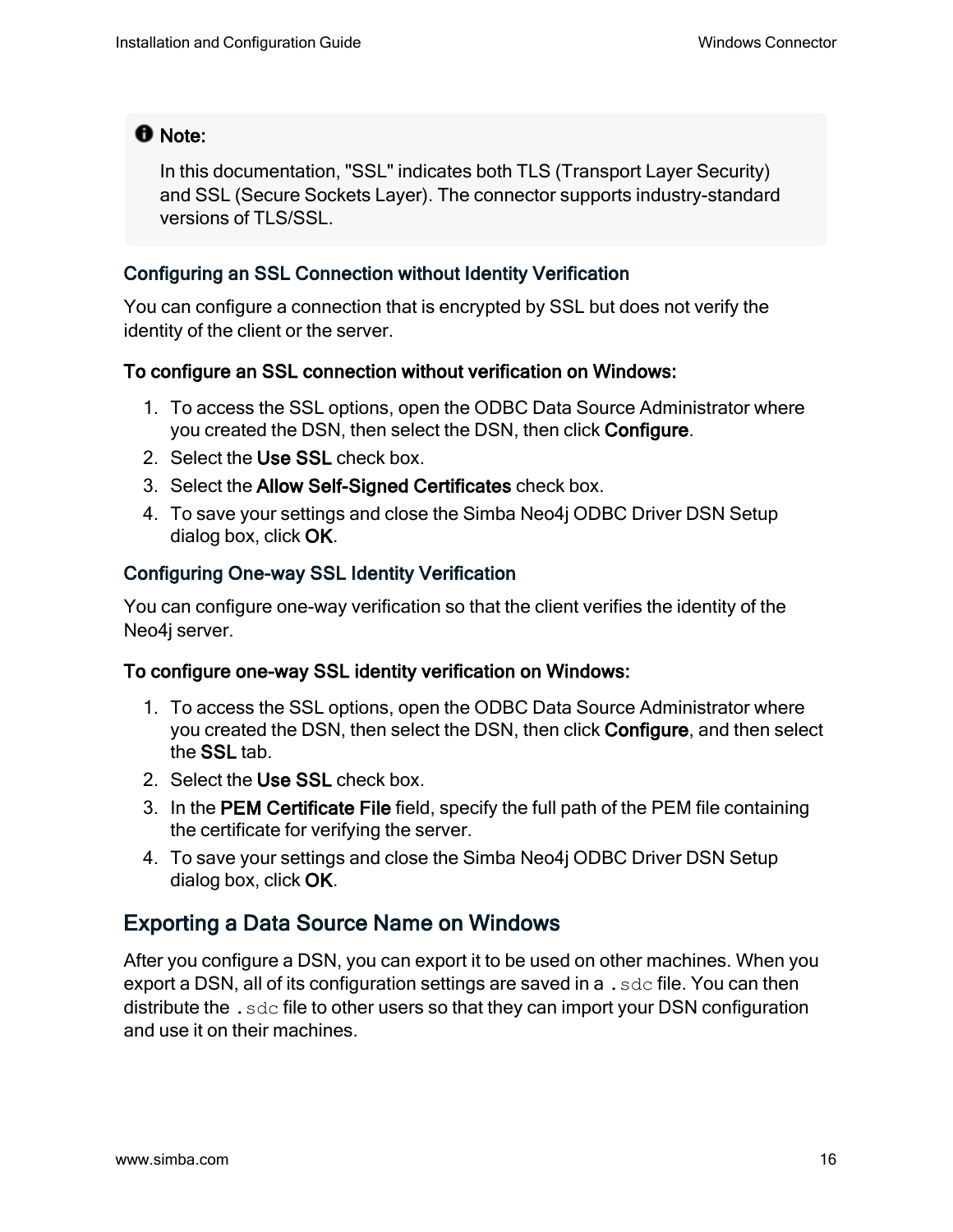#### To export a Data Source Name on Windows:

- 1. Open the ODBC Data Source Administrator where you created the DSN, select the DSN, click Configure, and then click Logging Options.
- 2. Click Export Configuration, specify a name and location for the exported DSN, and then click Save.

<span id="page-16-0"></span>Your DSN is saved as a . sdc file in the location that you specified.

# Importing a Data Source Name on Windows

You can import a DSN configuration from a  $.$  sdc file and then use those settings to connect to your data source.

#### To import a Data Source Name on Windows:

- 1. Open the ODBC Data Source Administrator where you created the DSN, select the DSN, click Configure, and then click Logging Options.
- 2. Click Import Configuration, browse to select the . sdc file that you want to import the DSN configuration from, and then click Open.
- 3. Click OK to close the Logging Options dialog box.

The Simba Neo4j BI Connector DSN Setup dialog box loads the configuration settings from the selected . sdc file. You can now save this DSN and use it to connect to your data source.

# <span id="page-16-1"></span>Verifying the Connector Version Number on Windows

If you need to verify the version of the Simba Neo4j BI Connector that is installed on your Windows machine, you can find the version number in the ODBC Data Source Administrator.

#### To verify the connector version number on Windows:

1. From the Start menu, go to ODBC Data Sources.

#### **f** Note:

Make sure to select the ODBC Data Source Administrator that has the same bitness as the client application that you are using to connect to Neo4j.

2. Click the Drivers tab and then find the Simba Neo4j BI Connector in the list of ODBC connectors that are installed on your system. The version number is displayed in the Version column.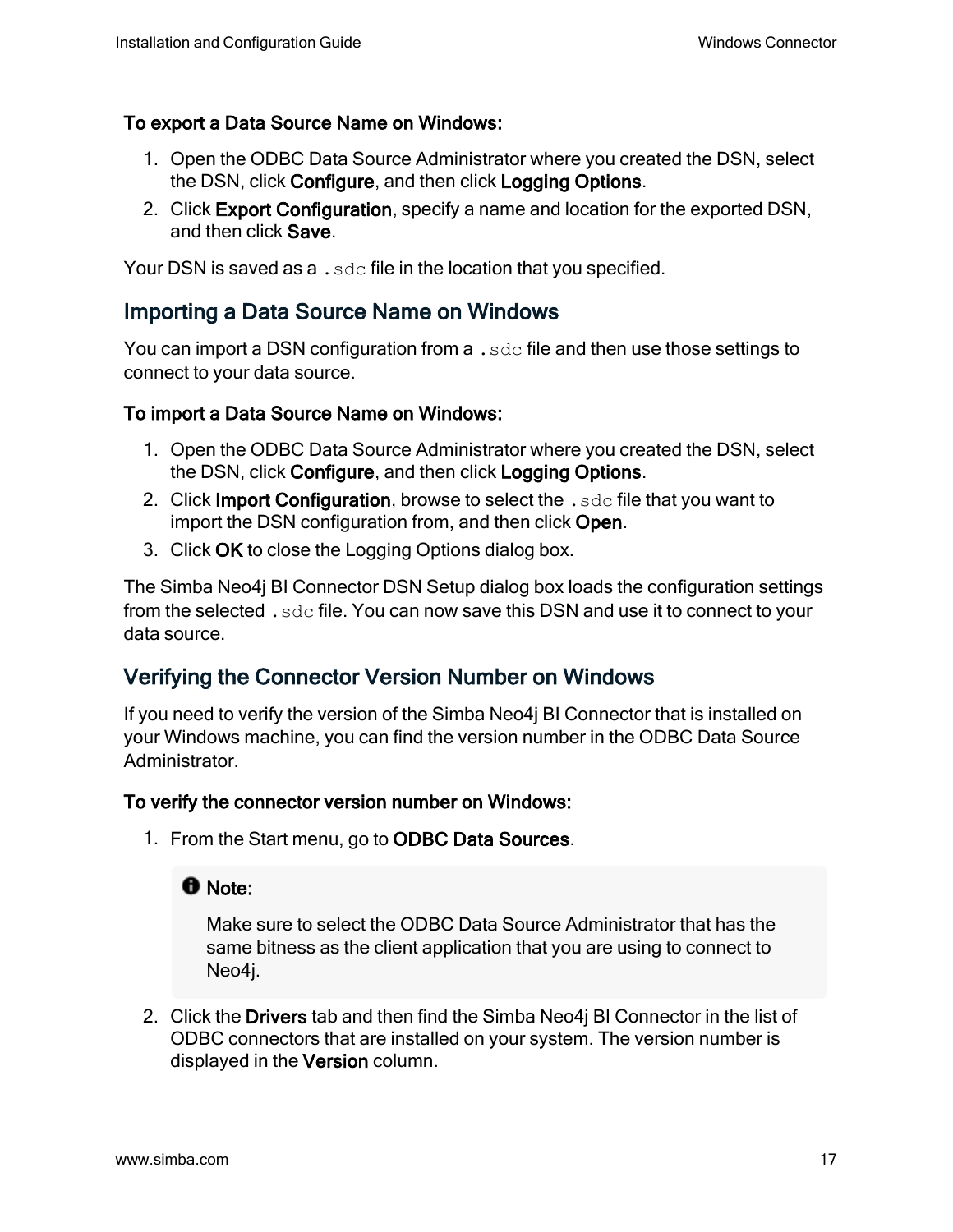# <span id="page-17-0"></span>macOS Connector

# <span id="page-17-1"></span>macOS System Requirements

The Simba Neo4j BI Connector supports Neo4j server version 4.x and Neo4j Aura. In addition, the Neo4j APOC library must be installed on the server machine.

The required APOC version depends on the Neo4j version that you are connecting to:

• Neo4j server version 4.x requires the matching APOC version or later (minimum version 4.0.0.4).

We recommend that you make sure APOC procedures are made accessible by adding or appending  $apoc.*$  to the list of comma separated procedures provided through dbms.security.procedures.unrestricted in the Neo4j server configuration file.

For example:

dbms.security.procedures.unrestricted=algo.\*,apoc.\*

Install the connector on client machines where the application is installed. Each client machine that you install the connector on must meet the following minimum system requirements:

- One of the following macOS versions:
	- $\cdot$  macOS 10.14
	- $\cdot$  macOS 10.15
	- $\cdot$  macOS 11
- 150MB of available disk space
- One of the following ODBC driver managers installed:
	- iODBC 3.52.9 or later
	- <sup>o</sup> unixODBC 2.2.14 or later

# <span id="page-17-2"></span>Installing the Connector on macOS

If you did not obtain this connector from the Simba website, you might need to follow a different installation procedure. For more information, see the Simba OEM ODBC Connectors Installation Guide.

The Simba Neo4j BI Connector is available for macOS as a .  $dmq$  file named  $Simba$  $N\in\{0.4\}$  1.0. dmg. The connector supports both 32- and 64-bit client applications.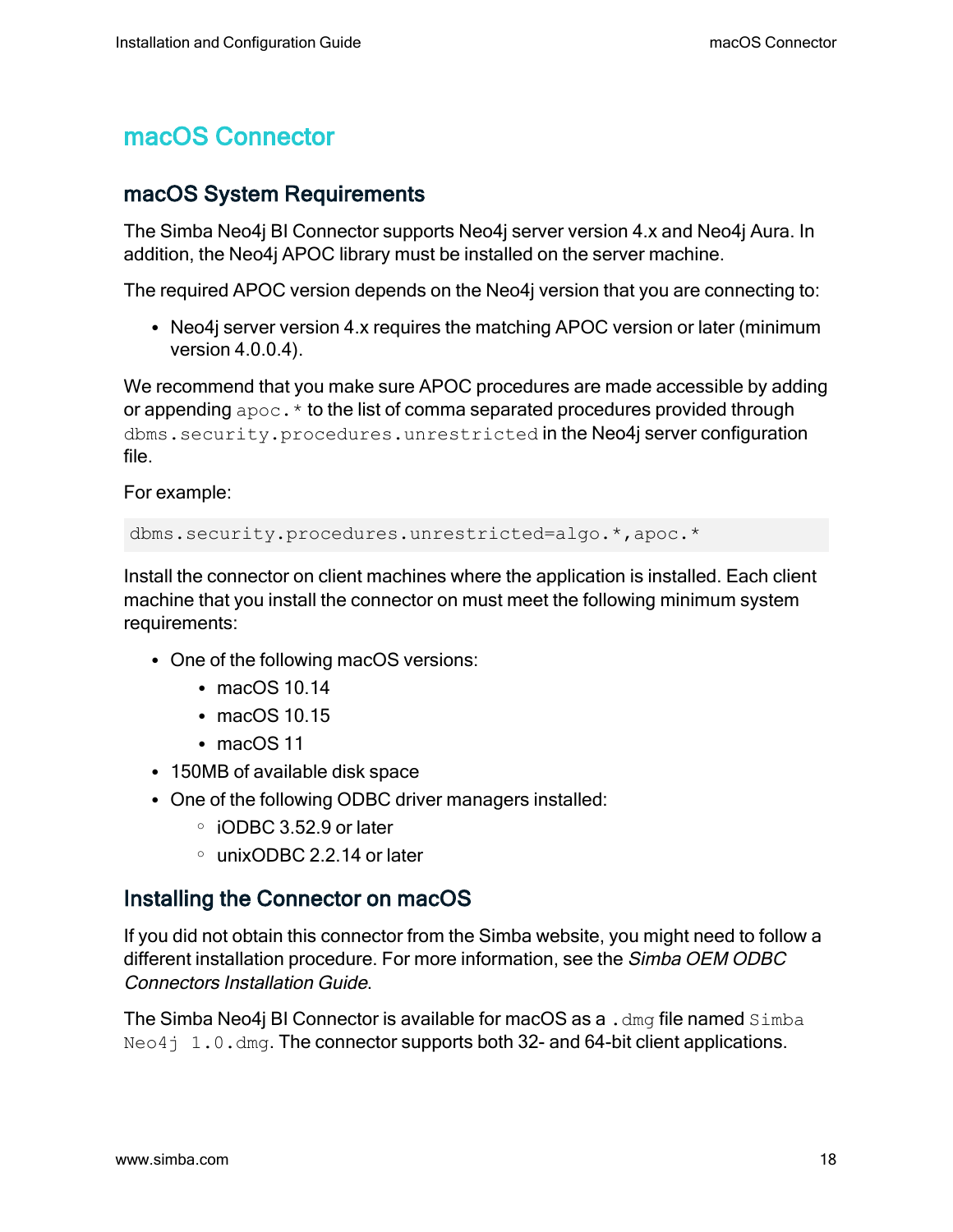#### To install the Simba Neo4j BI Connector on macOS:

- 1. Double-click Simba Neo4j 1.0.dmg to mount the disk image.
- 2. Double-click Simba Neo4j 1.0.pkg to run the installer.
- 3. In the installer, click Continue.
- 4. On the Software License Agreement screen, click Continue, and when the prompt appears, click Agree if you agree to the terms of the License Agreement.
- 5. Optionally, to change the installation location, click Change Install Location, then select the desired location, and then click Continue.

#### **f** Note:

By default, the connector files are installed in the /Library/simba/neo4j directory.

- 6. To accept the installation location and begin the installation, click Install.
- 7. When the installation completes, click Close.
- 8. If you received a license file through email, then copy the license file into the  $/1$ ib subfolder in the connector installation directory. You must have root privileges when changing the contents of this folder.

For example, if you installed the connector to the default location, you would copy the license file into the/Library/simba/neo4j/lib folder.

Next, configure the environment variables on your machine to make sure that the ODBC driver manager can work with the connector. For more information, see Configuring the ODBC Driver Manager on [Non-Windows](#page-21-0) Machines on page 22.

# <span id="page-18-0"></span>Verifying the Connector Version Number on macOS

If you need to verify the version of the Simba Neo4j BI Connector that is installed on your macOS machine, you can query the version number through the Terminal.

#### To verify the connector version number on macOS:

 $\triangleright$  At the Terminal, run the following command:

pkgutil --info simba.neo4jodbc

The command returns information about the Simba Neo4j BI Connector that is installed on your machine, including the version number.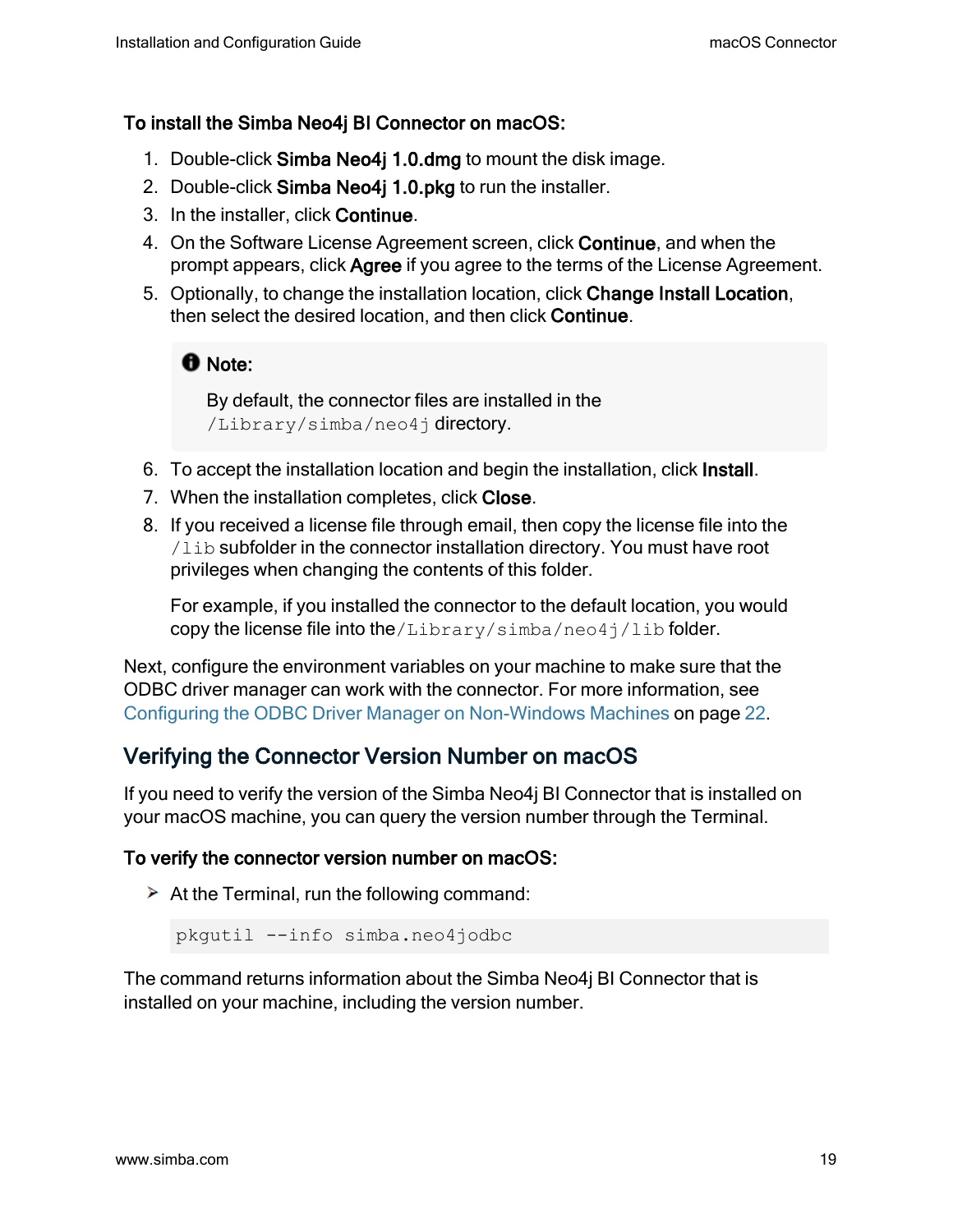# <span id="page-19-0"></span>Linux Connector

# <span id="page-19-1"></span>Linux System Requirements

The Simba Neo4j BI Connector supports Neo4j server version 4.x and Neo4j Aura. In addition, the Neo4j APOC library must be installed on the server machine.

The required APOC version depends on the Neo4j version that you are connecting to:

• Neo4j server version 4.x requires the matching APOC version or later (minimum version 4.0.0.4).

Install the connector on client machines where the application is installed. Each client machine that you install the connector on must meet the following minimum system requirements:

- One of the following distributions:
	- <sup>o</sup> Red Hat® Enterprise Linux® (RHEL) 7 or 8
	- <sup>o</sup> CentOS 7 or 8
	- <sup>o</sup> SUSE Linux Enterprise Server (SLES) 12 or 15
	- <sup>o</sup> Ubuntu 18.04 or 20.04
- One of the following ODBC driver managers installed:
	- $\degree$  iODBC 3.52.9 or later
	- <sup>o</sup> unixODBC 2.2.14 or later

<span id="page-19-2"></span>To install the connector, you must have root access on the machine.

# Installing the Connector Using the Tarball Package

If you did not obtain this connector from the Simba website, you might need to follow a different installation procedure. For more information, see the Simba OEM ODBC Connectors Installation Guide.

The Simba Neo4j BI Connector is available as a tarball package named SimbaNeo4jODBC-*[Version]*.*[Release]*-Linux.tar.gz, where [Version] is the version number of the connector and [Release] is the release number for this version of the connector. The package contains both the 32-bit and 64-bit versions of the connector.

On 64-bit editions of Linux, you can execute both 32- and 64-bit applications. However, 64-bit applications must use 64-bit connectors, and 32-bit applications must use 32-bit connectors. Make sure that you use a connector whose bitness matches the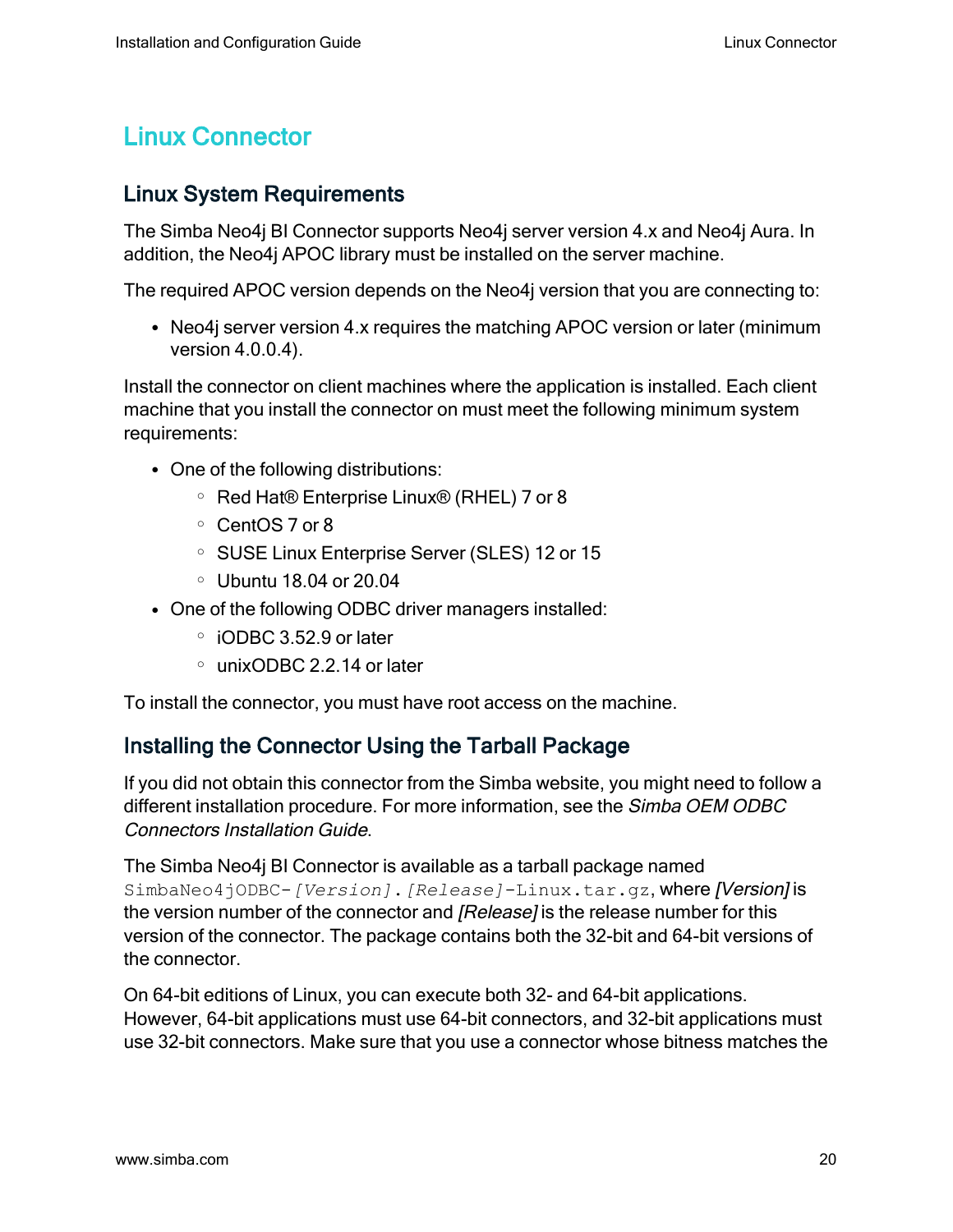bitness of the client application. You can install both versions of the connector on the same machine.

#### To install the connector using the tarball package:

- 1. Log in as the root user, and then navigate to the folder containing the tarball package.
- 2. Run the following command to extract the package and install the connector:

```
tar -zxvf [TarballName]
```
Where *[TarballName]* is the name of the tarball package containing the connector.

The Simba Neo4j BI Connector files are installed in the /opt/simba/neo4j directory.

3. If you received a license file through email, then copy the license file into the opt/simba/neo4j/lib/32 or opt/simba/neo4j/lib/64 folder, depending on the version of the connector that you installed.

Next, configure the environment variables on your machine to make sure that the ODBC driver manager can work with the connector. For more information, see Configuring the ODBC Driver Manager on [Non-Windows](#page-21-0) Machines on page 22.

# <span id="page-20-0"></span>Verifying the Connector Version Number on Linux

If you need to verify the version of the Simba Neo4j BI Connector that is installed on your Linux machine, you can search the connector's binary file for version number information.

#### To verify the driver version number on Linux using the binary file:

- 1. Navigate to the  $/11b$  subfolder in your connectorinstallation directory. By default, the path to this directory is:  $\sqrt{\frac{opt}{s}}$  imba/neo4 $\frac{1}{1}$ lib.
- 2. Open the driver's  $. s \circ b$  inary file in a text editor, and search for the text \$driver version sb\$:. The connector's version number is listed after this text.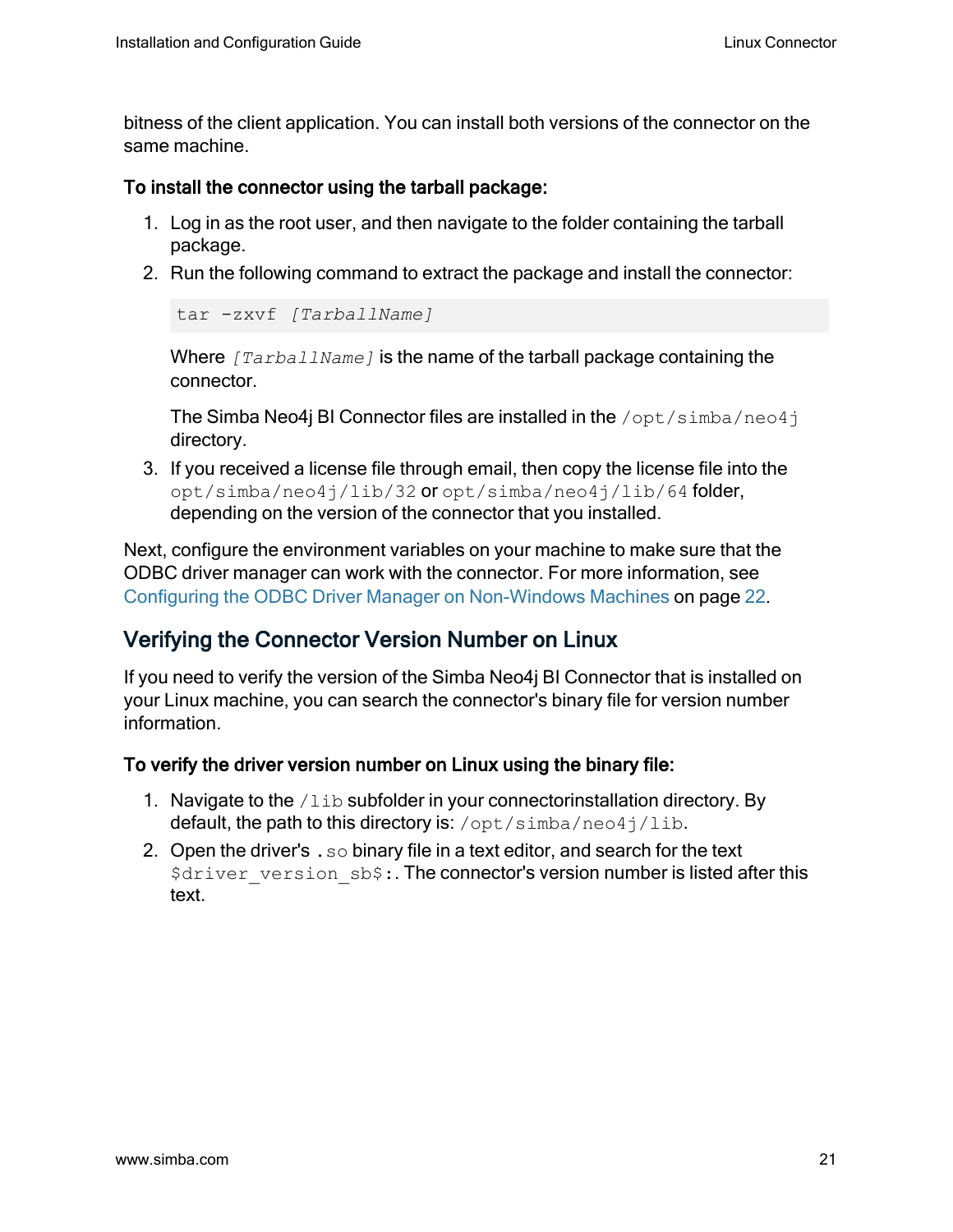# <span id="page-21-0"></span>Configuring the ODBC Driver Manager on Non-Windows **Machines**

To make sure that the ODBC driver manager on your machine is configured to work with the Simba Neo4j BI Connector, do the following:

- Set the library path environment variable to make sure that your machine uses the correct ODBC driver manager. For more information, see [Specifying](#page-21-1) ODBC Driver Managers on [Non-Windows](#page-21-1) Machines on page 22.
- If the connector configuration files are not stored in the default locations expected by the ODBC driver manager, then set environment variables to make sure that the driver manager locates and uses those files. For more information, see .

After configuring the ODBC driver manager, you can configure a connection and access your data store through the connector.

# <span id="page-21-1"></span>Specifying ODBC Driver Managers on Non-Windows Machines

You need to make sure that your machine uses the correct ODBC driver manager to load the connector. To do this, set the library path environment variable.

#### macOS

If you are using a macOS machine, then set the DYLD\_LIBRARY\_PATH environment variable to include the paths to the ODBC driver manager libraries. For example, if the libraries are installed in  $/usr/local/lib$ , then run the following command to set DYLD\_LIBRARY\_PATH for the current user session:

export DYLD\_LIBRARY\_PATH=\$DYLD\_LIBRARY\_PATH:/usr/local/lib

For information about setting an environment variable permanently, refer to the macOS shell documentation.

#### Linux

If you are using a Linux machine, then set the LD\_LIBRARY\_PATH environment variable to include the paths to the ODBC driver manager libraries. For example, if the libraries are installed in  $/usr/local/lib$ , then run the following command to set LD\_LIBRARY\_PATH for the current user session:

export LD\_LIBRARY\_PATH=\$LD\_LIBRARY\_PATH:/usr/local/lib

For information about setting an environment variable permanently, refer to the Linux shell documentation.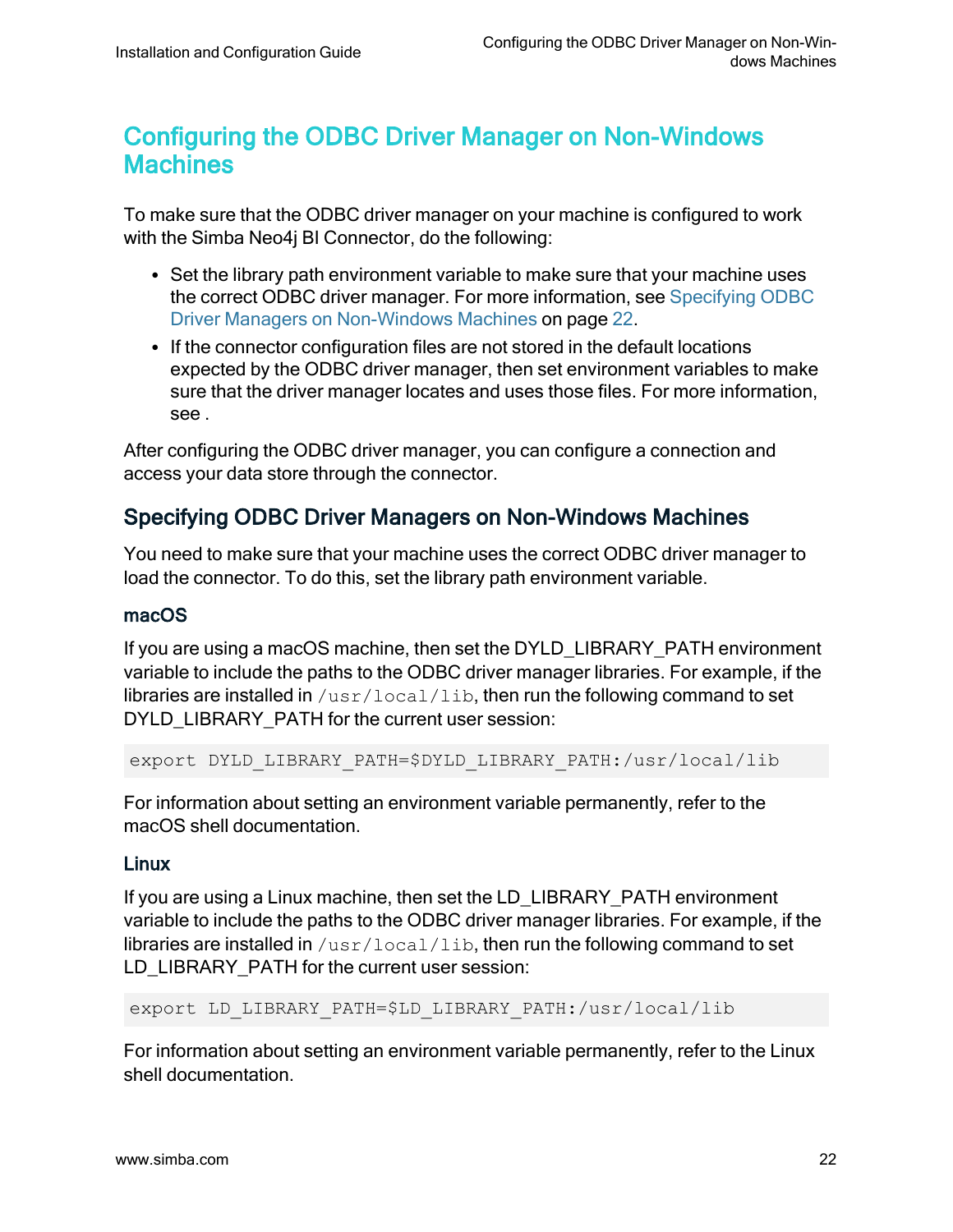# <span id="page-22-0"></span>Specifying the Locations of the Connector Configuration Files

By default, ODBC driver managers are configured to use hidden versions of the odbc.ini and odbcinst.ini configuration files (named .odbc.ini and .odbcinst.ini) located in the home directory, as well as the simba.neo4jodbc.ini file in the lib subfolder of the connector installation directory. If you store these configuration files elsewhere, then you must set the environment variables described below so that the driver manager can locate the files.

If you are using iODBC, do the following:

- $\bullet$  Set ODBCINI to the full path and file name of the  $\circ$ dbc.ini file.
- Set ODBCINSTINI to the full path and file name of the  $\alpha$ dbcinst.ini file.
- Set SIMBANEO4JODBCINI to the full path and file name of the simba.neo4jodbc.ini file.

If you are using unixODBC, do the following:

- Set ODBCINI to the full path and file name of the  $\text{ode.}\text{ini}$  file.
- Set ODBCSYSINI to the full path of the directory that contains the odbcinst.ini file.
- Set SIMBANEO4JODBCINI to the full path and file name of the simba.neo4jodbc.inifile.

For example, if your odbc.ini and odbcinst.ini files are located in /usr/local/odbc and your simba.neo4jodbc.ini file is located in /etc, then set the environment variables as follows:

#### For iODBC:

```
export ODBCINI=/usr/local/odbc/odbc.ini
export ODBCINSTINI=/usr/local/odbc/odbcinst.ini
export SIMBANEO4JODBCINI=/etc/simba.neo4jodbc.ini
```
#### For unixODBC:

```
export ODBCINI=/usr/local/odbc/odbc.ini
export ODBCSYSINI=/usr/local/odbc
export SIMBANEO4JODBCINI=/etc/simba.neo4jodbc.ini
```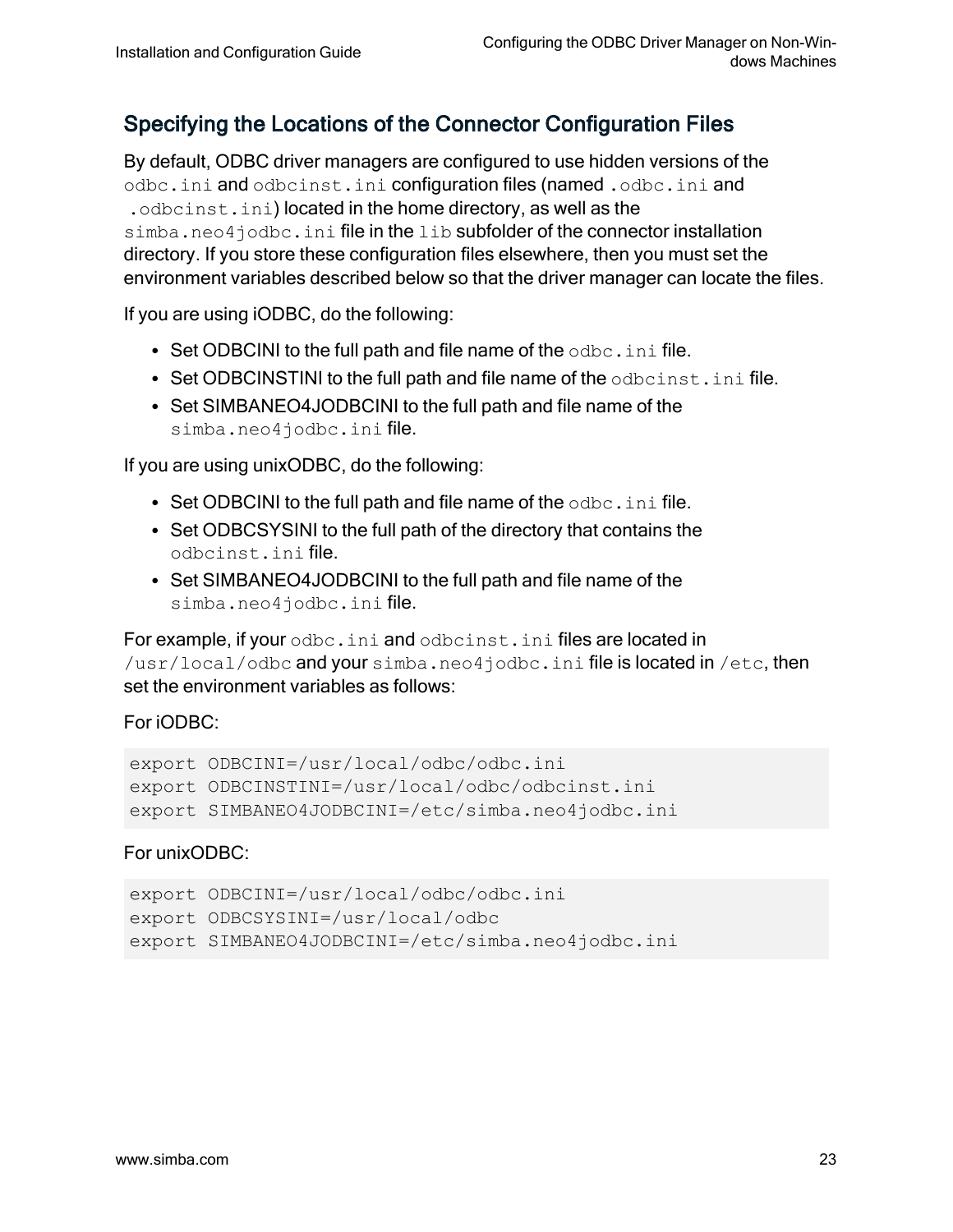To locate the simba.neo4jodbc.ini file, the connector uses the following search order:

- 1. If the SIMBANEO4JODBCINI environment variable is defined, then the connector searches for the file specified by the environment variable.
- 2. The connector searches the directory that contains the connector library files for a file named simba.neo4jodbc.ini.
- 3. The connector searches the current working directory of the application for a file named simba.neo4jodbc.ini.
- 4. The connector searches the home directory for a hidden file named .simba.neo4jodbc.ini (prefixed with a period).
- 5. The connector searches the /etc directory for a file named simba.neo4jodbc.ini.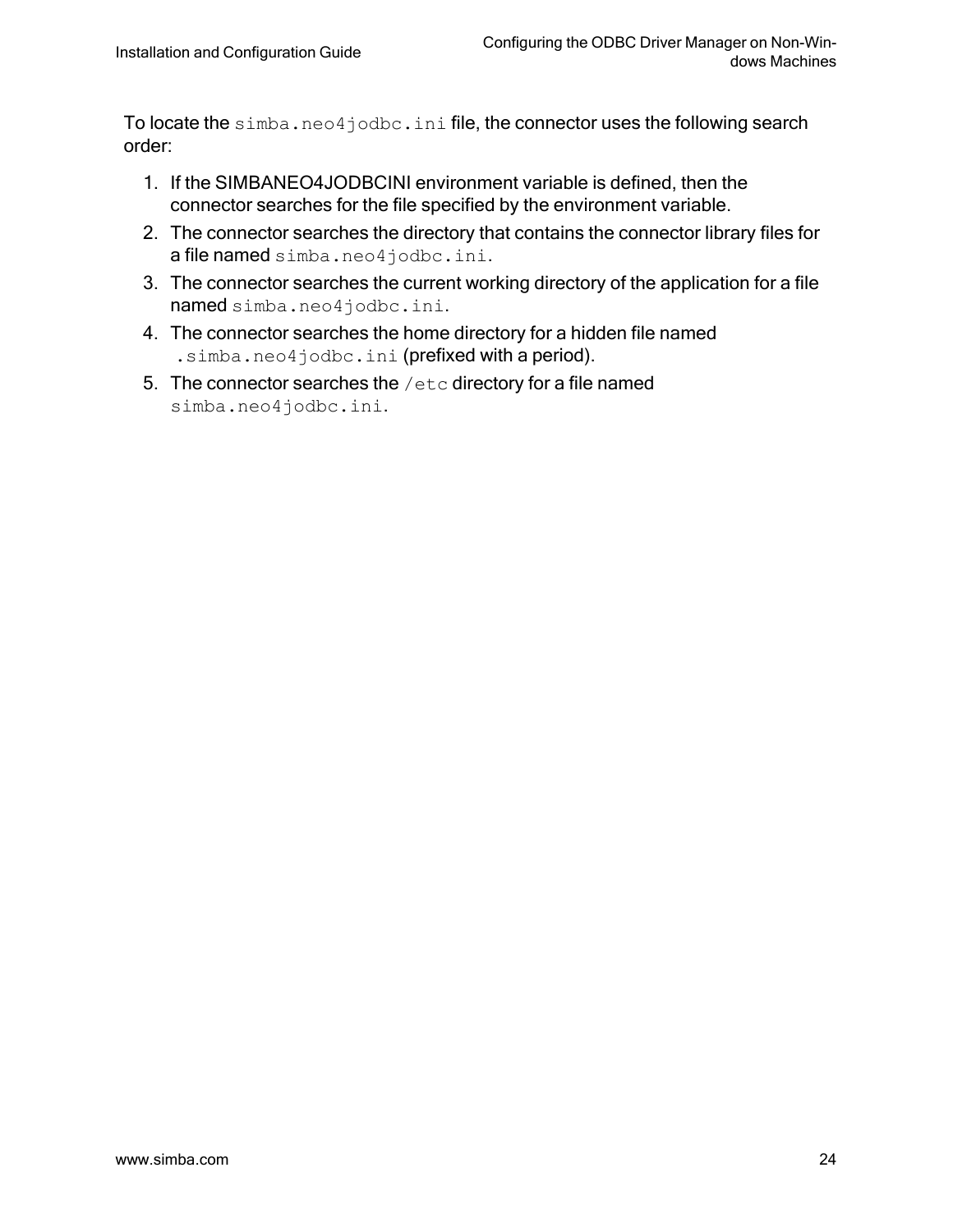# <span id="page-24-0"></span>Configuring ODBC Connections on a Non-Windows Machine

The following sections describe how to configure ODBC connections when using the Simba Neo4j BI Connector on non-Windows platforms:

# <span id="page-24-1"></span>Creating a Data Source Name on a Non-Windows Machine

When connecting to your data store using a DSN, you only need to configure the  $\circ$ dbc.ini file. Set the properties in the  $\circ$ dbc.ini file to create a DSN that specifies the connection information for your data store. For information about configuring a DSN-less connection instead, see [Configuring](#page-26-0) a DSN-less Connection on a Non-[Windows](#page-26-0) Machine on page 27.

If your machine is already configured to use an existing  $\text{ode.ini}$  file, then update that file by adding the settings described below. Otherwise, copy the odbc.ini file from the Setup subfolder in the driver installation directory to the home directory, and then update the file as described below.

#### To create a Data Source Name on a non-Windows machine:

1. In a text editor, open the  $\circ$ dbc. ini configuration file.

#### **f** Note:

If you are using a hidden copy of the  $\text{ode}.$  ini file, you can remove the period (.) from the start of the file name to make the file visible while you are editing it.

2. In the [ODBC Data Sources] section, add a new entry by typing a name for the DSN, an equal sign  $(=)$ , and then the name of the driver.

For example, on a macOS machine:

```
[ODBC Data Sources]
Sample DSN=Simba Neo4j BI Connector
```
As another example, for a 32-bit driver on a Linux machine:

```
[ODBC Data Sources]
Sample DSN=Simba Neo4j BI Connector 32-bit
```
3. Create a section that has the same name as your DSN, and then specify configuration options as key-value pairs in the section: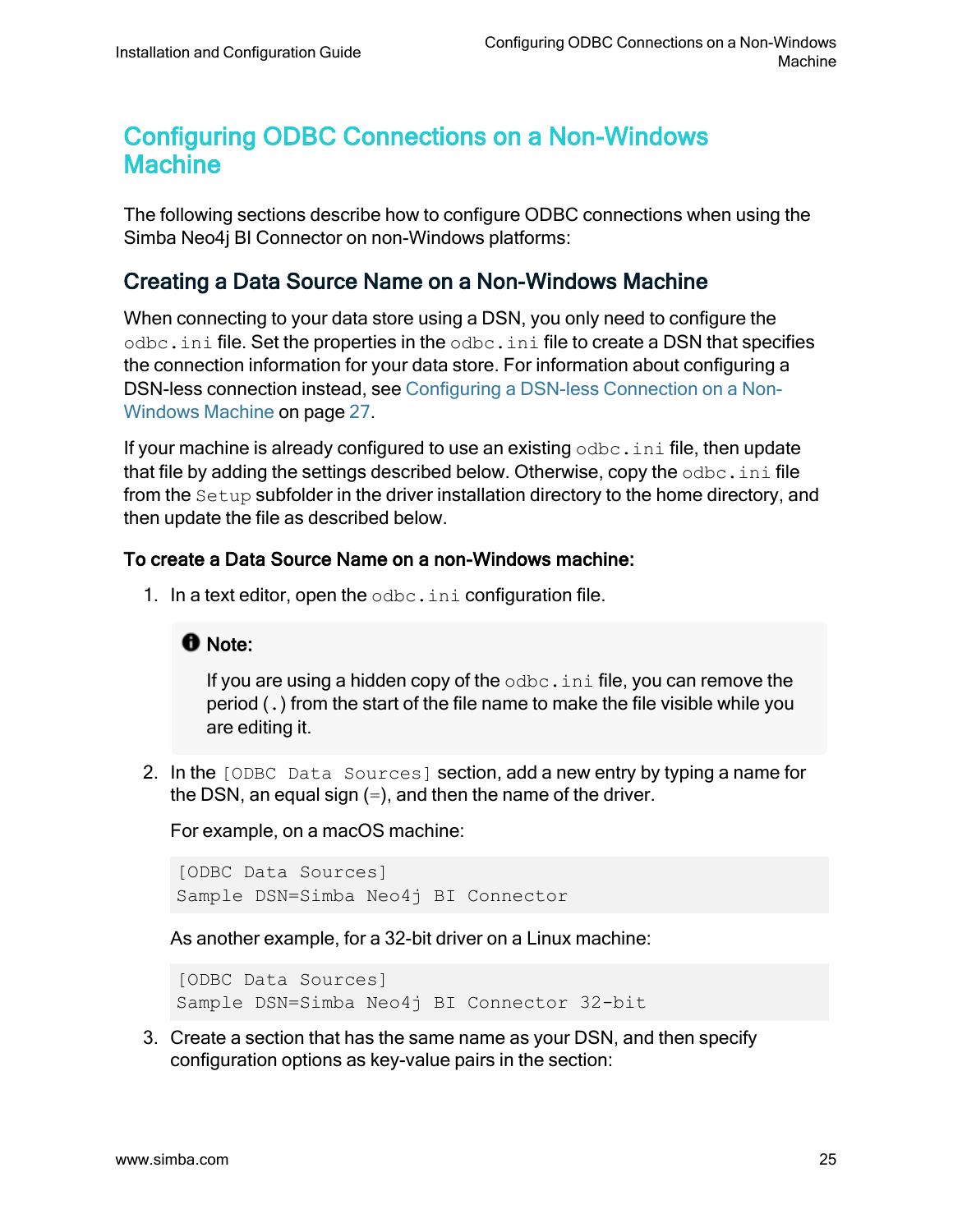a. Set the  $\text{Diriver}$  property to the full path of the driver library file that matches the bitness of the application.

For example, on a macOS machine:

```
Driver=/Library/simba/neo4j/lib/libneo4jodbc_
sbu.dylib
```
As another example, for a 32-bit driver on a Linux machine:

Driver=/opt/simba/neo4j/lib/32/libneo4jodbc\_sb32.so

b. Set the Host property to the IP address or host name of the server, and then set the Port property to the number of the TCP port that the server uses to listen for client connections.

For example:

```
Host=192.168.222.160
Port=31010
```
- c. Optionally, set additional key-value pairs as needed to specify other optional connection settings. For detailed information about all the configuration options supported by the Simba Neo4j BI Connector, see Connector [Configuration](#page-44-0) Properties on page 45.
- d. If authentication is required to access the server, then specify the authentication mechanism and your credentials. For more information, see Configuring [Authentication](#page-28-0) on a Non-Windows Machine on page 29.
- e. Optionally, if you want to connect to the server through SSL, then enable SSL and specify the certificate information. For more information, see Configuring SSL Verification on a [Non-Windows](#page-31-0) Machine on page 32.
- 4. Save the odbc.ini configuration file.

#### **f** Note:

If you are storing this file in its default location in the home directory, then prefix the file name with a period (.) so that the file becomes hidden. If you are storing this file in another location, then save it as a non-hidden file (without the prefix), and make sure that the ODBCINI environment variable specifies the location. For more information, see [Specifying](#page-22-0) the Locations of the Connector [Configuration](#page-22-0) Files on page 23.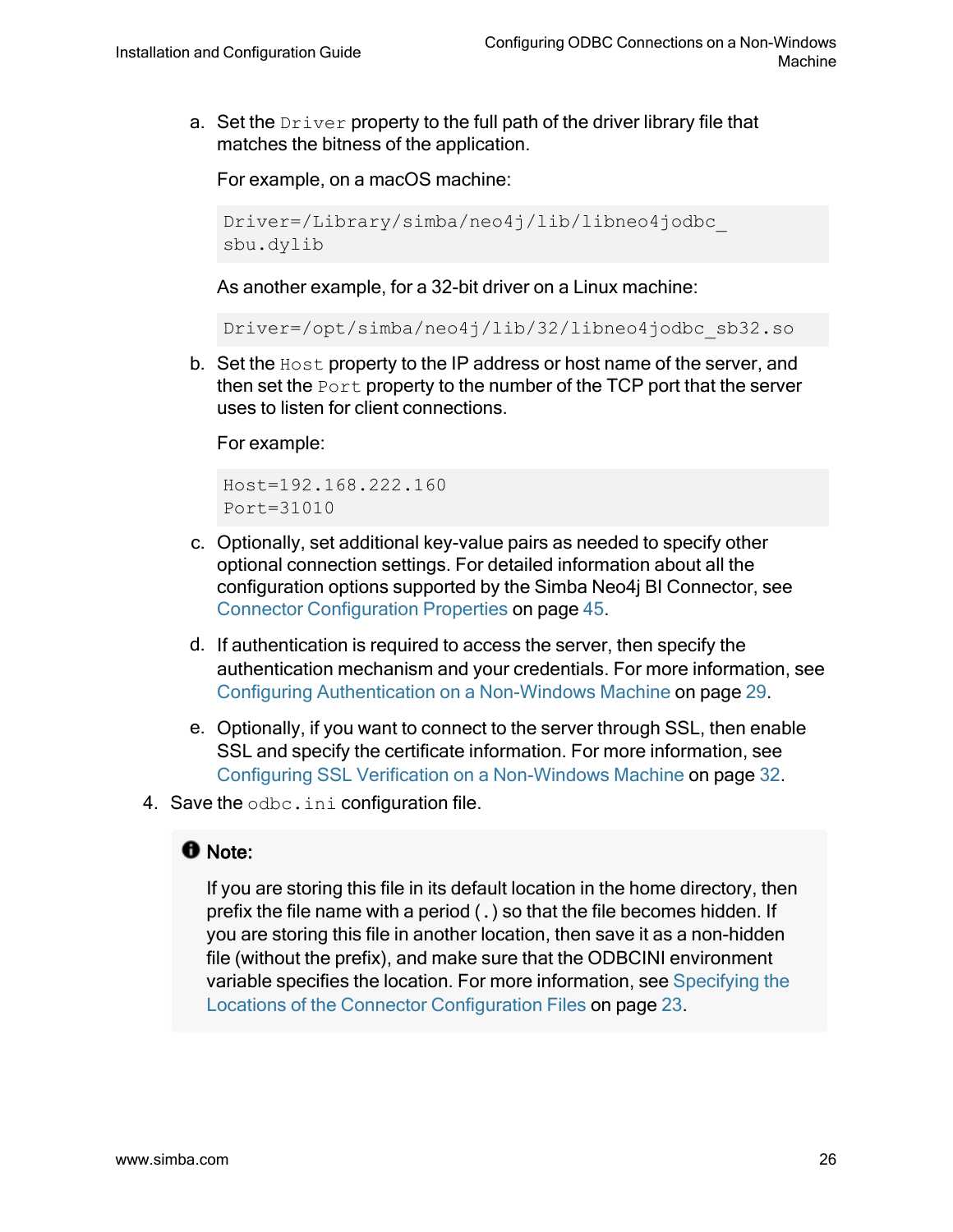For example, the following is an  $\text{ode}.$  ini configuration file for macOS containing a DSN that connects to Neo4j without authentication:

```
[ODBC Data Sources]
Sample DSN=Simba Neo4j BI Connector
[Sample DSN]
Driver=/Library/simba/neo4j/lib/libneo4jodbc_sbu.dylib
Host=192.168.222.160
Port=31010
```
As another example, the following is an  $\text{ode.ini}$  configuration file for a 32-bit driver on a Linux machine, containing a DSN that connects to Neo4j without authentication:

```
[ODBC Data Sources]
Sample DSN=Simba Neo4j BI Connector 32-bit
[Sample DSN]
Driver=/opt/simba/neo4j/lib/32/libneo4jodbc_sb32.so
Host=192.168.222.160
Port=31010
```
<span id="page-26-0"></span>You can now use the DSN in an application to connect to the data store.

### Configuring a DSN-less Connection on a Non-Windows Machine

To connect to your data store through a DSN-less connection, you need to define the connector in the odbcinst.ini file and then provide a DSN-less connection string in your application.

If your machine is already configured to use an existing odbcinst.ini file, then update that file by adding the settings described below. Otherwise, copy the odbcinst.ini file from the Setup subfolder in the connector installation directory to the home directory, and then update the file as described below.

#### To define a connector on a non-Windows machine:

1. In a text editor, open the odbcinst.ini configuration file.

#### **f** Note:

If you are using a hidden copy of the odbcinst.ini file, you can remove the period (.) from the start of the file name to make the file visible while you are editing it.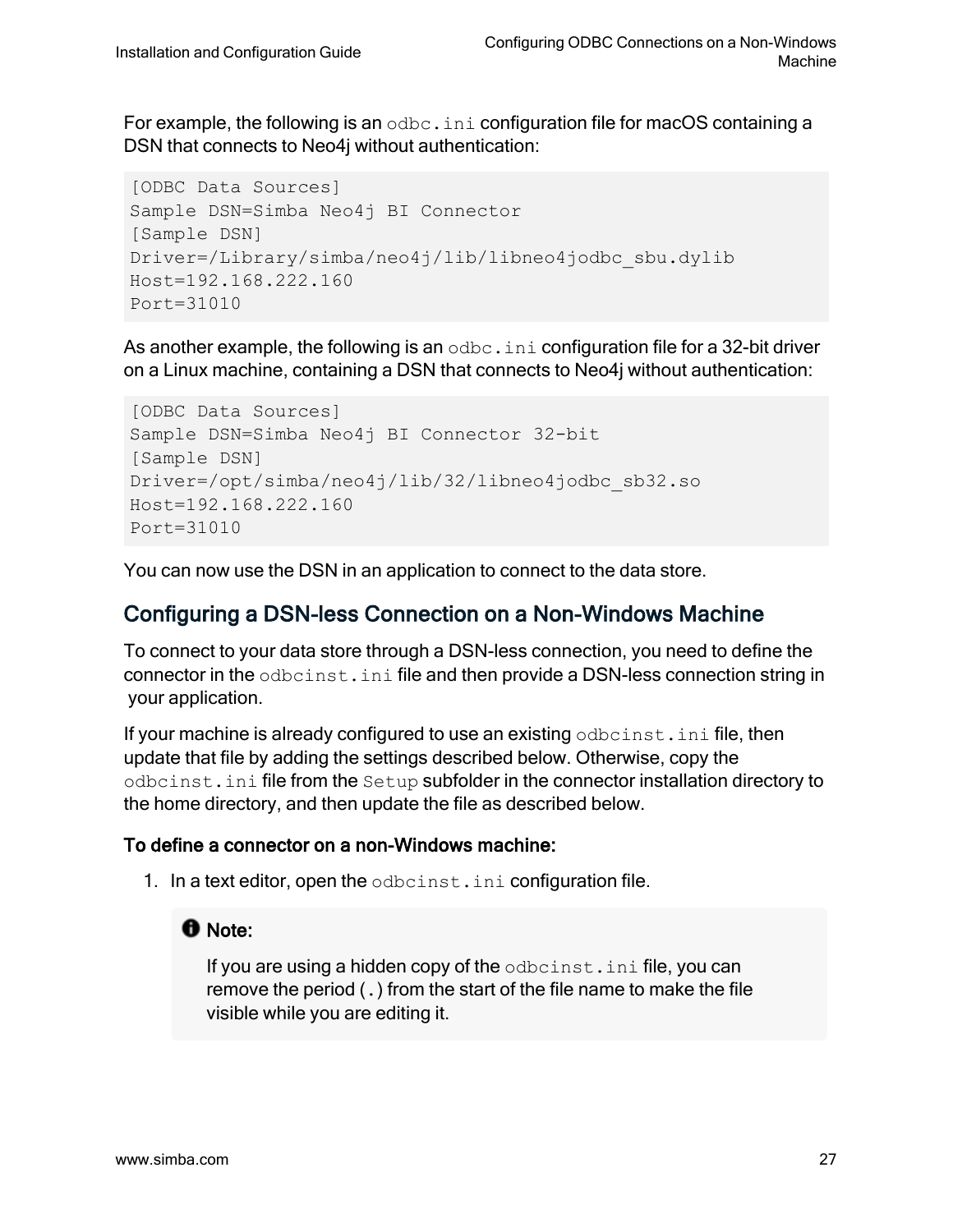2. In the [ODBC Drivers] section, add a new entry by typing a name for the connector, an equal sign  $(=)$ , and then Installed.

For example:

```
[ODBC Drivers]
Simba Neo4j BI Connector=Installed
```
- 3. Create a section that has the same name as the connector (as specified in the previous step), and then specify the following configuration options as key-value pairs in the section:
	- a. Set the  $Driver$  property to the full path of the connector library file that matches the bitness of the application.

For example, on a macOS machine:

```
Driver=/Library/simba/neo4j/lib/libneo4jodbc_
sbu.dylib
```
As another example, for a 32-bit connector on a Linux machine:

Driver=/opt/simba/neo4j/lib/32/libneo4jodbc\_sb32.so

b. Optionally, set the Description property to a description of the connector.

For example:

Description=Simba Neo4j BI Connector

4. Save the odbcinst.ini configuration file.

#### **f** Note:

If you are storing this file in its default location in the home directory, then prefix the file name with a period (.) so that the file becomes hidden. If you are storing this file in another location, then save it as a non-hidden file (without the prefix), and make sure that the ODBCINSTINI or ODBCSYSINI environment variable specifies the location. For more information, see Specifying the Locations of the Connector [Configuration](#page-22-0) Files on [page](#page-22-0) 23.

For example, the following is an odbcinst.ini configuration file for macOS:

```
[ODBC Drivers]
Simba Neo4j BI Connector=Installed
```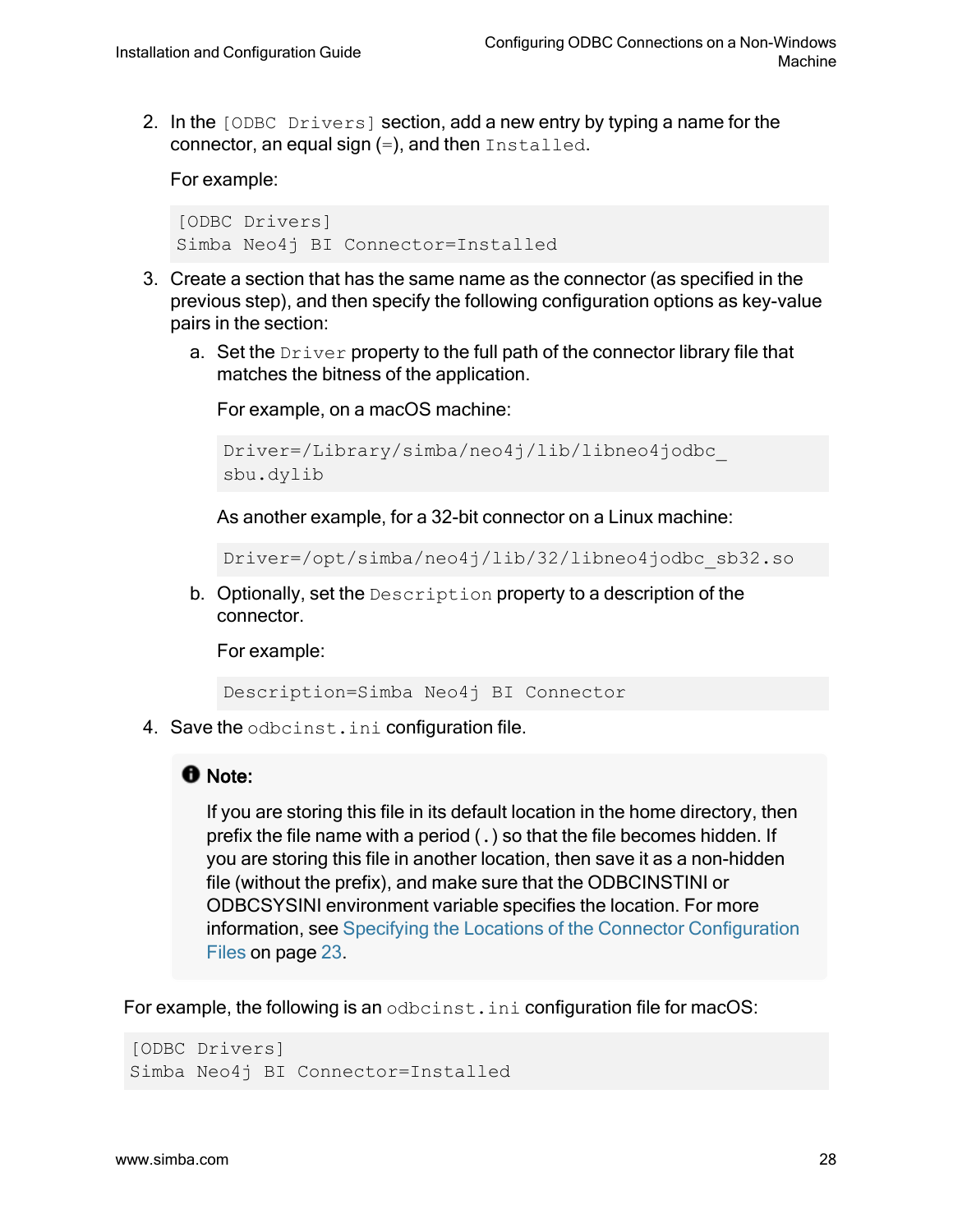```
[Simba Neo4j BI Connector]
Description=Simba Neo4j BI Connector
Driver=/Library/simba/neo4j/lib/libneo4jodbc_sbu.dylib
```
As another example, the following is an odbcinst.ini configuration file for both the 32- and 64-bit connectors on Linux:

```
[ODBC Drivers]
Simba Neo4j BI Connector 32-bit=Installed
Simba Neo4j BI Connector 64-bit=Installed
[ 32-bit]
Description=Simba Neo4j BI Connector (32-bit)
Driver=/opt/simba/neo4j/lib/32/libneo4jodbc_sb32.so
[Simba Neo4j BI Connector 64-bit]
Description=Simba Neo4j BI Connector (64-bit)
Driver=/opt/simba/neo4j/lib/64/libneo4jodbc_sb64.so
```
You can now connect to your data store by providing your application with a connection string where the  $Dirive$  property is set to the connector name specified in the odbcinst.ini file, and all the other necessary connection properties are also set. For more information, see "DSN-less Connection String Examples" in [Using](#page-34-0) a [Connection](#page-34-0) String on page 35.

For instructions about configuring specific connection features, see the following:

- Configuring [Authentication](#page-28-0) on a Non-Windows Machine on page 29
- Configuring SSL Verification on a [Non-Windows](#page-31-0) Machine on page 32

For detailed information about all the connection properties that the connector supports, see Connector [Configuration](#page-44-0) Properties on page 45.

# <span id="page-28-0"></span>Configuring Authentication on a Non-Windows Machine

Some Neo4j databases require authentication. You can configure the Simba Neo4j BI Connector to provide your credentials and authenticate the connection to the database using Basic Authentication.

You can set the connection properties described below in a connection string or in a DSN (in the odbc.ini file). Settings in the connection string take precedence over settings in the DSN.

#### Basic authentication

By default, the Simba Neo4j BI Connector requires a user name and password when connecting to a Neo4j data store. You can also configure the connector to connect to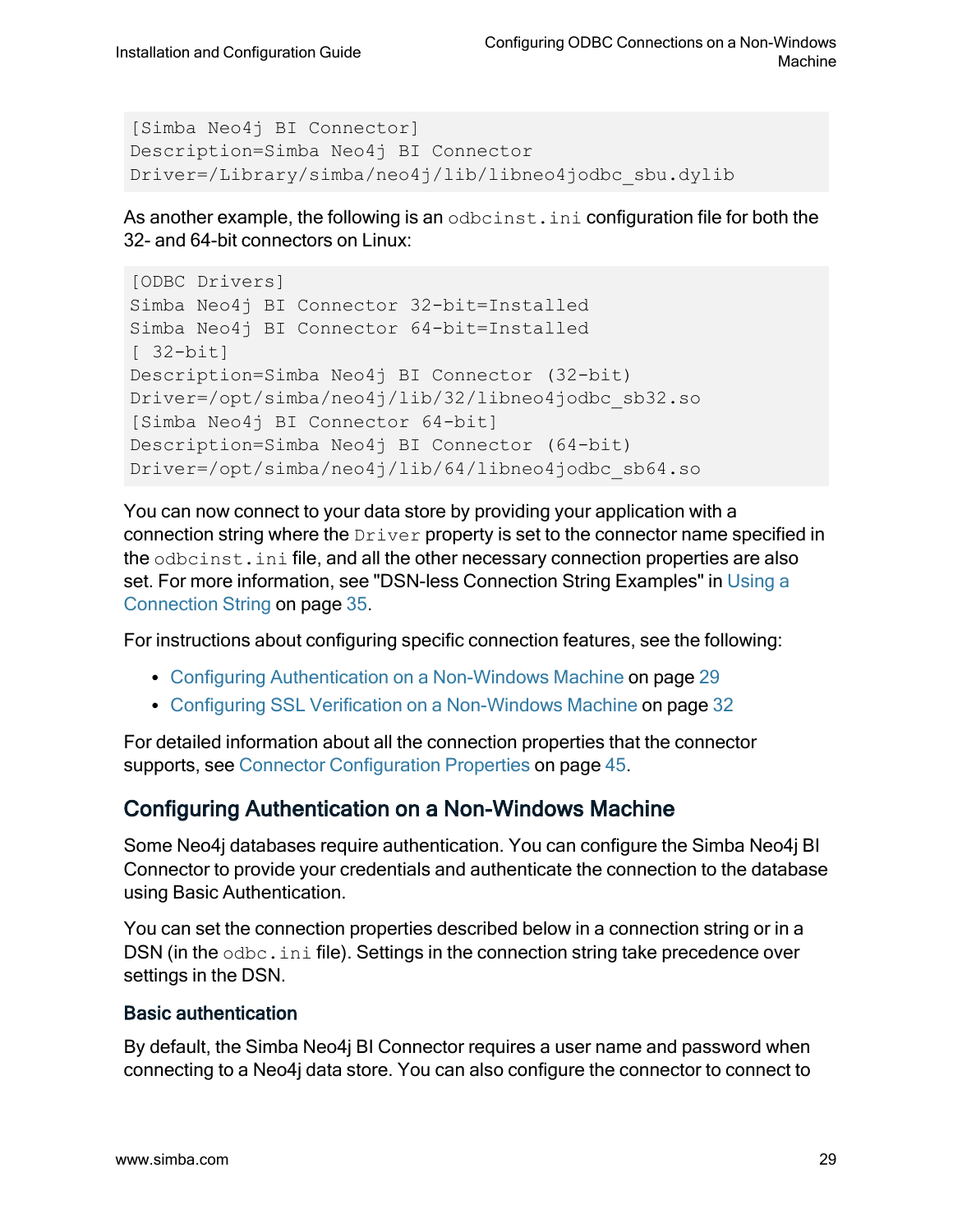the data store without requiring authentication.

#### To configure Basic authentication:

- 1. Set the Auth  $Type$  property to Basic.
- 2. Set the UID property to an appropriate user name for accessing the Neo4j database.
- 3. Set the PWD property to the password corresponding to the user name you typed above.

# <span id="page-29-0"></span>Configuring Logging Options on a Non-Windows Machine

To help troubleshoot issues, you can enable logging in the connector.

#### **A** Important:

Only enable logging long enough to capture an issue. Logging decreases performance and can consume a large quantity of disk space.

You can set the connection properties described below in a connection string, in a DSN (in the  $\text{odbc.ini}$  file), or as a connector-wide setting (in the simba.neo4jodbc.ini file). Settings in the connection string take precedence over settings in the DSN, and settings in the DSN take precedence over connector-wide settings.

#### To enable logging on a non-Windows machine:

- 1. Open the simba.neo4jodbc.ini configuration file in a text editor.
- 2. To specify the level of information to include in log files, set the  $LogLevel$ property to one of the following numbers:

| <b>LogLevel Value</b> | <b>Description</b>                                                       |
|-----------------------|--------------------------------------------------------------------------|
| 0                     | Disables all logging.                                                    |
|                       | Logs severe error events that lead the connector to abort.               |
| 2                     | Logs error events that might allow the connector to<br>continue running. |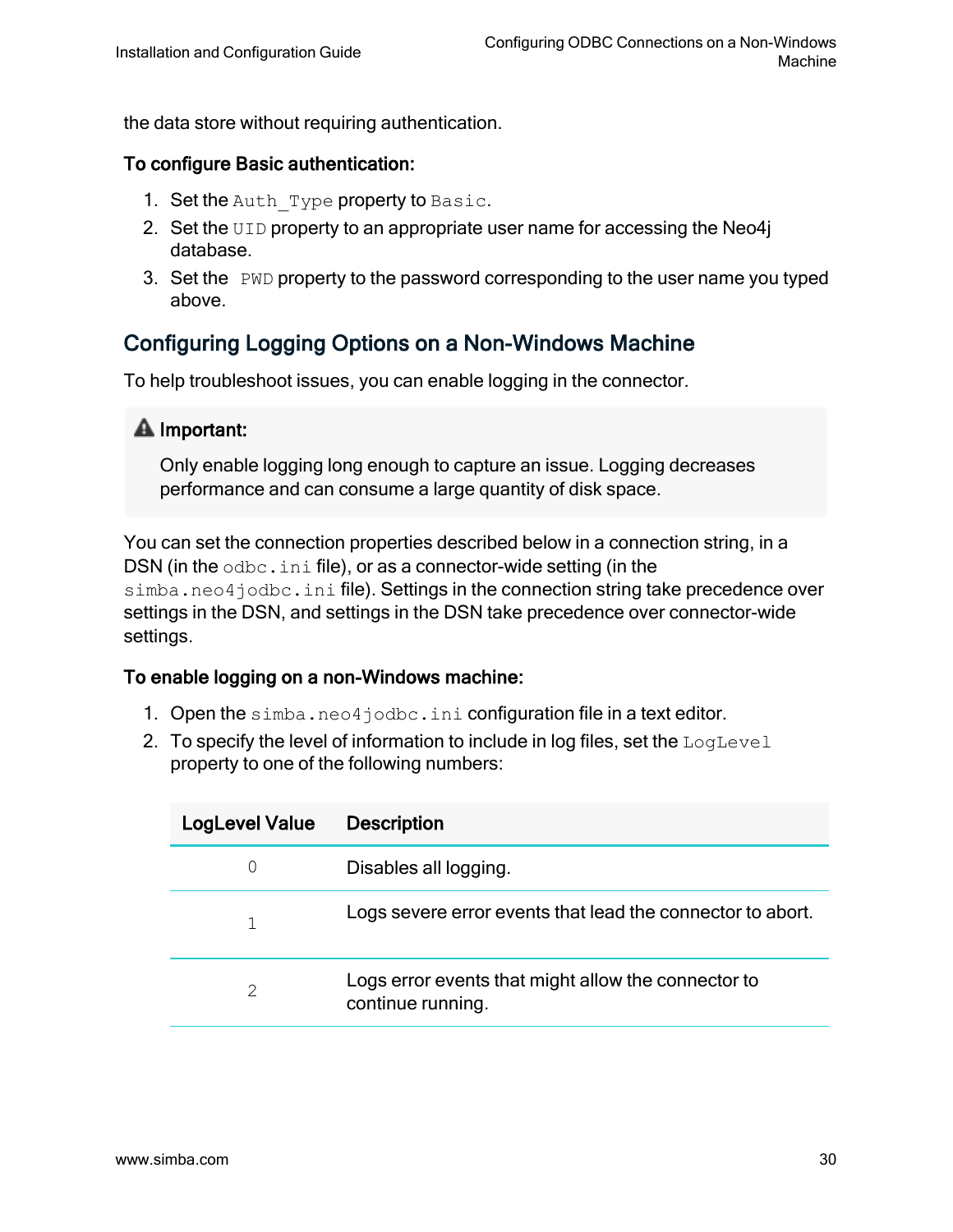| LogLevel Value | <b>Description</b>                                                        |
|----------------|---------------------------------------------------------------------------|
| 3              | Logs events that might result in an error if action is not<br>taken.      |
| 4              | Logs general information that describes the progress of<br>the connector. |
| 5              | Logs detailed information that is useful for debugging the<br>connector.  |
| 6              | Logs all connector activity.                                              |

- 3. Set the  $LogPath$  key to the full path to the folder where you want to save log files.
- 4. Set the LogFileCount key to the maximum number of log files to keep.

#### **f** Note:

After the maximum number of log files is reached, each time an additional file is created, the connector deletes the oldest log file.

5. Set the  $LogFilesize$  key to the maximum size of each log file in bytes.

#### **f** Note:

After the maximum file size is reached, the connector creates a new file and continues logging.

- 6. Save the simba.neo4jodbc.ini configuration file.
- 7. Restart your ODBC application to make sure that the new settings take effect.

The Simba Neo4j BI Connector produces the following log files at the location you specify using the LogPath key:

- A simbaneo4jodbcdriver.log file that logs connector activity that is not specific to a connection.
- A simbaneo4jodbcdriver connection *[Number]*.log file for each connection made to the database, where [Number] is a number that identifies each log file. This file logs connector activity that is specific to the connection.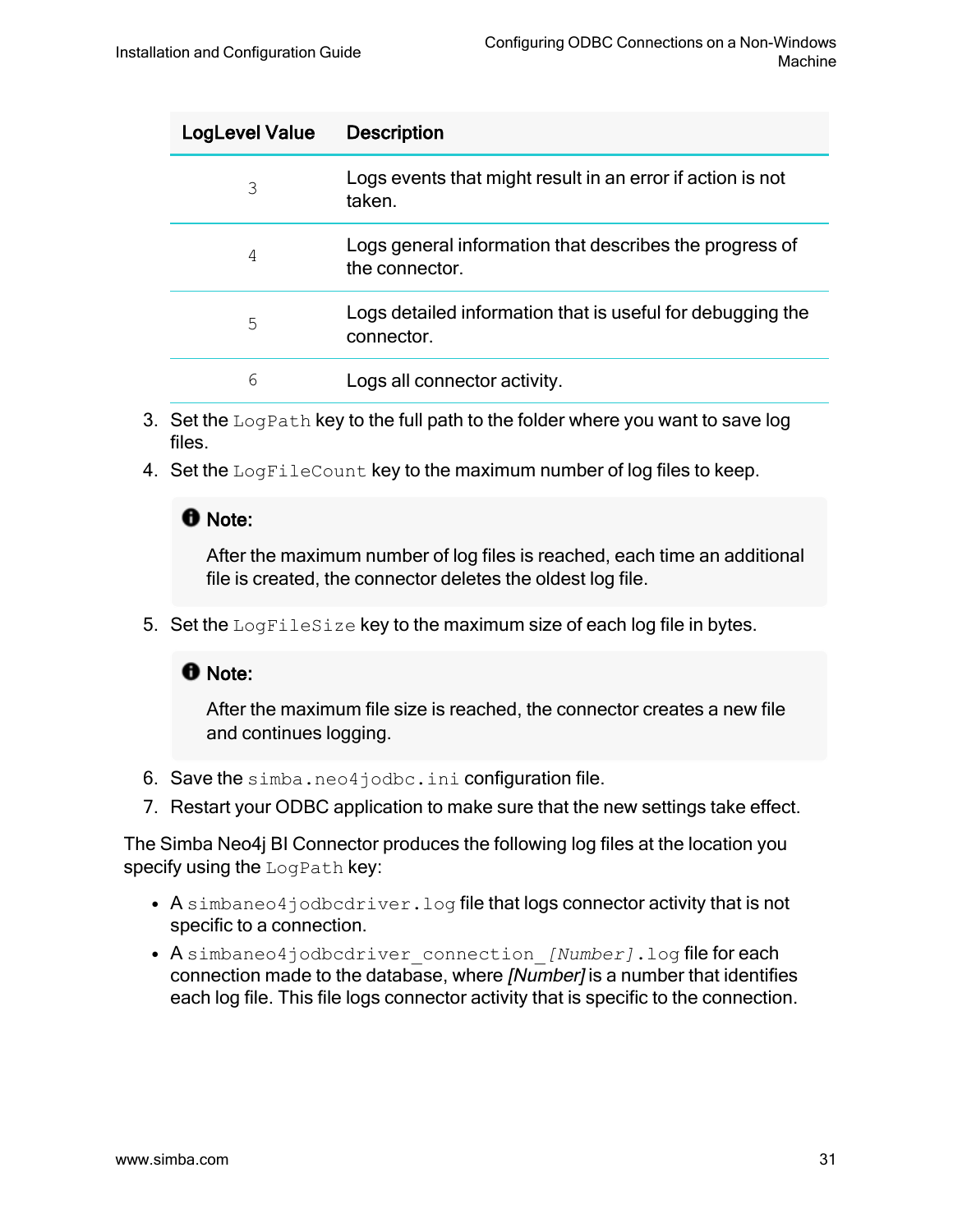#### To disable logging on a non-Windows machine:

- 1. Set the LogLevel key to 0.
- 2. Save the simba.neo4jodbc.ini configuration file.
- 3. Restart your ODBC application to make sure that the new settings take effect.

# <span id="page-31-0"></span>Configuring SSL Verification on a Non-Windows Machine

If you are connecting to a Neo4j server that has Secure Sockets Layer (SSL) enabled, then you can configure the connector to connect to an SSL-enabled socket. When connecting to a server over SSL, the connector uses one-way authentication to verify the identity of the server.

#### **f** Note:

In this documentation, "SSL" indicates both TLS (Transport Layer Security) and SSL (Secure Sockets Layer). The connector supports industry-standard versions of TLS/SSL.

You can set the connection properties described below in a connection string or in a DSN (in the odbc.ini file). Settings in the connection string take precedence over settings in the DSN.

#### Configuring an SSL Connection without Identity Verification

You can configure a connection that is encrypted by SSL but does not verify the identity of the client or the server.

#### To configure an SSL Connection without Identity Verification on a non-Windows machine:

- 1. Set the SSL property to 1.
- 2. Set the AllowSelfSignedServerCert property to 1.

#### Configuring One-way SSL Identity Verification

You can configure one-way verification so that the client verifies the identity of the Neo4j server.

#### To configure one-way SSL verification on a non-Windows machine:

- 1. Set the SSL property to 1.
- 2. Set the  $TrustedCerts$  property to the full path of the .  $pem$  file containing the certificate for verifying the server.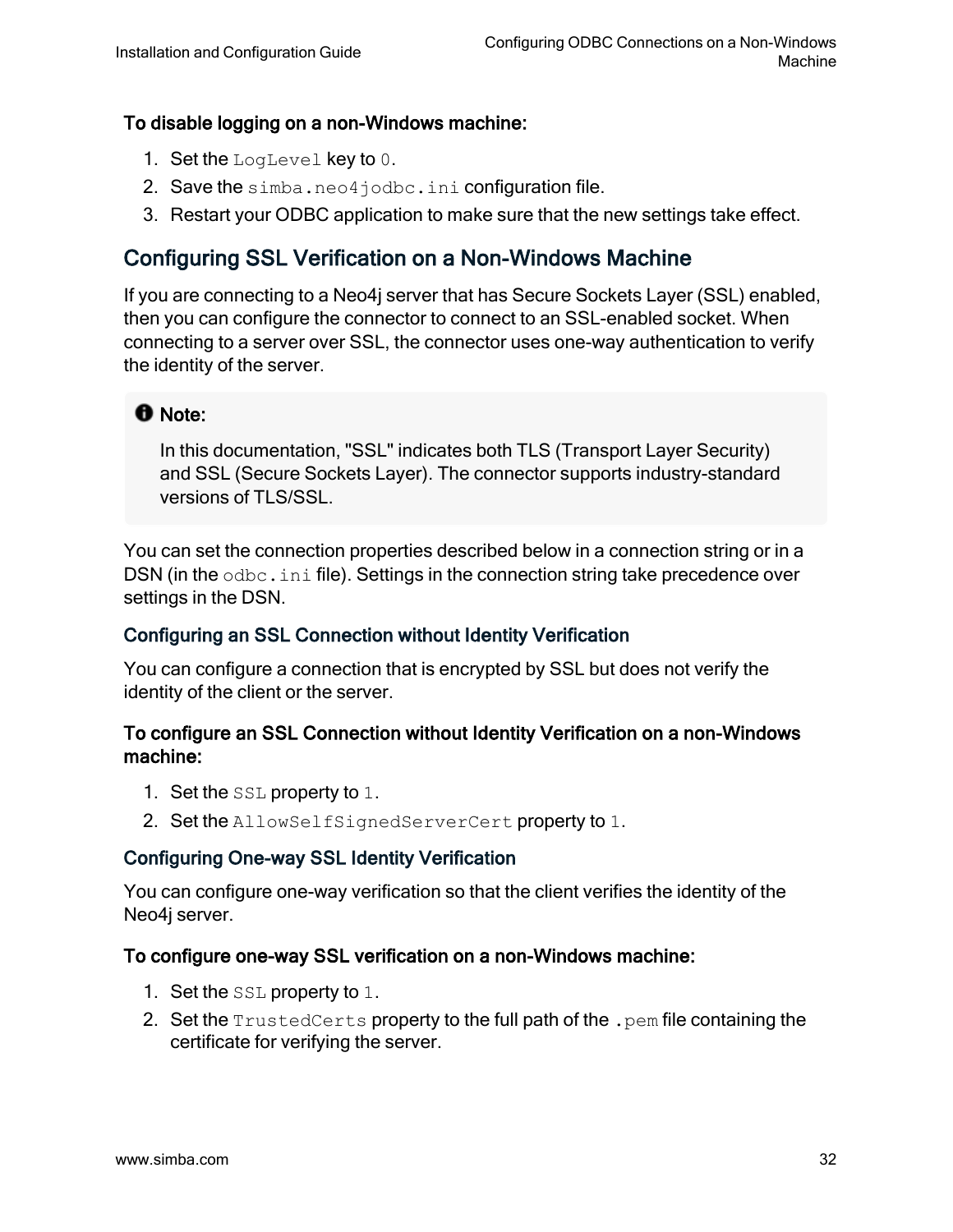# <span id="page-32-0"></span>Testing the Connection on a Non-Windows Machine

To test the connection, you can use an ODBC-enabled client application. For a basic connection test, you can also use the test utilities that are packaged with your driver manager installation. For example, the iODBC driver manager includes simple utilities called iodbctest and iodbctestw. Similarly, the unixODBC driver manager includes simple utilities called isql and iusql.

#### Using the iODBC Driver Manager

You can use the iodbctest and iodbctestw utilities to establish a test connection with your connector. Use iodbctest to test how your connector works with an ANSI application, or use iodbctestw to test how your connector works with a Unicode application.

# **f** Note:

There are 32-bit and 64-bit installations of the iODBC driver manager available. If you have only one or the other installed, then the appropriate version of iodbctest (or iodbctestw) is available. However, if you have both 32 and 64-bit versions installed, then you need to make sure that you are running the version from the correct installation directory.

For more information about using the iODBC driver manager, see [http://www.iodbc.org](http://www.iodbc.org/).

#### To test your connection using the iODBC driver manager:

- 1. Run iodbctest or iodbctestw.
- 2. Optionally, if you do not remember the DSN, then type a question mark (?) to see a list of available DSNs.
- 3. Type the connection string for connecting to your data store, and then press ENTER. For more information, see .

If the connection is successful, then the  $\text{SQL}$  prompt appears.

#### Using the unixODBC Driver Manager

You can use the isql and iusql utilities to establish a test connection with your connector and your DSN. isql and iusql can only be used to test connections that use a DSN. Use isql to test how your connector works with an ANSI application, or use iusql to test how your connector works with a Unicode application.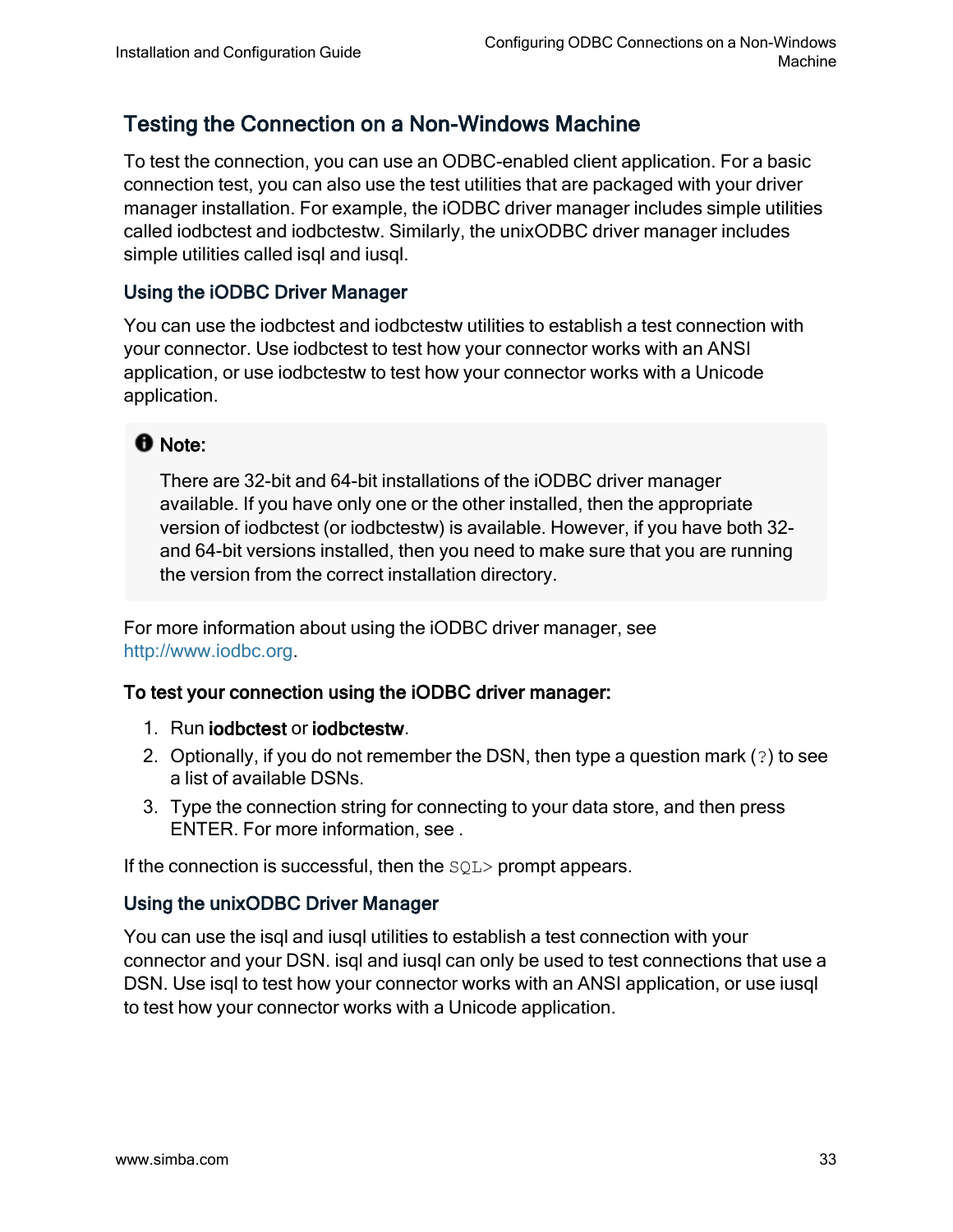**f** Note:

There are 32-bit and 64-bit installations of the unixODBC driver manager available. If you have only one or the other installed, then the appropriate version of isql (or iusql) is available. However, if you have both 32- and 64-bit versions installed, then you need to make sure that you are running the version from the correct installation directory.

For more information about using the unixODBC driver manager, see [http://www.unixodbc.org.](http://www.unixodbc.org/)

#### To test your connection using the unixODBC driver manager:

- $\blacktriangleright$  Run isql or iusql by using the corresponding syntax:
	- <sup>l</sup> isql *[DataSourceName]*
	- <sup>l</sup> iusql *[DataSourceName]*

*[DataSourceName]* is the DSN that you are using for the connection.

If the connection is successful, then the  $\text{SQL}$  prompt appears.

#### **f** Note:

For information about the available options, run isql or iusql without providing a DSN.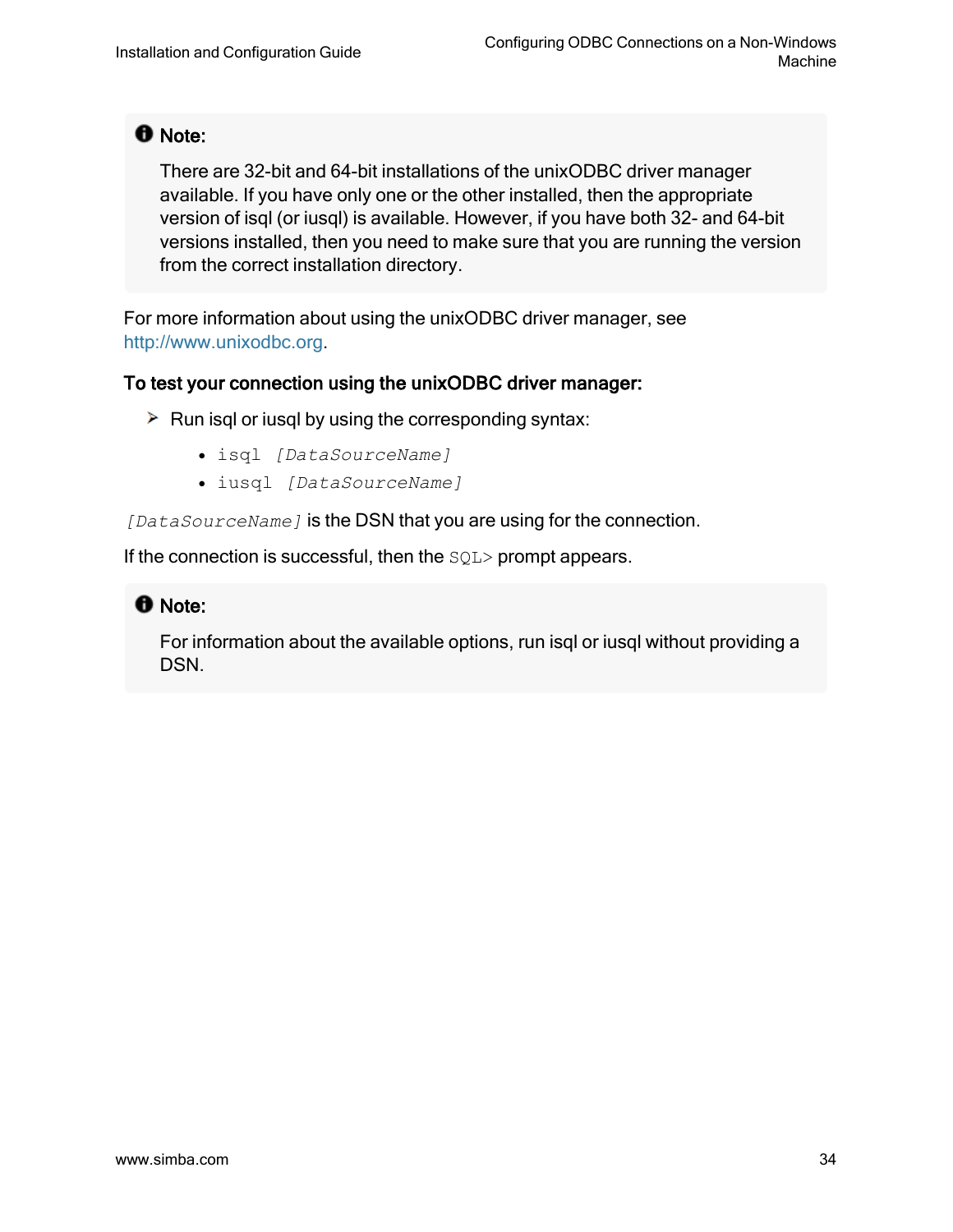# <span id="page-34-0"></span>Using a Connection String

For some applications, you might need to use a connection string to connect to your data source. For detailed information about how to use a connection string in an ODBC application, refer to the documentation for the application that you are using.

The connection strings in the following sections are examples showing the minimum set of connection attributes that you must specify to successfully connect to the data source. Depending on the configuration of the data source and the type of connection you are working with, you might need to specify additional connection attributes. For detailed information about all the attributes that you can use in the connection string, see Connector [Configuration](#page-44-0) Properties on page 45.

# **A** Important:

When connecting to the data store using a DSN-less connection string, the connector does not encrypt your credentials.

# <span id="page-34-1"></span>DSN Connection String Example

The following is an example of a connection string for a connection that uses a DSN:

DSN=*[DataSourceName]*

[DataSourceName] is the DSN that you are using for the connection.

You can set additional configuration options by appending key-value pairs to the connection string. Configuration options that are passed in using a connection string take precedence over configuration options that are set in the DSN.

# <span id="page-34-2"></span>DSN-less Connection String Examples

Some applications provide support for connecting to a data source using a driver without a DSN. To connect to a data source without using a DSN, use a connection string instead.

The placeholders in the examples are defined as follows, in alphabetical order:

- *[DatabaseName]* is the name of the database service.
- *[PortNumber]* is the number of the port that the Neo4j server uses to listen for client connections.
- *[Server]* is the IP address or host name of the Neo4j server to which you are connecting.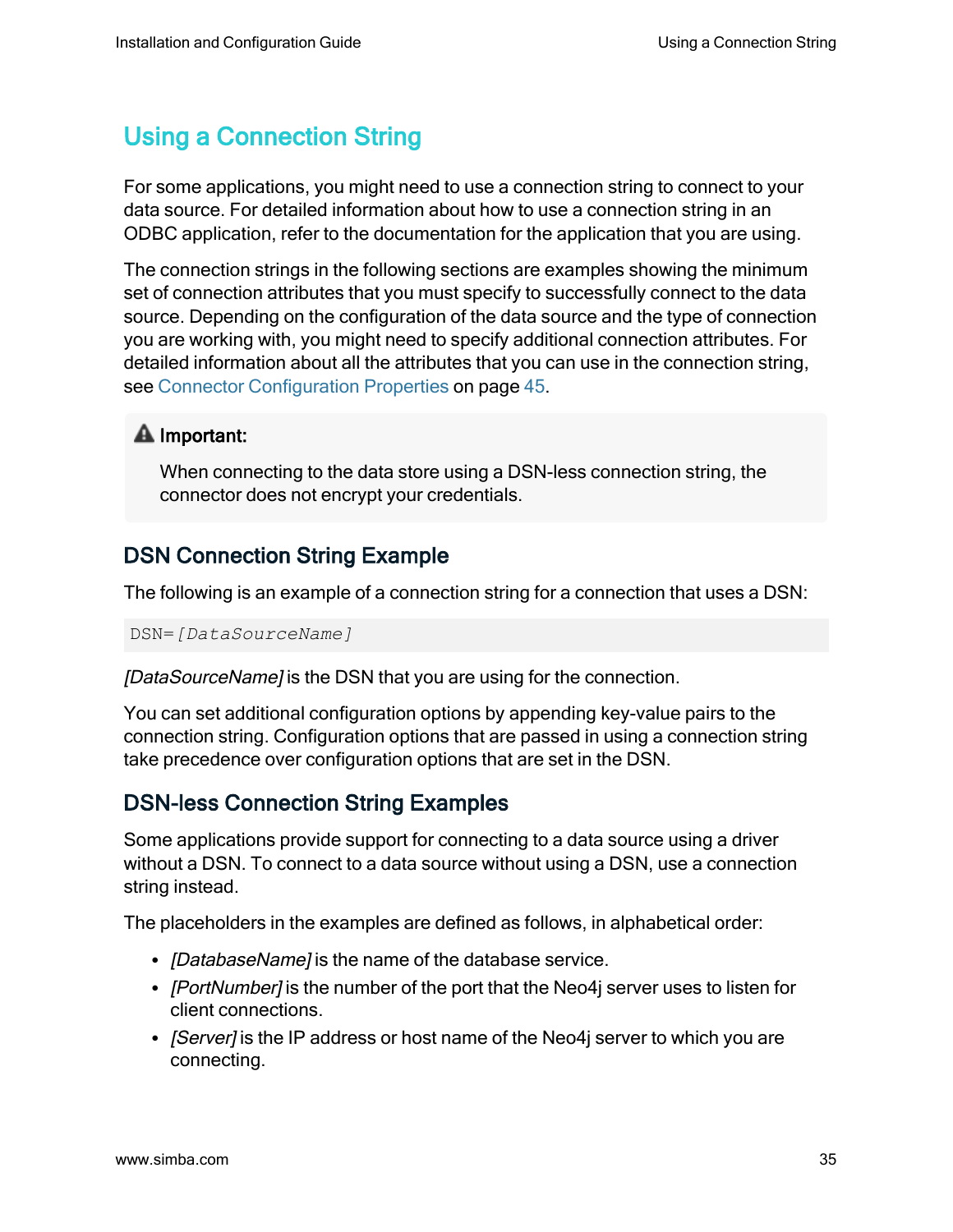- [YourPassword] is the password corresponding to your user name.
- *[YourUserName]* is the user name that you use to access the Neo4j server.

#### Connecting to a Standard Neo4j Server Without Authentication

The following is the format of a DSN-less connection string for a standard connection to a Neo4j server that does not require authentication:

```
Driver=Simba Neo4j ODBC Driver;Host=[Server];
Port=[PortNumber];Database=[DatabaseName];Auth_Type=None
```
For example:

```
Driver=Simba Neo4j ODBC
Driver;Host=192.168.222.160;Port=31010;Database=neo4j;Auth_
Type=None
```
#### Connecting to a Standard Neo4j Server that requires Basic Authentication

The following is the format of a DSN-less connection string for a standard connection to a Neo4j server that requires Basic authentication:

```
Driver=Simba Neo4j ODBC Driver;Port=[PortNumber];Database=
[DatabaseName];Auth_Type=Basic;UID=[YourUserName];PWD=
[YourPassword];
```
For example:

```
Driver=Simba Neo4j ODBC
Driver;Host=192.168.222.160;Port=31010;Database=neo4j;Auth_
Type=Basic;UID=simba;PWD=simba;
```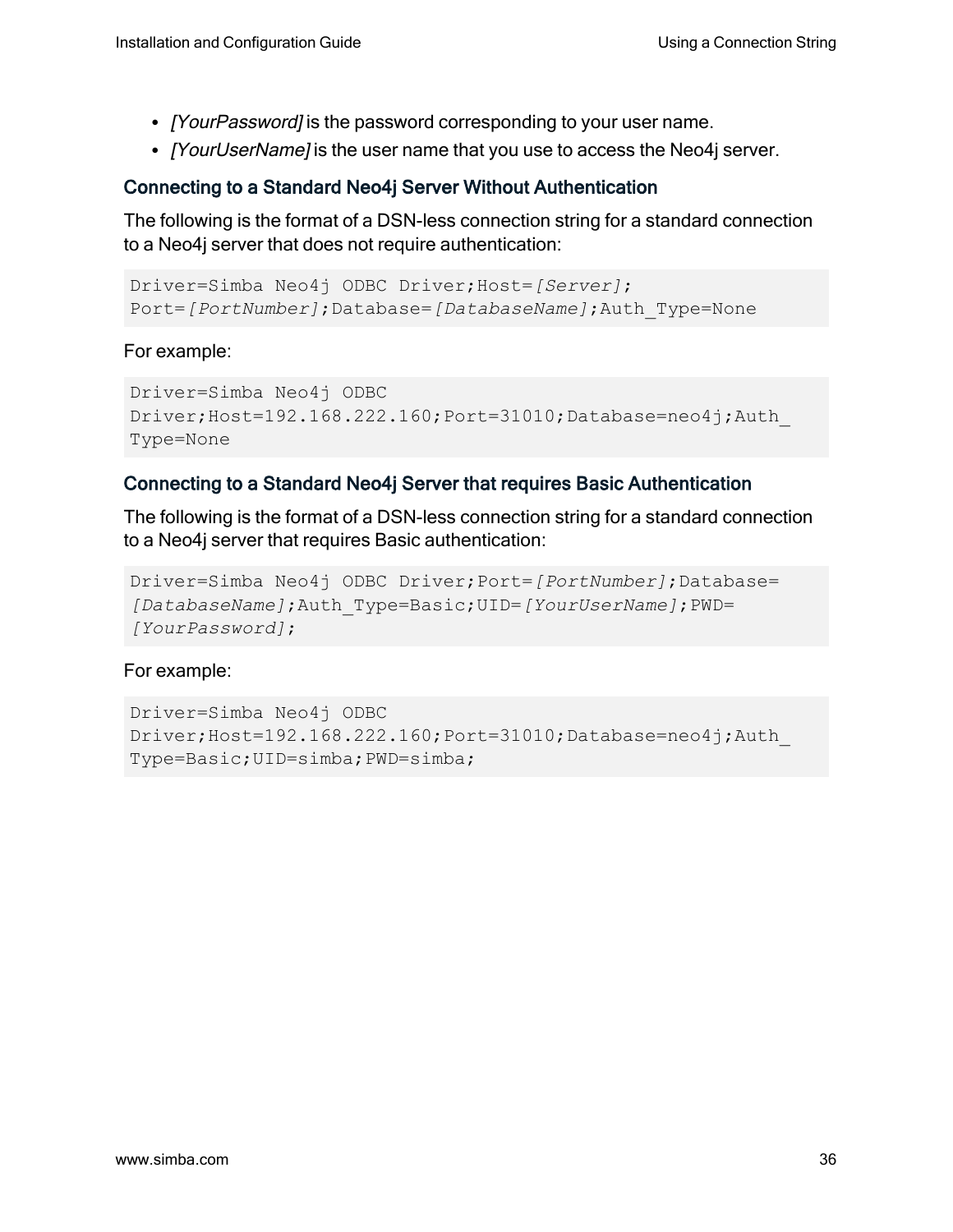# <span id="page-36-0"></span>Features

For more information on the features of the Simba Neo4j BI Connector, see the following:

- Security and [Authentication](#page-36-1) on page 37
- SQL [Connector](#page-36-2) on page 37
- Catalog and [Schema](#page-37-0) Support on page 38
- Schema [Definition](#page-37-1) on page 38
- Nodes and [Relationships](#page-39-0) on page 40
- Aggregate Function [Passdown](#page-40-0) on page 41
- Filter [Passdown](#page-41-0) on page 42
- Data [Types](#page-42-0) on page 43

# <span id="page-36-1"></span>Security and Authentication

# **f** Note:

In this documentation, "SSL" refers to both TLS (Transport Layer Security) and SSL (Secure Sockets Layer). The connector supports . The SSL version used for the connection is the highest version that is supported by both the connector and the server.

To protect data from unauthorized access, some Neo4j data stores require connections to be authenticated with user credentials. For information about configuring the connector to authenticate your connections, see [Configuring](#page-10-0) [Authentication](#page-10-0) on Windows on page 11 or Configuring [Authentication](#page-28-0) on a Non-[Windows](#page-28-0) Machine on page 29. For information about configuring authentication on your Neo4j server, see the Neo4j documentation.

Additionally, the connector supports one-way SSL encryption. SSL encryption protects data and credentials when they are transferred over the network, and provides stronger security than authentication alone. For information about configuring SSL connections, see Configuring SSL [Connections](#page-14-0) on Windows on page 15 or Configuring SSL Verification on a [Non-Windows](#page-31-0) Machine on page 32.

# <span id="page-36-2"></span>SQL Connector

The SQL Connector feature of the connector allows applications to use normal SQL queries against Neo4j, translating standard SQL-92 queries into equivalent Neo4j API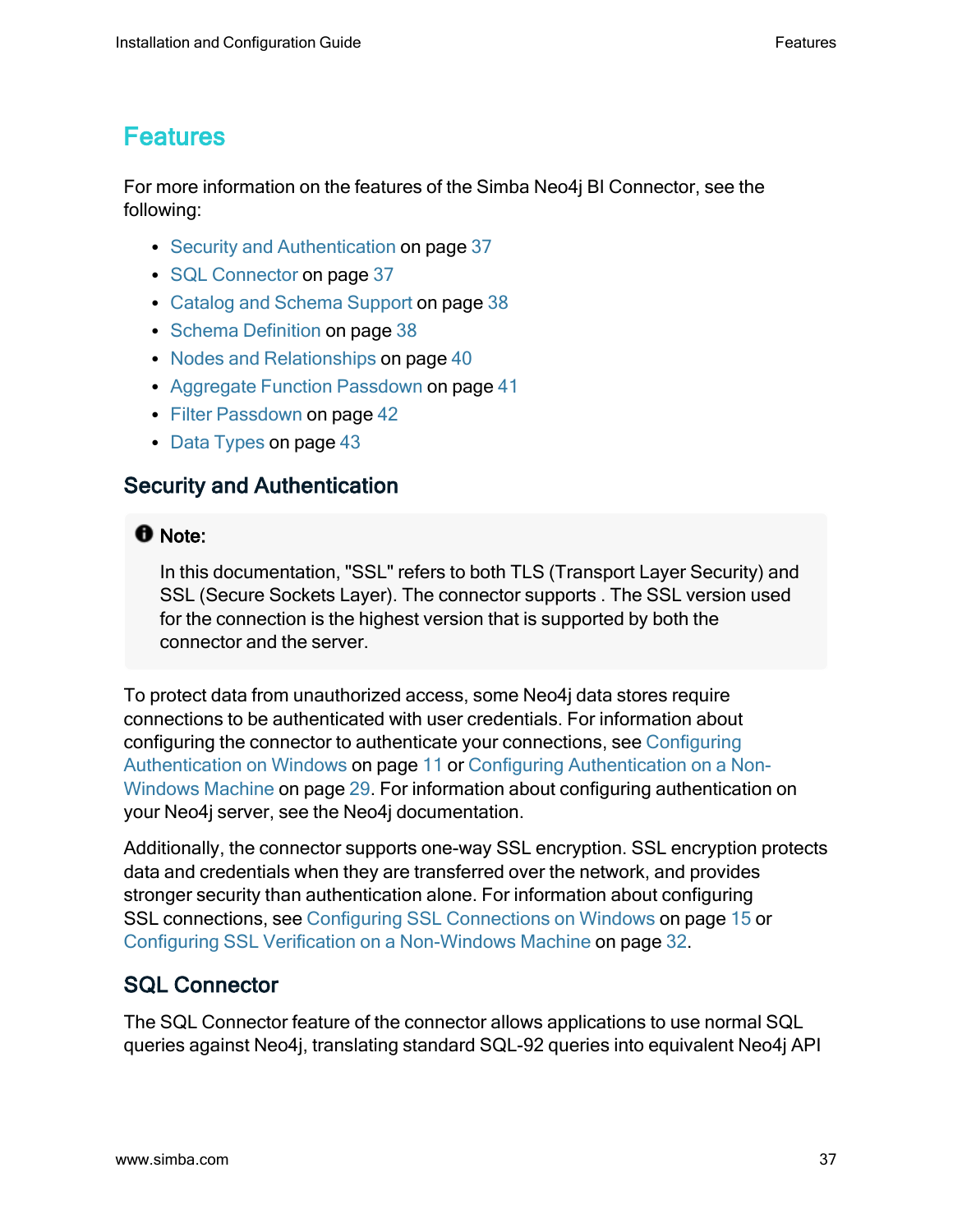calls. This translation allows standard queries that BI tools execute to run against your Neo4j instance.

# <span id="page-37-0"></span>Catalog and Schema Support

The Simba Neo4j BI Connector supports both catalogs and schemas to make it easy for the connector to work with various ODBC applications.

Databases are mapped to catalogs. Depending on the version of Neo4j Server, the connector supports the following databases:

• For Neo4j Server 4.x, you can specify which database to connect to. If you do not specify a database, the connector connects to the default database that is specified by the server.

The connector supports two schemas:

- Node: a schema containing all the nodes in the graph that the connector connects to.
- $\bullet$  Relationship: a schema containing all the relationships in the graph that the connector connects to.

For information about how the connector maps node and relationship data to a standard relational table format, see Nodes and [Relationships](#page-39-0) on page 40.

# <span id="page-37-1"></span>Schema Definition

When the connector connects to a Neo4j database, it generates a temporary schema definition. This definition is based on the metadata retrieved through the following APOC procedures:

- apoc.meta.nodeTypeProperties(): the API call is used to obtain metadata for nodes with labels.
- apoc.meta.relTypeProperties(): the API call is used to obtain metadata for relationship types.

The input parameters for these API calls and their mapping to the connector's connection string properties are as defined in the table below:

| <b>Input Parameter</b> | <b>Configuration Option</b> |
|------------------------|-----------------------------|
| <i>includeLabels</i>   | <b>IncludeLabels</b>        |
| <i>includeRels</i>     | <b>IncludeRels</b>          |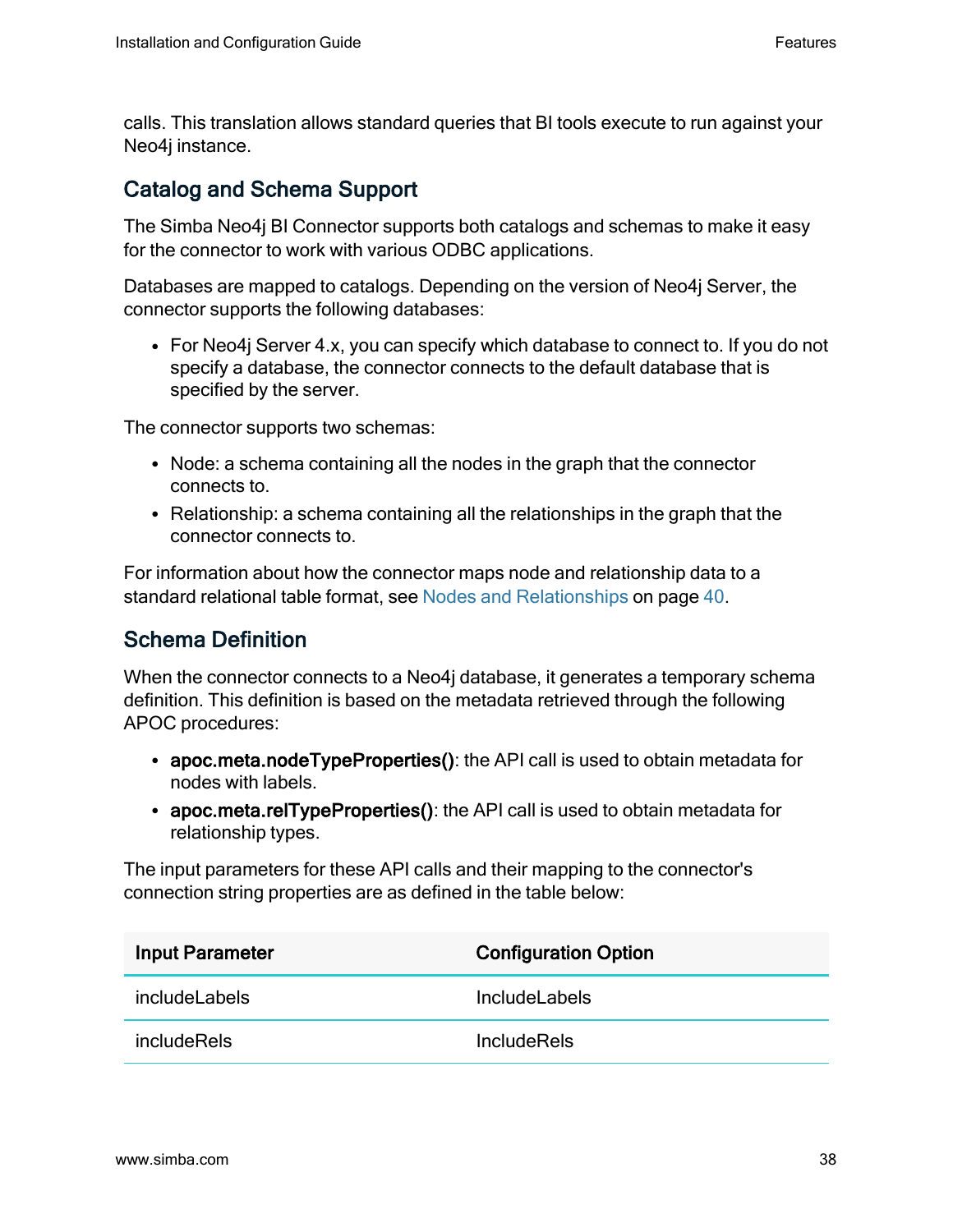| <b>Input Parameter</b> | <b>Configuration Option</b> |
|------------------------|-----------------------------|
| excludeLabels          | <b>ExcludeLabels</b>        |
| excludeRels            | <b>ExcludeRels</b>          |
| sample                 | LabelsSampleSize            |
| maxRels                | <b>RelsSampleSize</b>       |

Temporary schema definitions generated by the connector do not persist after the connection is closed. Also, the connector might generate different schema definitions during subsequent connections to the same database.

# **ft** Note:

Make sure to configure the connector to sample all the necessary data. Nodes and relationship types that are not sampled by the APOC procedures are not included in the temporary schema definition, and therefore are not available in ODBC applications.

#### Mapping Retrieved Metadata

Neo4j is a graph database and therefore does not contain data in the traditional, relational form. Since traditional ODBC toolsets might not support such datasets, the Simba Neo4j BI Connector generates a schema definition that maps the Neo4j data to a ODBC-compatible format.

When the Simba Neo4j BI Connector generates a schema definition, it performs the following tasks:

- 1. Retrieves metadata from Simba Neo4j BI Connector through the abovementioned APOC procedure calls and generates tables for node labels and relationship types based on the retrieved metadata. For more information, see Nodes and [Relationships](#page-39-0) on page 40.
- 2. Assigns a Neo4j data type to each column.
- 3. Maps each Neo4j data type to the SQL data type that is best able to represent the greatest number of values.

During this schema generation process, the connector defines data types for each column, but does not change the data types of the individual node or relationship properties in the database. As a result, columns might contain mixed data types.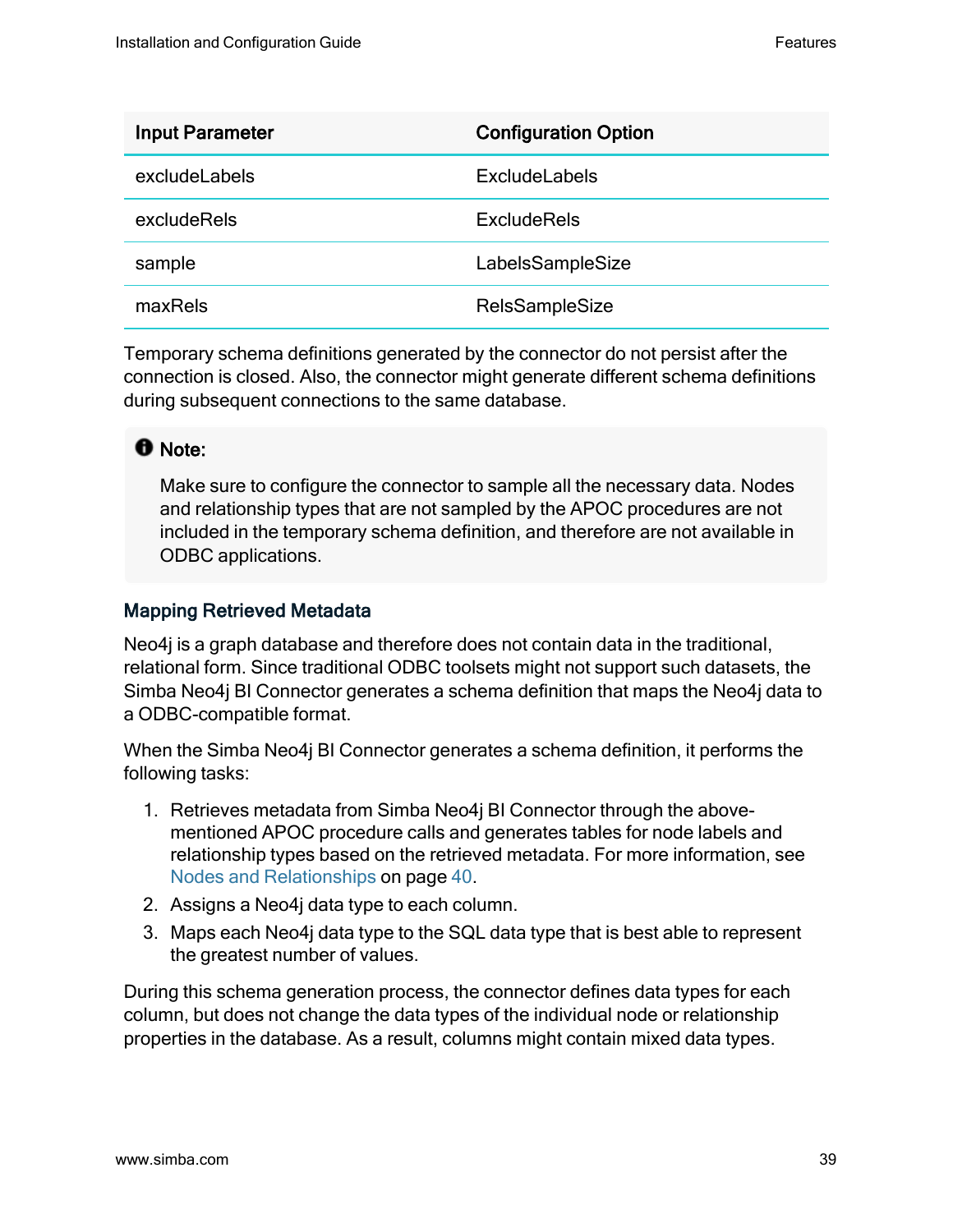During read operations, values are converted to match the SQL data type of the column so that the connector can work with all the data in the column consistently.

# <span id="page-39-0"></span>Nodes and Relationships

The Simba Neo4j BI Connector creates tables to allow Neo4j nodes and relationships to be queried through SQL.

#### Nodes

The connector creates one table for each distinct combination of node labels.

For example, if the data store contains the following nodes:

- Node1, with the label  $[Alphabet]$
- Node2, with the label [Google]
- Node3, with the labels [Alphabet, Google]

Then the connector creates the following tables:

- Alphabet: a table containing information for nodes that only have the label name "Alphabet".
- Alphabet Google: a table containing information for nodes that only have the label names [Alphabet, Google] or [Google, Alphabet].
- Google: a table containing information for nodes that only have the label name "Google".

# **O** Note:

- The connector only creates tables for nodes that have labels.
- The default separator between the node label names is two underscores  $($   $)$ . To use a different separator, set the LabelSeparator configuration property. For more information, see [LabelSeparator](#page-47-0) on [page](#page-47-0) 48.

Each node table contains a virtual column named \_NodeId\_ that contains the ID for the representative node.

#### Relationships

The connector creates one table for each distinct combination of source label, relationship type, and target label.

For example, if the data store contains a relationship between the source labels Google and Alphabet, the relationship type Companies, and the target label Search, the connector creates the table Google Alphabet COMPANIES Search.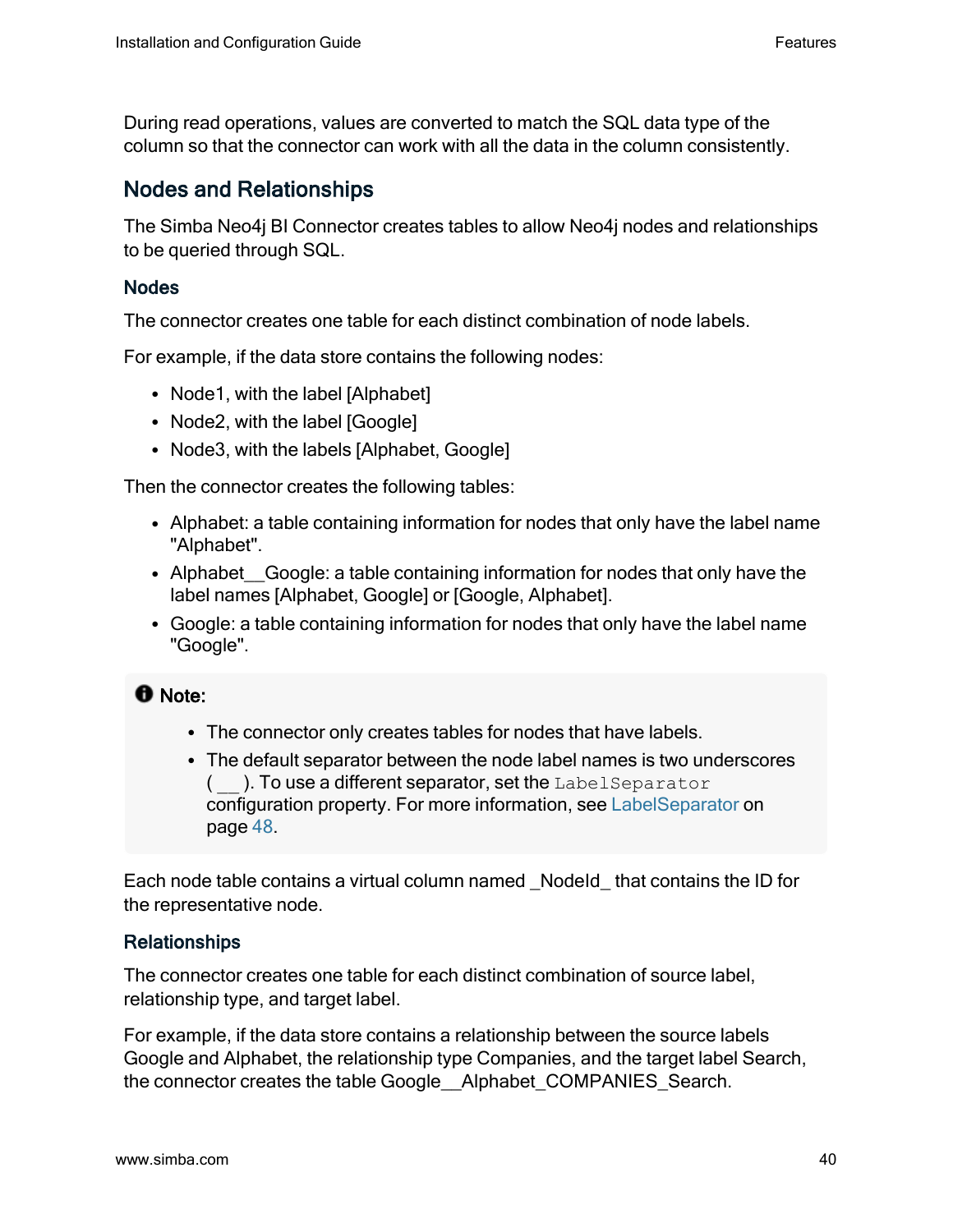# **f** Note:

- The default separator between the node label names is two underscores  $($   $)$ . To use a different separator, set the LabelSeparator configuration property.
- The default separator between node label names and relationship names is an underscore ( \_ ). To use a different separator, set the RelNodeSeparator configuration property.

For more information, see [LabelSeparator](#page-47-0) on page 48 or [RelNodeSeparator](#page-50-0) on [page](#page-50-0) 51.

Each relationship table contains the following virtual columns:

| Column name | Content                                     |
|-------------|---------------------------------------------|
| Sourceld    | The ID for the source node being connected. |
| _TargetId_  | The ID for the target node being connected. |

# <span id="page-40-0"></span>Aggregate Function Passdown

The Simba Neo4j BI Connector can pass certain queries down to the Neo4j server for execution. This improves the performance of the connector. Queries that are not passed down are executed by the connector.

# **A** Important:

The connector handles SUM(NULL) differently from the Neo4j server.

- The connector returns NULL for SUM(NULL)
- The Neo4j server returns 0 for SUM(NULL)

This might result in a discrepancy between queries that are passed down and queries that are resolved by the connector.

The connector supports a limited aggregate function passdown for simple queries. It enforces the following limitations:

• The supported expressions for the argument of an aggregate function are column references and literals.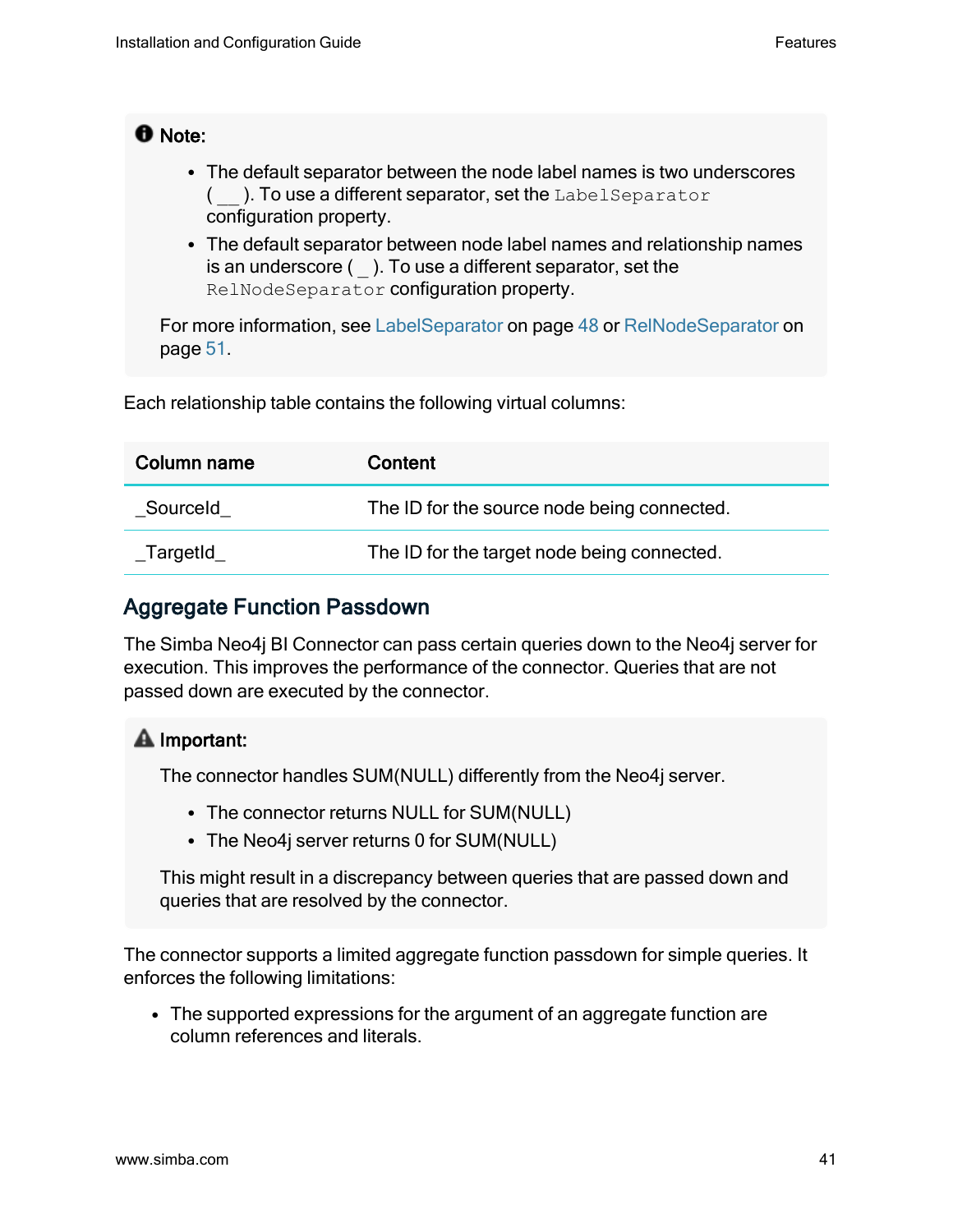- The only supported expressions in the GROUP BY clause are column references.
- Aggregate functions must have 0 or 1 arguments.
- Aggregate functions are only supported in one level of any nested queries.

For example, the following queries can be passed down to the server:

- $\bullet$  SELECT C1, C2, AVG(C3) + SUM(C4) FROM T1 GROUP BY C1, C2
- SELECT C1, SUM(1.1) FROM T1 GROUP BY C1
- SELECT SUM(C1) FROM T1
- SELECT SUM(1.1) FROM T1 GROUP BY C1

The following queries are not supported for aggregate function passdown:

- SELECT C1, SUM(C2 + C3) FROM T1 GROUP BY C1
- $\cdot$  SELECT C1 + 1.0, SUM(C2) FROM T1 GROUP BY C1 + 1.0
- SELECT COUNT(\*) FROM (SELECT C1, COUNT(\*) AS test FROM T1 GROUP BY C1) Ta GROUP BY test

# **A** Important:

Aggregate values calculated by the server can be different than values calculated by the connector.

For example, the SQL query SELECT AVG(COL1) FROM t1, with COL1 containing the following values: 0.0, null, -0.0001, 4.9999, 99999.9999, 1.0, 1.0, 2.0, 3.0, 4.0, 5.0.

If the connector passes down the aggregation operation performed on COL1 to the Neo4j server, the aggregation result is determined to be 10002.099969999997. However, if the connector resolves the query and does not pass down the aggregation operation, the aggregation result is determined to be 10002.09997.

# <span id="page-41-0"></span>Filter Passdown

The Simba Neo4j BI Connector can pass down filters to the Neo4j server for execution. This improves the performance of the connector. Queries that are not passed down are executed by the connector.

The filter pass down supports conditions that operate on single columns.

For example, the following queries can be passed down to the server: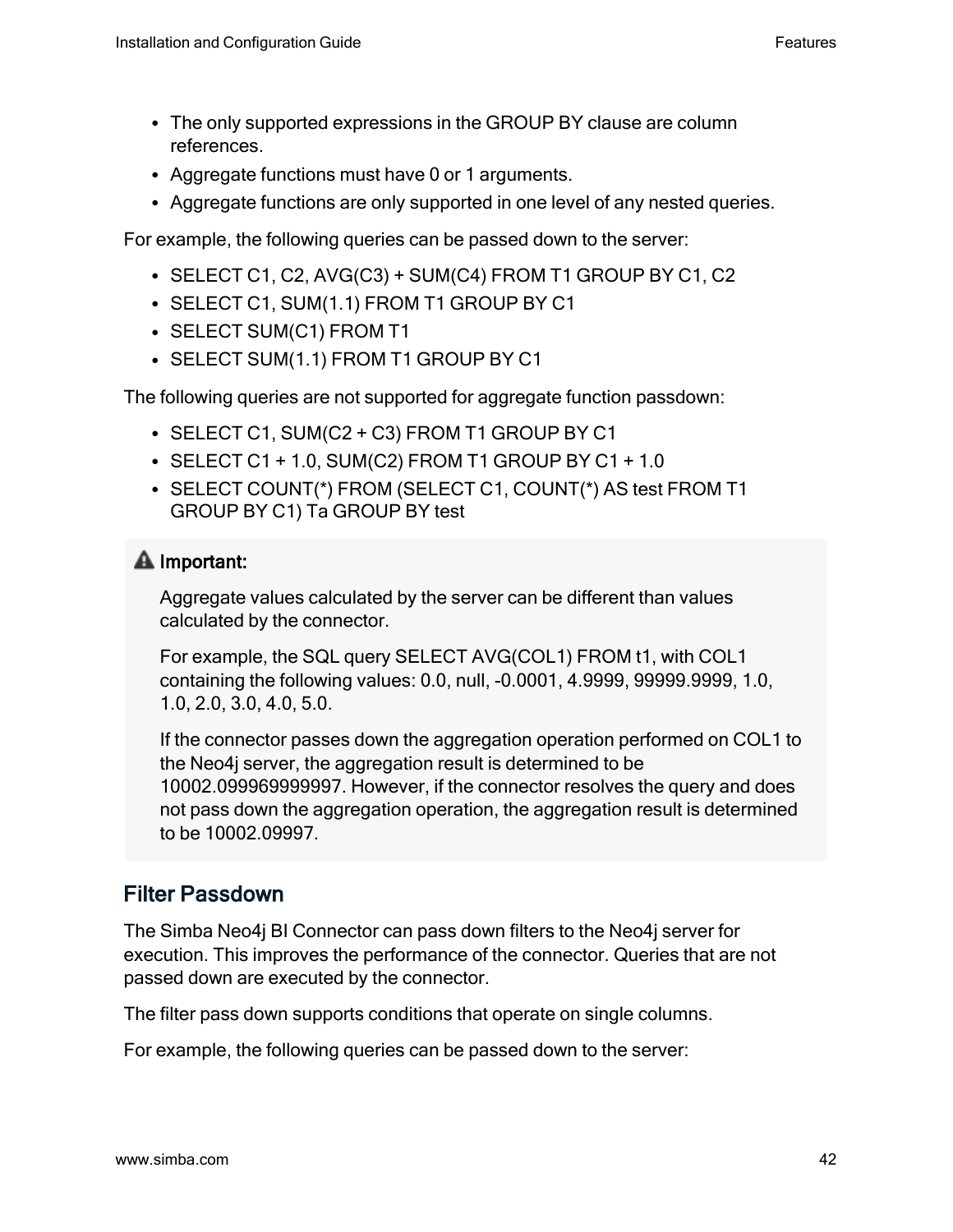- $\cdot$  SELECT  $*$  FROM table WHERE col1 = 'value'
- <sup>l</sup> SELECT \* FROM table WHERE col1 > 2000 AND col2 LIKE '%sale%'
- SELECT \* FROM table WHERE col1 <> 'value' OR col2 IS NULL

The following queries are not supported for filter passdown:

- SELECT \* FROM table WHERE col1 + col2 < 200
- SELECT  $*$  FROM table WHERE col1 = CONCAT('this', ' value')

# **A** Important:

When comparing strings with different lengths, the connector handles the "=" condition on strings differently from the Neo4j server. The connector pads the value with whitespaces, while the Neo4j server does not.

For example, when resolving "col1=col2", if the value of col1 is 'ValueTest and col2 is 'ValueTest', the connector reports a match, but the Neo4j server does not.

# <span id="page-42-0"></span>Data Types

The Simba Neo4j BI Connector supports many common data formats, converting between Neo4j data types and SQL data types.

The table below lists the supported data type mappings.

# **f** Note:

Any Neo4j data types that do not have a specific SQL mapping are mapped to SQL\_VARCHAR.

| Neo4j Type       | <b>SQL Type</b>          |
|------------------|--------------------------|
| <b>Boolean</b>   | SQL BIT                  |
| <b>ByteArray</b> | <b>SQL LONGVARBINARY</b> |
| Date             | <b>SQL DATE</b>          |
| <b>DateTime</b>  | SQL_TIMESTAMP            |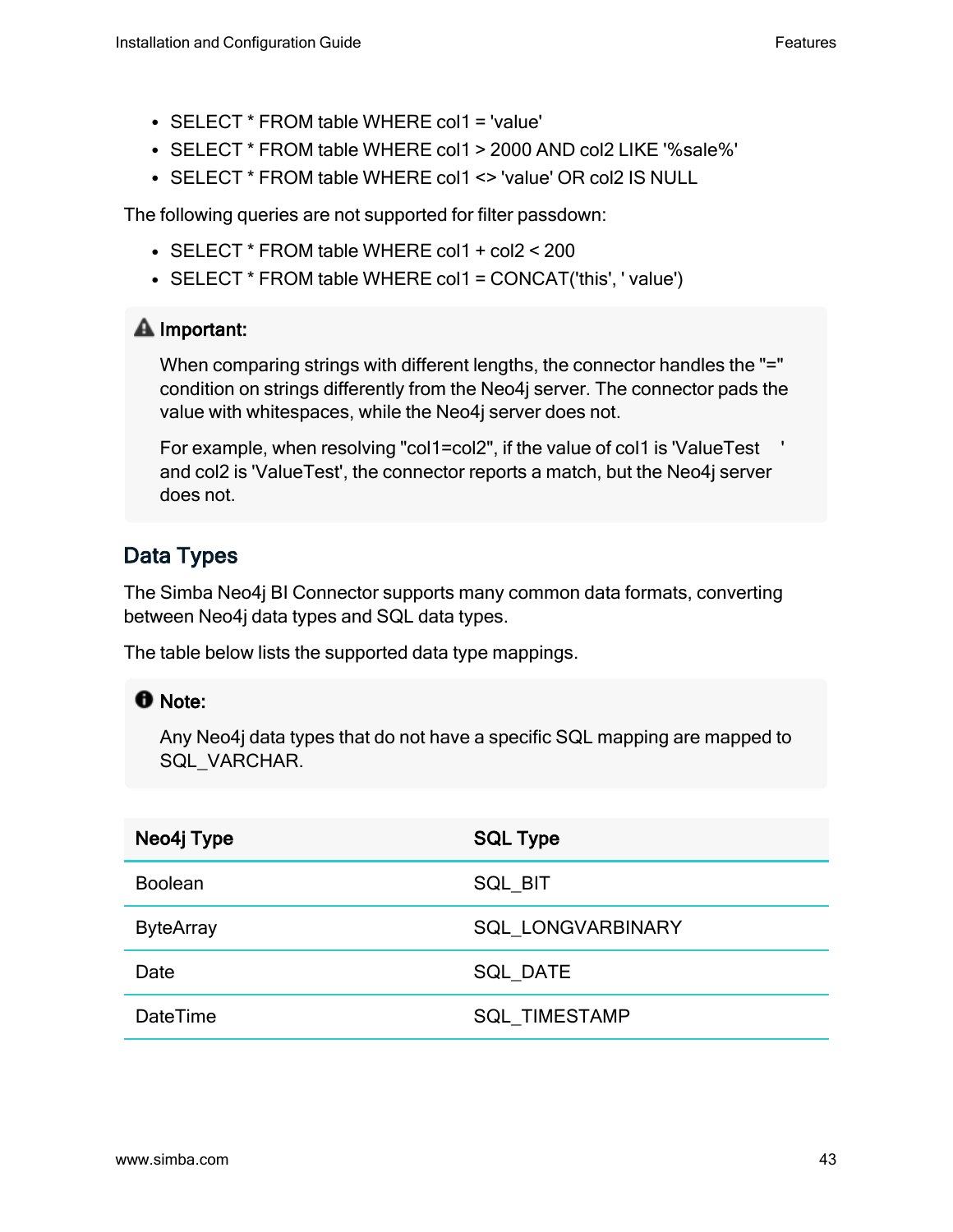| Neo4j Type    | <b>SQL Type</b>      |
|---------------|----------------------|
| Duration      | <b>SQL VARCHAR</b>   |
| Float         | <b>SQL DOUBLE</b>    |
| Integer       | <b>SQL BIGINT</b>    |
| LocalDateTime | <b>SQL TIMESTAMP</b> |
| LocalTime     | <b>SQL TIME</b>      |
| Point         | <b>SQL VARCHAR</b>   |
| String        | <b>SQL VARCHAR</b>   |
| Time          | <b>SQL TIME</b>      |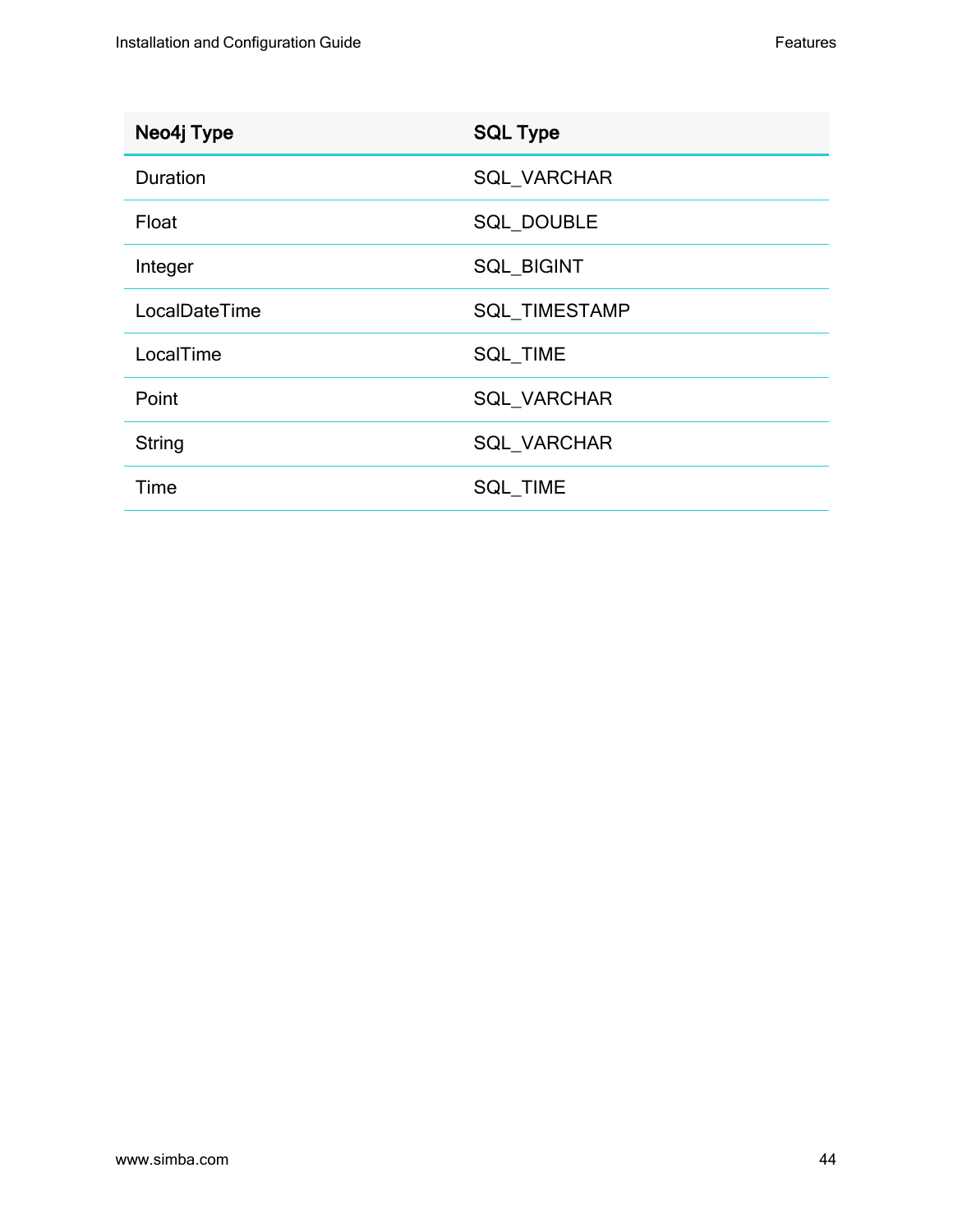# <span id="page-44-0"></span>Connector Configuration Properties

Connector Configuration Options lists the configuration options available in the Simba Neo4j BI Connector alphabetically by field or button label. Options having only key names, that is, not appearing in the user interface of the connector, are listed alphabetically by key name.

When creating or configuring a connection from , the fields and buttons described below are available in the following dialog boxes:

• Logging Options

<span id="page-44-1"></span>When using a connection string, use the key names provided below.

# Configuration Options Appearing in the User Interface

The following configuration options are accessible via the Windows user interface for the Simba Neo4j BI Connector, or via the key name when using a connection string or configuring a connection from a Linux or macOS computer:

- Allow [Self-Signed](#page-45-0) Server [Certificate](#page-45-0) on page 46
- Auth Type on page  $46$
- [Database](#page-45-2) on page 46
- [ExcludeLabels](#page-46-0) on page 47
- [ExcludeRels](#page-46-1) on page 47
- $\cdot$  Host on [page](#page-46-2) 47
- [IncludeLabels](#page-47-1) on page 48
- [IncludeRels](#page-47-2) on page 48
- [LabelSeparator](#page-47-0) on page 48
- [LabelsSampleSize](#page-48-0) on page 49
- Log [Level](#page-48-1) on page 49
- Log Path on [page](#page-49-0) 50
- [Max File](#page-49-1) Size on page 50
- [Max Number](#page-49-2) Files on page 50
- [Password](#page-50-1) on page 51
- [PEM Key](#page-50-2) File on page 51
- Port on [page](#page-50-3) 51
- [RelNodeSeparator](#page-50-0) on page 51
- [RelsSampleSize](#page-51-1) on page 52
- [Enable](#page-51-2) SSL on page 52
- User on [page](#page-51-3) 52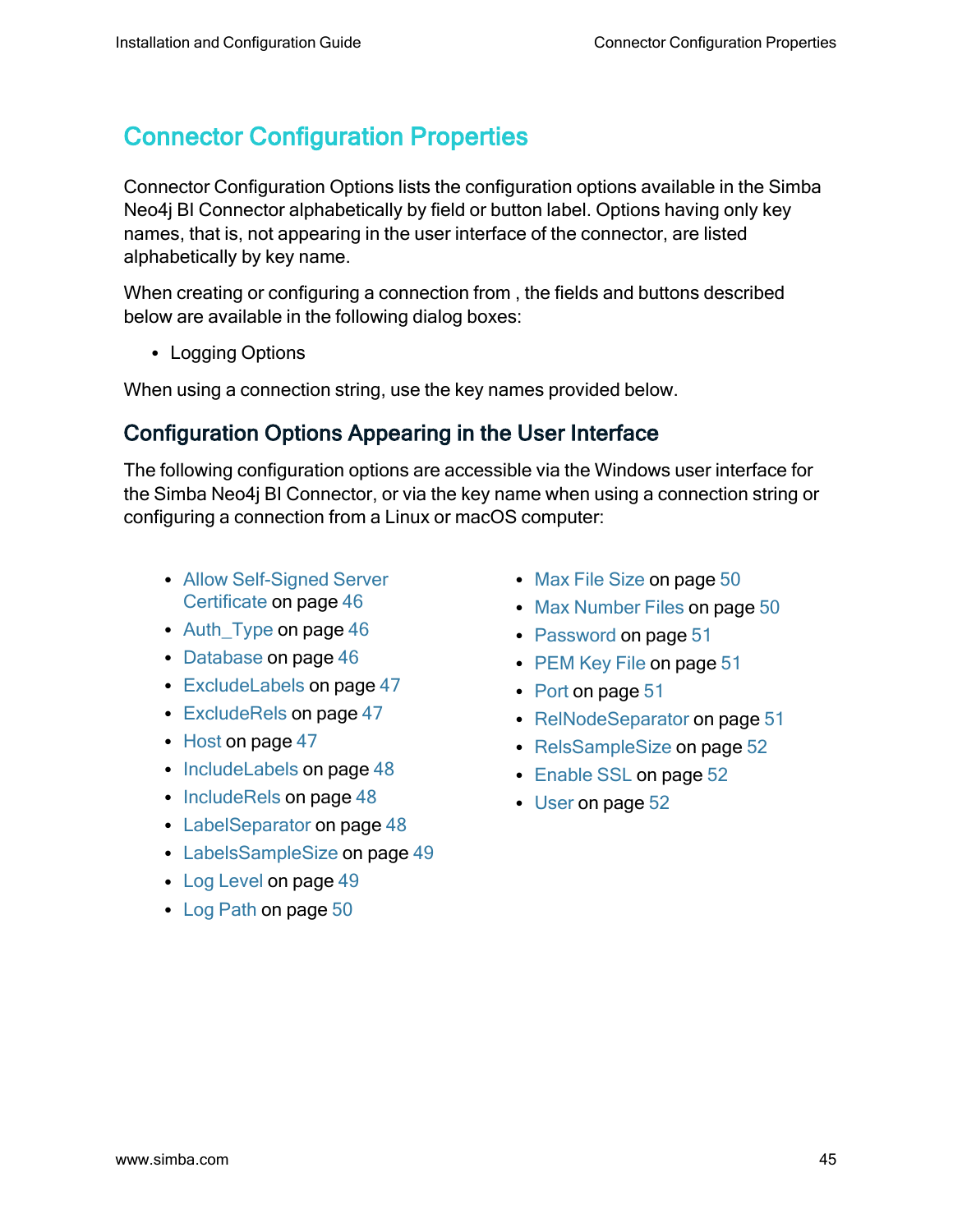#### <span id="page-45-0"></span>Allow Self-Signed Server Certificate

| <b>Key Name</b>               | <b>Default Value</b> | Required |
|-------------------------------|----------------------|----------|
| AllowSelfSigned<br>ServerCert | Clear $(0)$          | No       |

#### **Description**

This option specifies whether the connector allows a connection to a Neo4j server that uses a self-signed certificate.

- Enabled  $(1)$ : The connector authenticates the Neo4j server even if the server is using a self-signed certificate.
- Disabled  $(0)$ : The connector does not allow self-signed certificates from the server.

#### **O** Note:

This setting is applicable only when SSL is enabled.

# <span id="page-45-1"></span>Auth\_Type

| <b>Key Name</b> | <b>Default Value</b> | Required |
|-----------------|----------------------|----------|
| Auth_Type       | Basic                | No       |

#### **Description**

This option specifies the authentication method to use.

By default, the connection is authenticated by using basic authentication. To disable authentication, set this property to None.

#### <span id="page-45-2"></span>**Database**

| <b>Key Name</b> | <b>Default Value</b>   | Required |
|-----------------|------------------------|----------|
| Database        | Retrieved from server. | N٥       |

#### **Description**

The name of the Neo4j database that you want to access.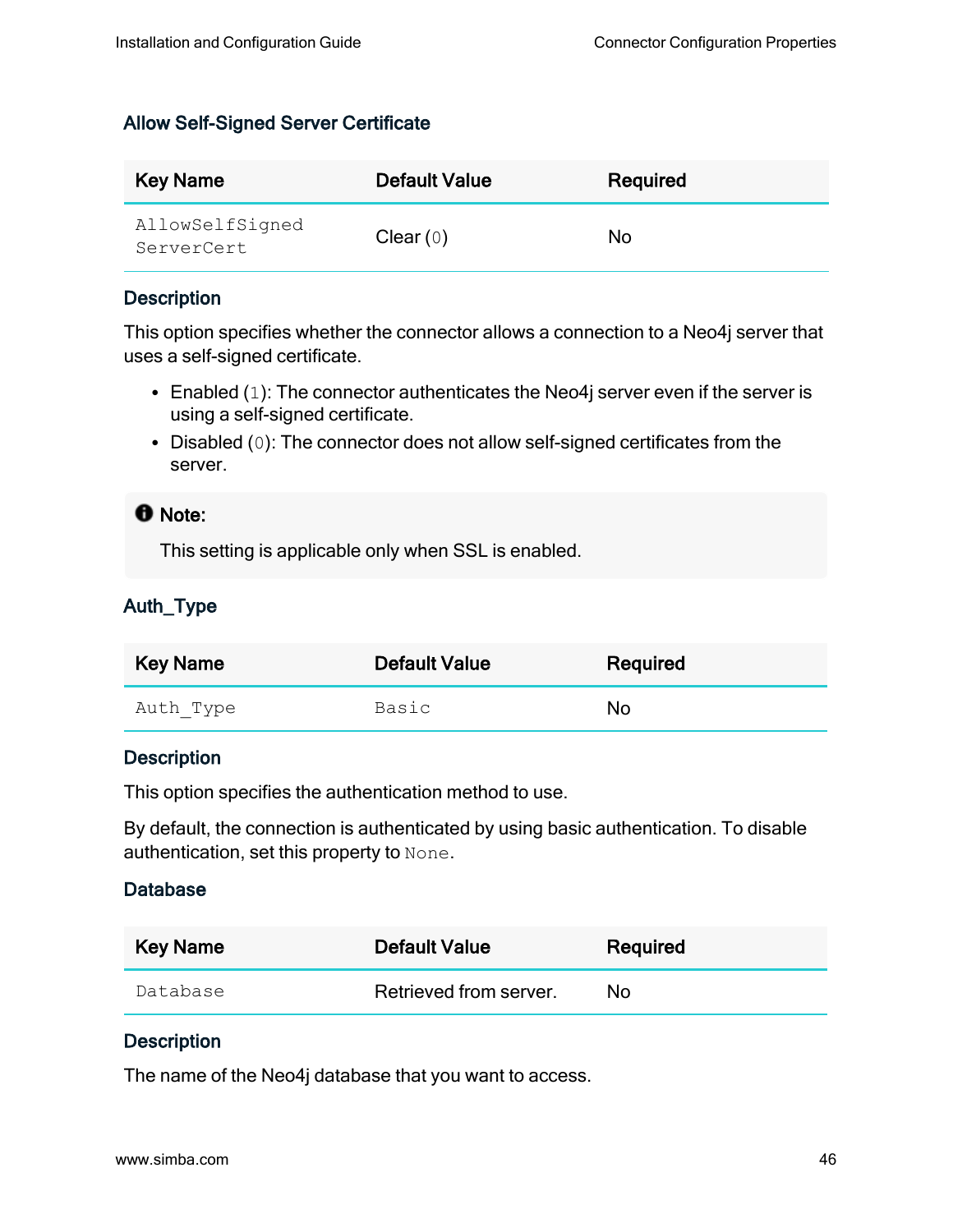#### <span id="page-46-0"></span>**ExcludeLabels**

| Key Name      | <b>Default Value</b> | Required  |
|---------------|----------------------|-----------|
| ExcludeLabels | <b>None</b>          | <b>No</b> |

#### **Description**

A comma-separated list of node labels to exclude during the metadata retrieval of nodes or relationships. Each item in the list must be surrounded by single quotation marks (').

For example:

<span id="page-46-1"></span>ExcludeLabels='Person','Friend'

#### **ExcludeRels**

| <b>Key Name</b> | <b>Default Value</b> | Required |
|-----------------|----------------------|----------|
| ExcludeRels     | <b>None</b>          | No       |

#### **Description**

A comma-separated list of relationship types to exclude during the metadata retrieval of nodes or relationships. Each item in the list must be surrounded by single quotation marks (').

For example:

```
ExcludeRels='HAS','INCLUDES'
```
#### **Host**

| <b>Key Name</b> | <b>Default Value</b> | Required |
|-----------------|----------------------|----------|
| Host            | None                 | Yes      |

#### **Description**

The IP address or host name of the Neo4j server.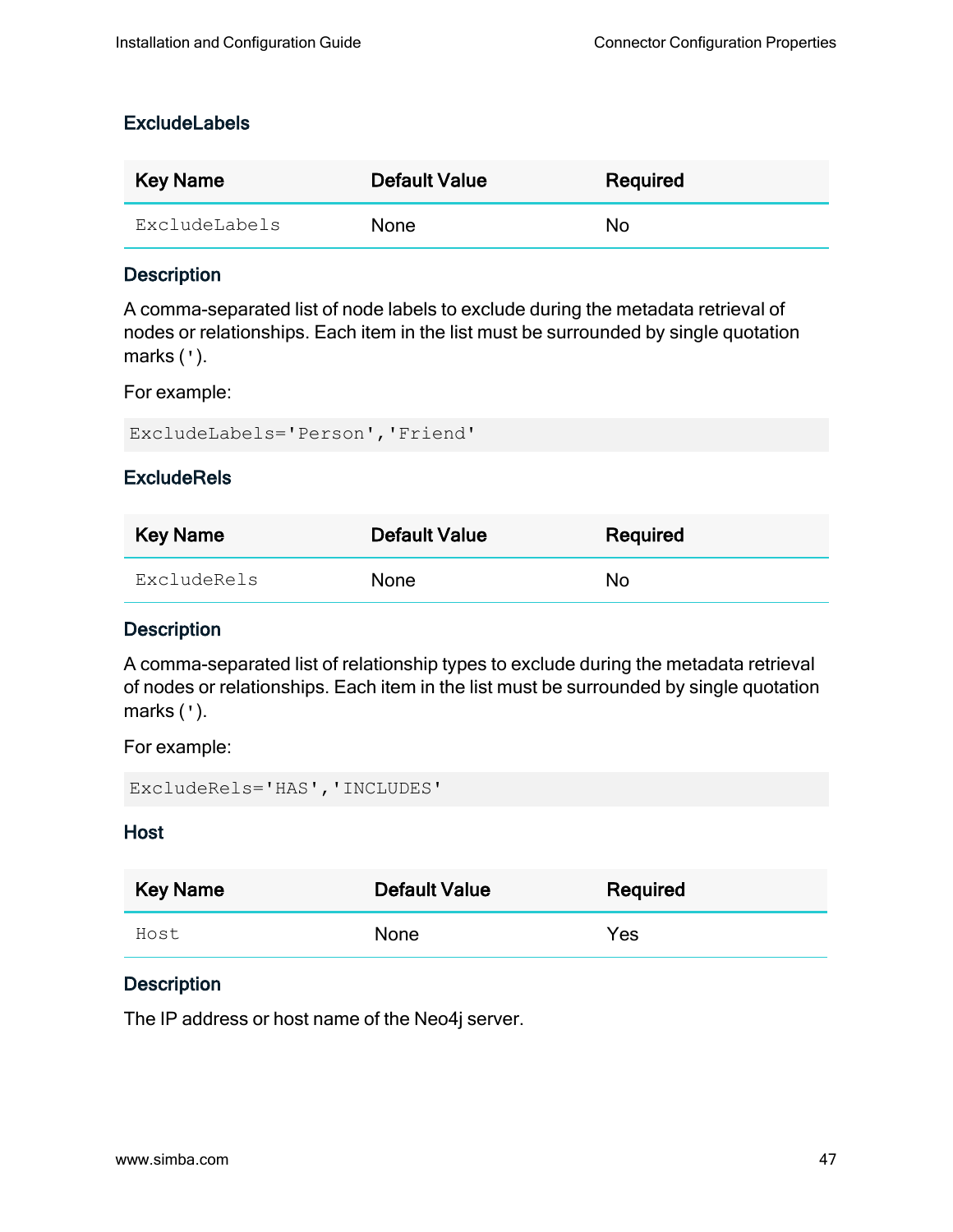#### <span id="page-47-1"></span>IncludeLabels

| Key Name      | <b>Default Value</b> | Required  |
|---------------|----------------------|-----------|
| IncludeLabels | <b>None</b>          | <b>No</b> |

#### **Description**

A comma-separated list of node labels to include during the metadata retrieval of nodes or relationships. Each item in the list must be surrounded by single quotation marks (').

For example:

<span id="page-47-2"></span>IncludeLabels='Person','Friend'

#### **IncludeRels**

| <b>Key Name</b> | <b>Default Value</b> | Required |
|-----------------|----------------------|----------|
| IncludeRels     | <b>None</b>          | No       |

#### **Description**

A comma-separated list of relationship types to include during the metadata retrieval of nodes or relationships. Each item in the list must be surrounded by single quotation marks (').

For example:

```
IncludeRels='HAS','INCLUDES'
```
#### **LabelSeparator**

| <b>Key Name</b> | <b>Default Value</b> | Required |
|-----------------|----------------------|----------|
| LabelSeparator  | Two underscores (    | No       |

#### **Description**

The separator between labels that the connector uses when creating a table name for a node with multiple labels.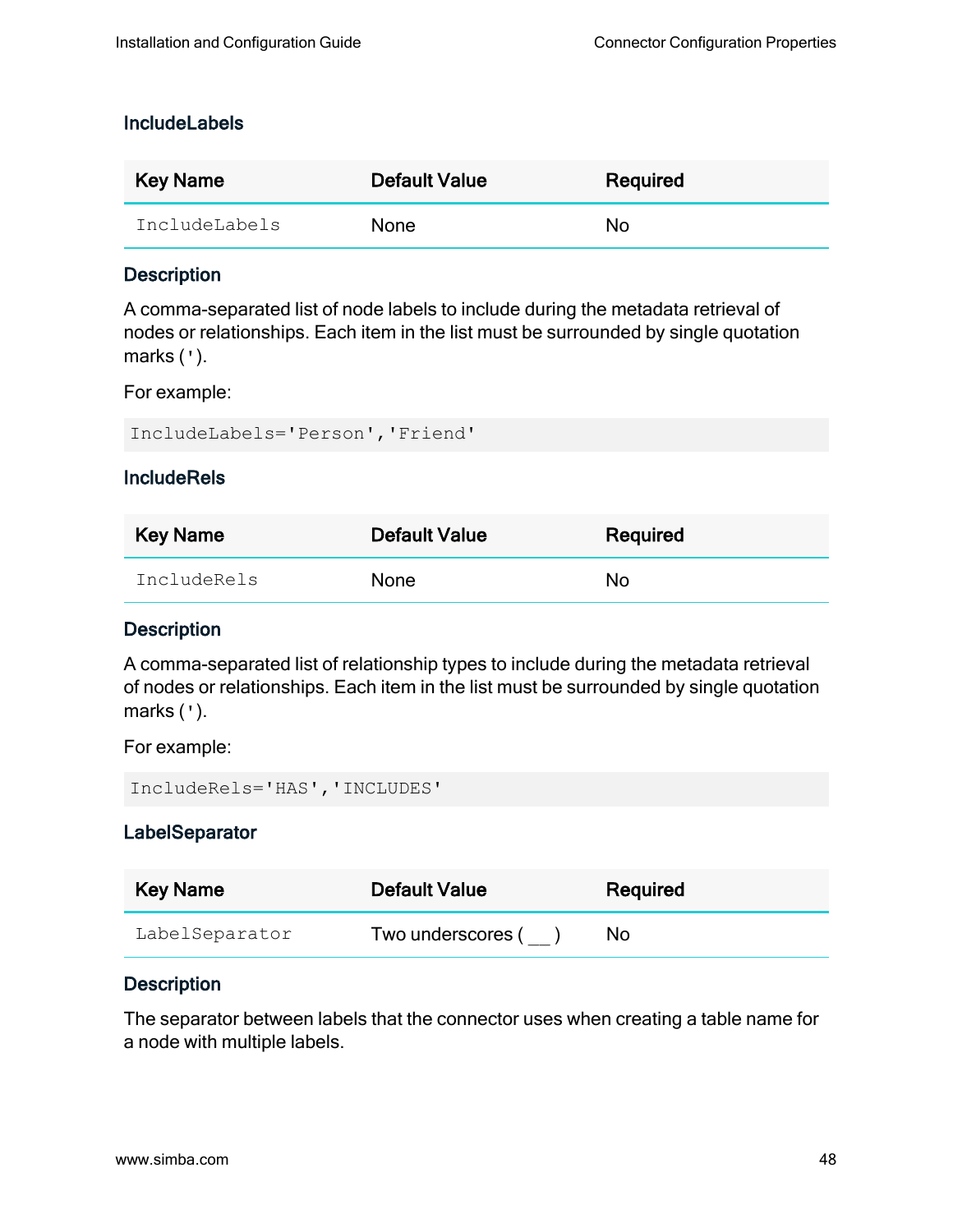#### <span id="page-48-0"></span>LabelsSampleSize

| Key Name        | <b>Default Value</b> | Required |
|-----------------|----------------------|----------|
| LabelSampleSize | 1000                 | No       |

#### **Description**

The interval at which the connector samples nodes when scanning through the data store. For example, if you set this property to 2000, then the connector samples one node for every 2000 nodes in the data store.

#### <span id="page-48-1"></span>Log Level

| <b>Key Name</b> | <b>Default Value</b> | Required  |
|-----------------|----------------------|-----------|
| LogLevel        | OFF $(0)$            | <b>No</b> |

#### **Description**

Use this property to enable or disable logging in the connector and to specify the amount of detail included in log files.

Set the property to one of the following values:

- OFF  $(0)$ : Disable all logging.
- FATAL  $(1)$ : Logs severe error events that lead the connector to abort.
- **ERROR** (2): Logs error events that might allow the connector to continue running.
- WARNING  $(3)$ : Logs events that might result in an error if action is not taken.
- INFO  $(4)$ : Logs general information that describes the progress of the connector.
- DEBUG  $(5)$ : Logs detailed information that is useful for debugging the connector.
- TRACE  $(6)$ : Logs all connector activity.
- A simbaneo4jodbcdriver.log file that logs connector activity that is not specific to a connection.
- A simbaneo4jodbcdriver connection [Number].log file for each connection made to the database, where [Number] is a number that identifies each log file. This file logs connector activity that is specific to the connection.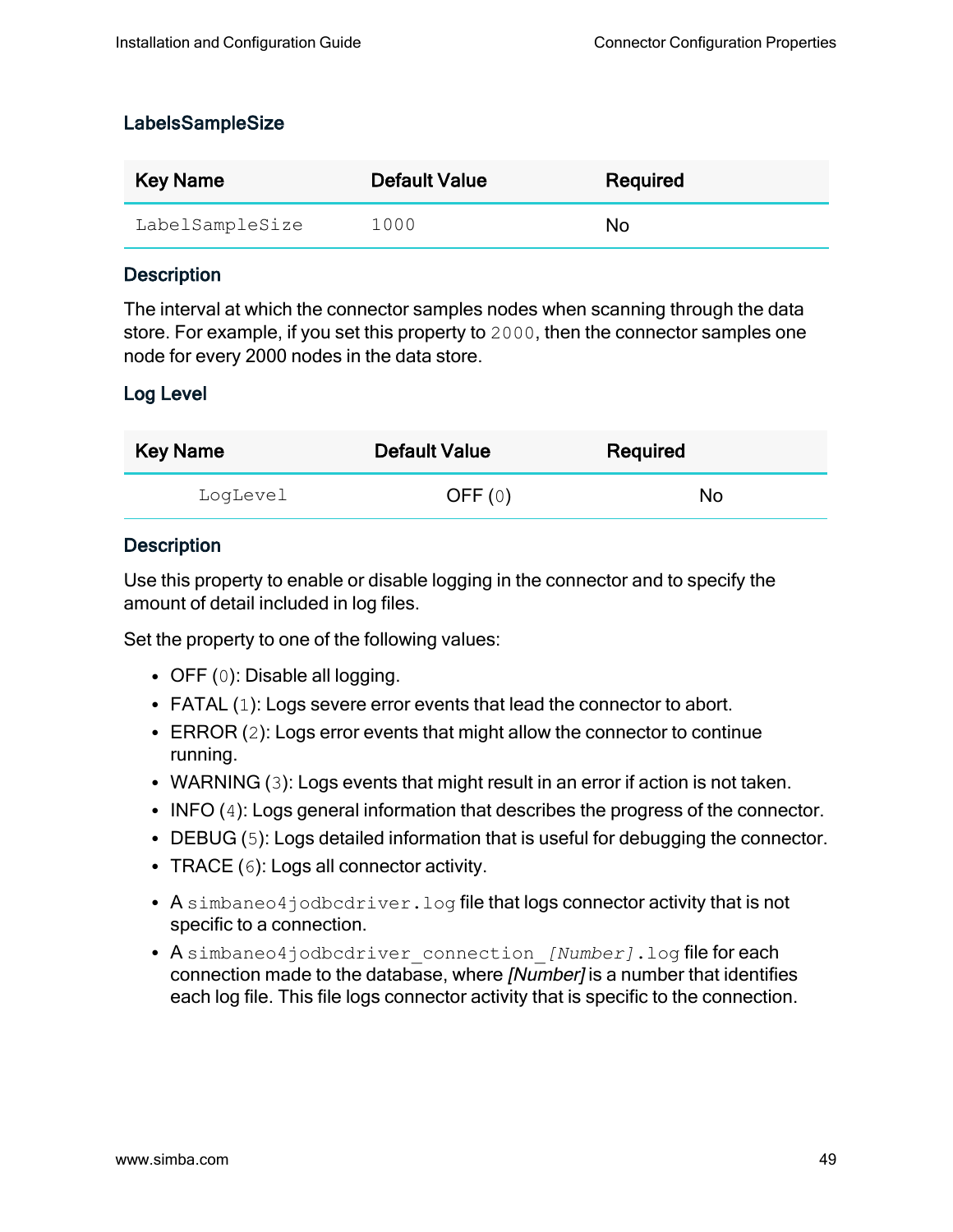#### <span id="page-49-0"></span>Log Path

| <b>Key Name</b> | <b>Default Value</b> | Required                       |
|-----------------|----------------------|--------------------------------|
| LogPath         | None                 | Yes, if logging is<br>enabled. |

#### Description

<span id="page-49-1"></span>The full path to the folder where the connector saves log files when logging is enabled.

#### Max File Size

| Key Name    | <b>Default Value</b> | Required  |
|-------------|----------------------|-----------|
| LogFileSize | 20971520             | <b>No</b> |

#### **Description**

The maximum size of each log file in bytes. After the maximum file size is reached, the connector creates a new file and continues logging.

If this property is set using the Windows UI, the entered value is converted from megabytes (MB) to bytes before being set.

#### <span id="page-49-2"></span>Max Number Files

| <b>Key Name</b> | <b>Default Value</b> | Required |
|-----------------|----------------------|----------|
| LogFileCount    | 50                   | No       |

#### **Description**

The maximum number of log files to keep. After the maximum number of log files is reached, each time an additional file is created, the connector deletes the oldest log file.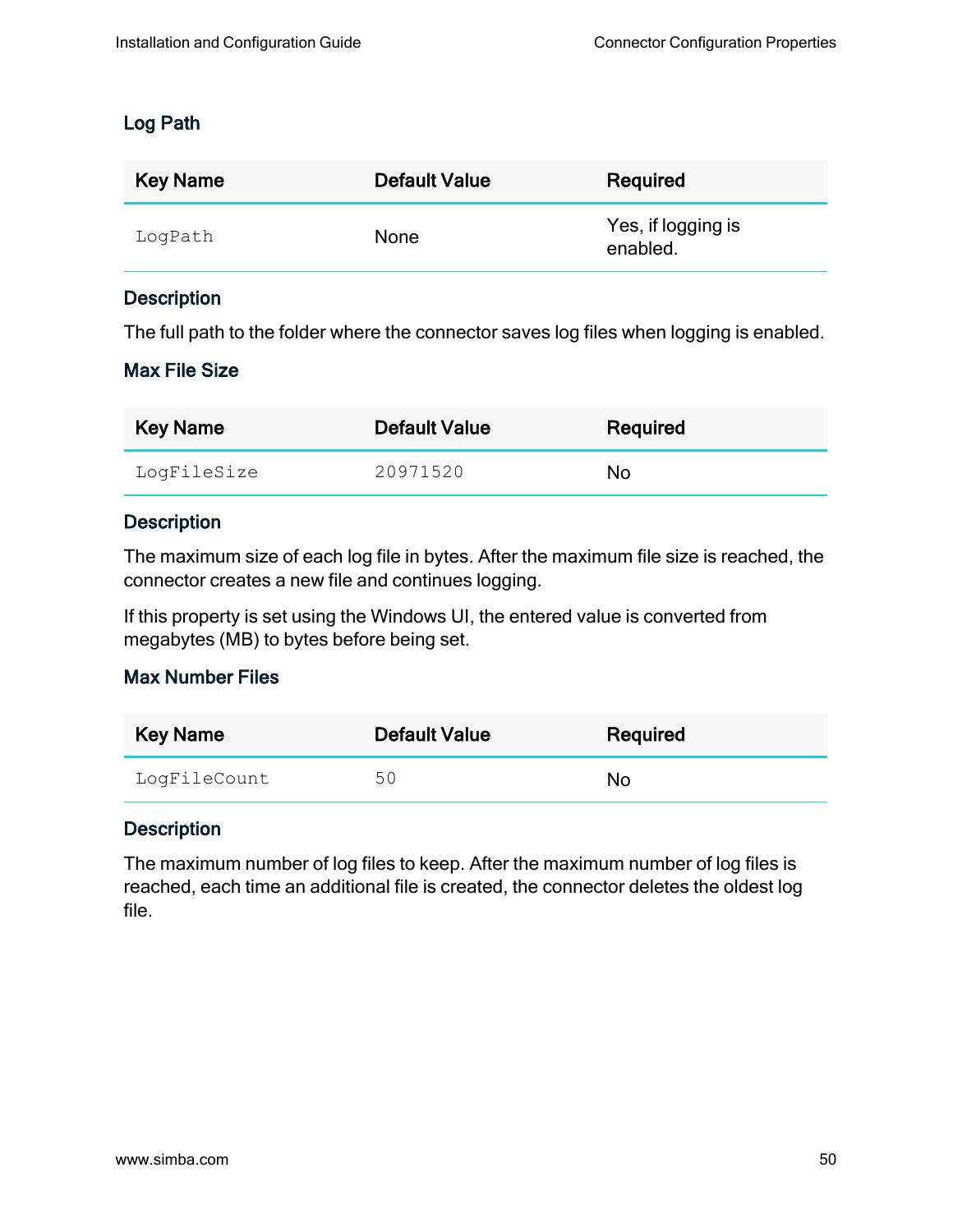#### <span id="page-50-1"></span>Password

| <b>Key Name</b> | <b>Default Value</b> | Required                                 |
|-----------------|----------------------|------------------------------------------|
| PWD             | <b>None</b>          | Yes, unless Auth Type<br>is set to None. |

#### Description

The password corresponding to the user name that you provided in the User Name field (the  $UID$  key).

#### <span id="page-50-2"></span>PEM Key File

| <b>Key Name</b> | <b>Default Value</b> | Required |
|-----------------|----------------------|----------|
| TrustedCerts    | <b>None</b>          | No       |

#### **Description**

<span id="page-50-3"></span>The full path of the  $\cdot$  pem file containing the certificate for verifying the server.

#### Port

| <b>Key Name</b> | <b>Default Value</b> | Required |
|-----------------|----------------------|----------|
| Port            | 7687                 | Yes      |

#### **Description**

<span id="page-50-0"></span>The number of the TCP port that the Neo4j server uses to listen for client connections.

#### **RelNodeSeparator**

| <b>Key Name</b>  | <b>Default Value</b> | Required |
|------------------|----------------------|----------|
| RelNodeSeparator | Underscore ()        | No.      |

#### **Description**

The separator between labels and relationship types that the connector uses when creating a table name for a relationship type.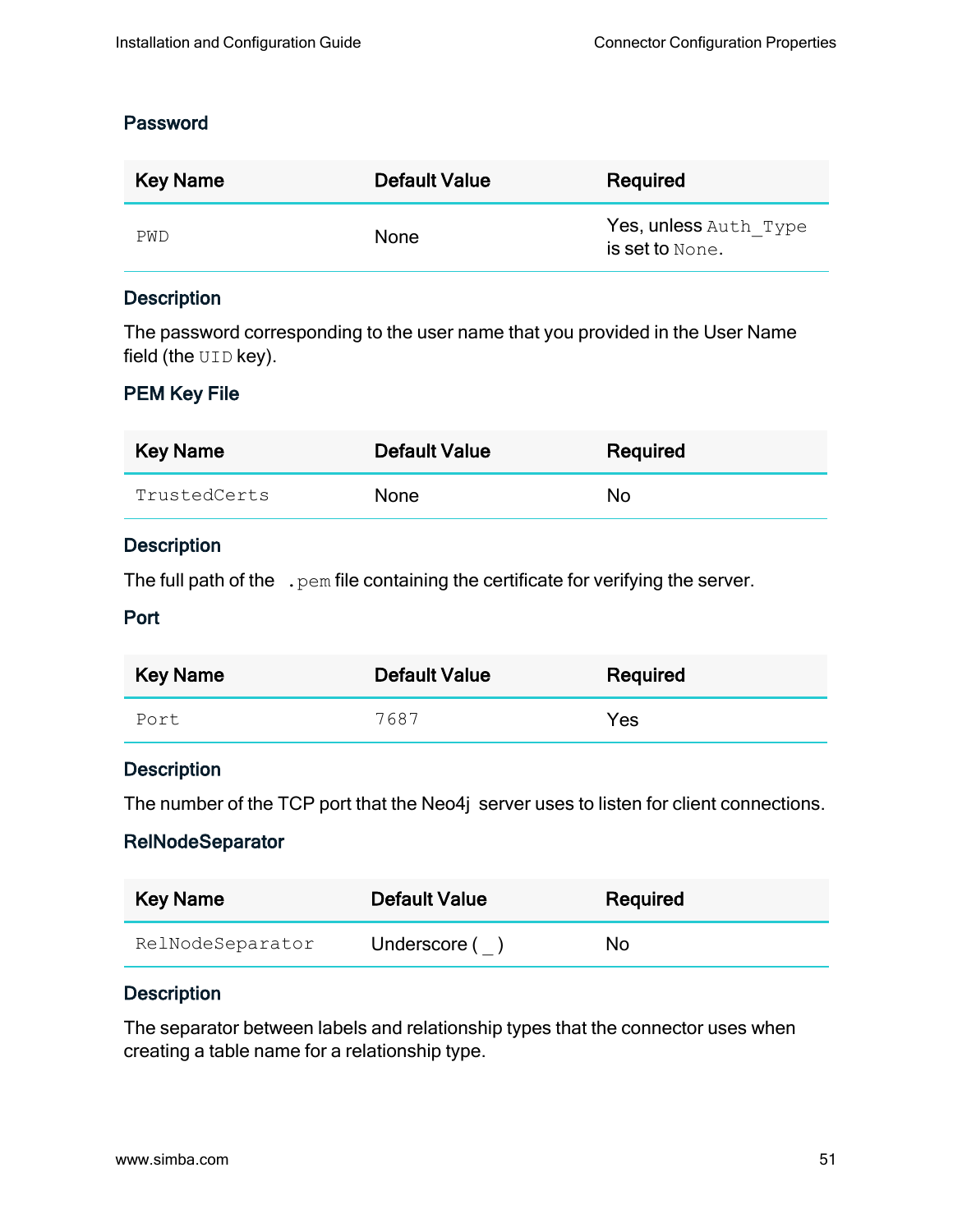#### <span id="page-51-1"></span>**RelsSampleSize**

| Key Name       | <b>Default Value</b> | Required |
|----------------|----------------------|----------|
| RelsSampleSize | 100                  | No       |

#### **Description**

The maximum number of relations that the connector samples for a given relationship type.

#### <span id="page-51-2"></span>Enable SSL

| <b>Key Name</b> | <b>Default Value</b> | Required |
|-----------------|----------------------|----------|
| SSL             | Clear(0)             | No       |

#### **Description**

This option specifies whether the client uses an SSL encrypted connection to communicate with the Neo4j server.

- Enabled  $(1)$ : The client communicates with the Neo4j server using SSL.
- Disabled  $(0)$ : SSL is disabled.

SSL is configured independently of authentication. When authentication and SSL are both enabled, the connector performs the specified authentication method over an SSL connection.

#### <span id="page-51-3"></span>User

| <b>Key Name</b> | <b>Default Value</b> | Required                                 |
|-----------------|----------------------|------------------------------------------|
| UTD             | <b>None</b>          | Yes, unless Auth Type<br>is set to None. |

#### **Description**

<span id="page-51-0"></span>The user name that you use to access the Neo4j server.

# Configuration Options Having Only Key Names

The following configuration options do not appear in the Windows user interface for the Simba Neo4j BI Connector. They are accessible only when you use a connection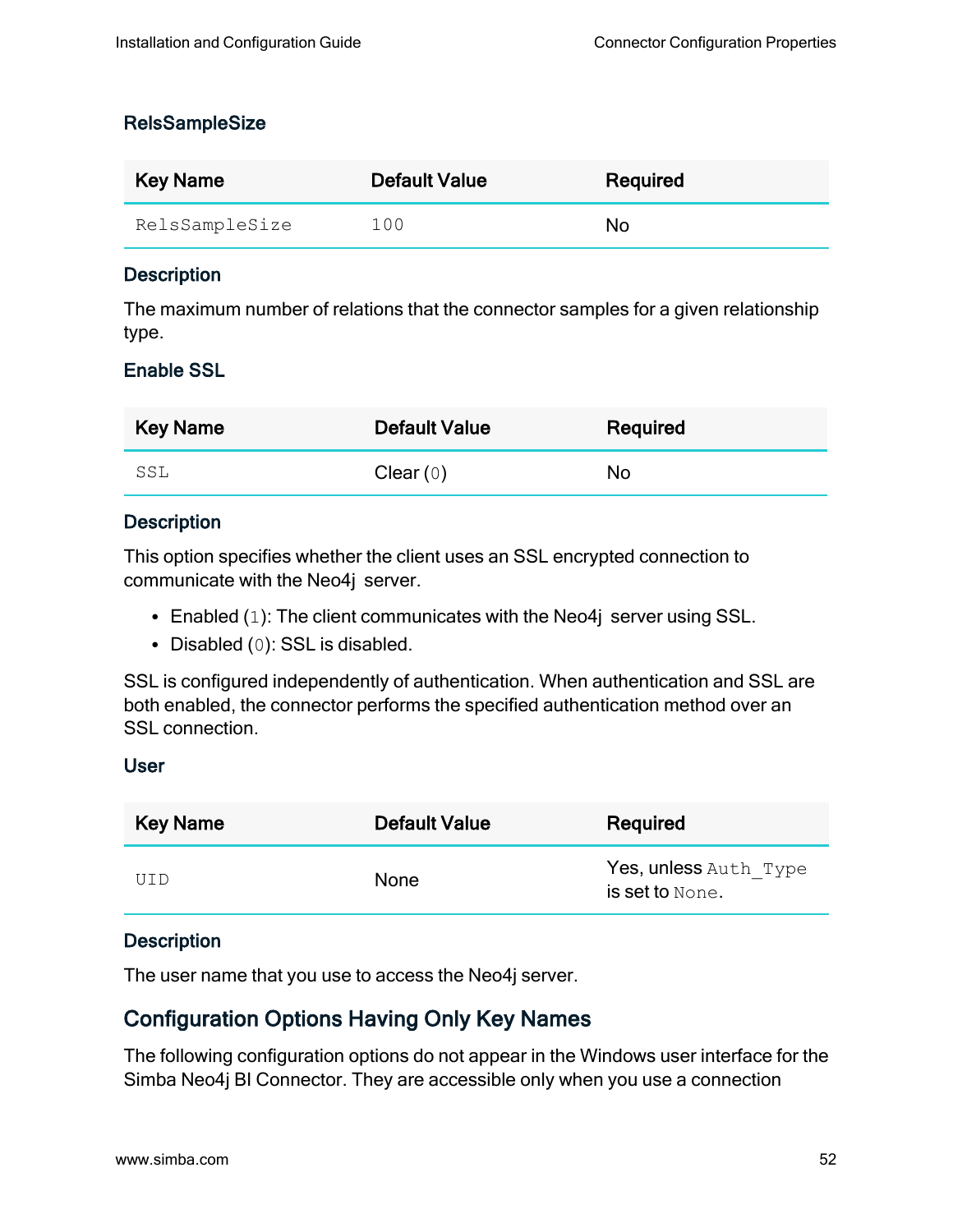string or configure a connection on macOS or Linux.

- [Driver](#page-52-0) on page 53
- [StrictlyUseBoltScheme](#page-52-1) on page 53

#### <span id="page-52-0"></span>**Driver**

| <b>Key Name</b> | <b>Default Value</b>                                                                                                                                                   | Required   |
|-----------------|------------------------------------------------------------------------------------------------------------------------------------------------------------------------|------------|
| Driver          | Simba Neo4j ODBC<br>Driver when installed<br>on Windows, or the<br>absolute path of the<br>connector shared object<br>file when installed on a<br>non-Windows machine. | <b>Yes</b> |

#### **Description**

On Windows, the name of the installed connector  $(\text{Simba }\text{Neo4j }$  ODBC Driver;).

On other platforms, the name of the installed connector as specified in odbcinst.ini, or the absolute path of the connector shared object file.

#### <span id="page-52-1"></span>StrictlyUseBoltScheme

| <b>Key Name</b>       | <b>Default Value</b> | Required |
|-----------------------|----------------------|----------|
| StrictlyUseBoltScheme |                      | N٥       |

#### **Description**

This property specifies whether the connector uses the bolt:// scheme for connection.

- 1: The connector only attempts to connect using the bolt:// scheme.
- $\bullet$  0: The connector attempts to connect using the neo4j://scheme. If the connection fails, the connector then attempts to connect using the bolt:// scheme.

We recommend that you use the bolt:// scheme to connect to a standalone endpoint and the neo4j:// scheme to connect to a clustered endpoint.